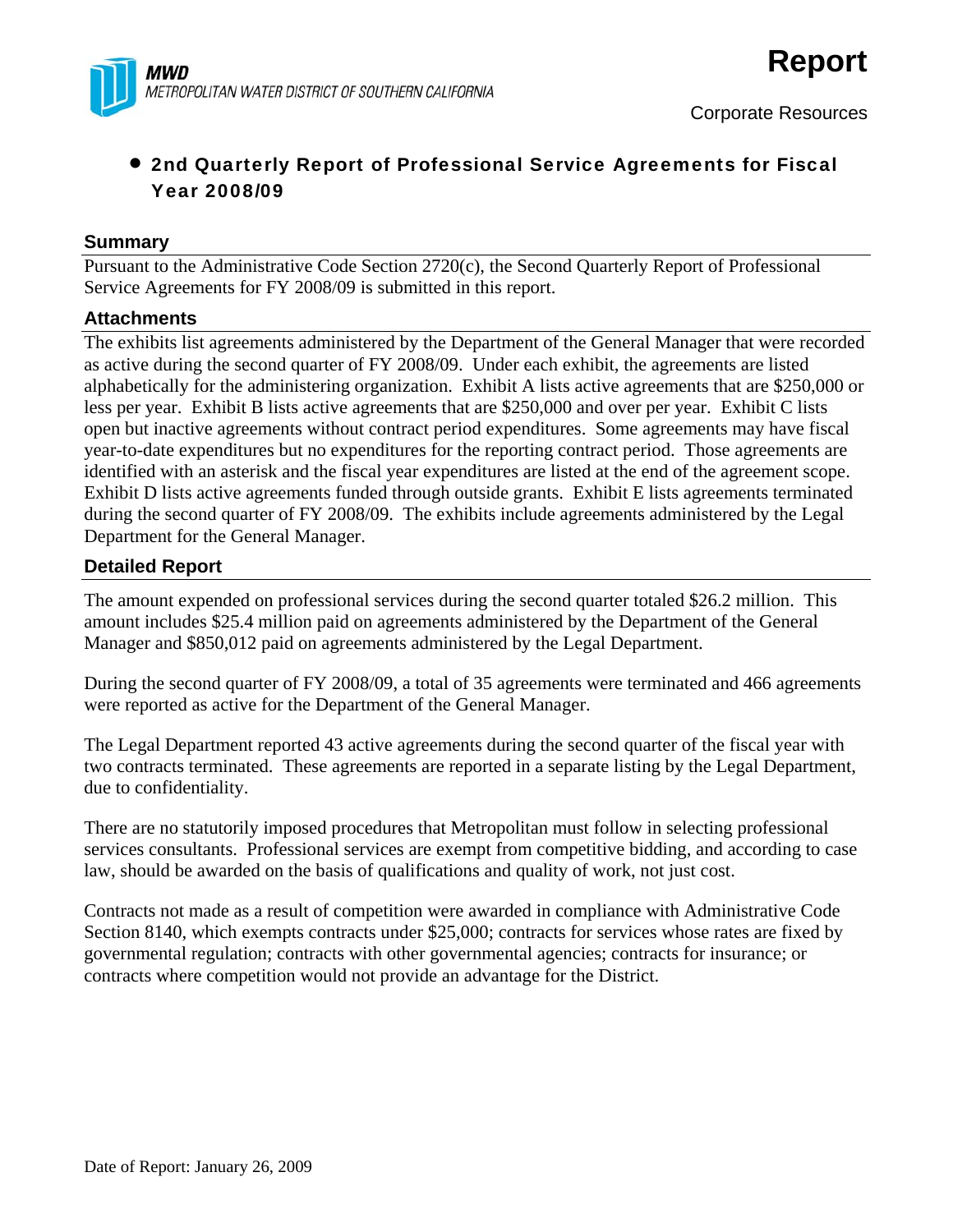

### **Agreement Detail (Exhibit A)**

**Active Agreements Under \$250,000** 

 **From 01-OCT-2008 To 31-DEC-2008 (Reporting Period)** 

| <b>Consultant Name</b>                       | Agreement<br><b>Number</b> | Amend<br><b>Number</b> | Organization                    | <b>Agreement Scope</b>                                                                                                                       | <b>Maximum</b><br>Amount<br>Payable | Reporting<br>Period<br><b>Expenditure</b> |
|----------------------------------------------|----------------------------|------------------------|---------------------------------|----------------------------------------------------------------------------------------------------------------------------------------------|-------------------------------------|-------------------------------------------|
| 34 NORTH, INC.                               | 95129                      |                        | <b>Chief Executive's Office</b> | To provide professional and technical services for Bay Delta<br>issues. RFQ 853                                                              | \$240,000 R                         | \$83,695                                  |
| <b>AGREEMENT</b><br>DYNAMICS, INC.           | 93471                      |                        | <b>Chief Executive's Office</b> | To provide training for facilitating successful labor<br>negotiations.                                                                       | \$200,000                           | \$89,572                                  |
| <b>BOYLE ENGINEERING</b><br>CORP.            | 87524                      |                        | <b>Chief Executive's Office</b> | To provide a pre-feasibility report of water exchange between<br>Las Vegas Nevada and Baja California, Mexico. RFP 757                       | \$247,000                           | \$236,678                                 |
| <b>BYRON BUCK AND</b><br><b>ASSOCIATES</b>   | 95133                      |                        | <b>Chief Executive's Office</b> | To provide professional and technical services for Bay Delta<br>Issues, RFQ 853                                                              | $$240,000$ R                        | \$91,113                                  |
| <b>CB ENVIRONMENTAL</b><br><b>CONSULTING</b> | 95123                      |                        | <b>Chief Executive's Office</b> | To provide professional and technical services for Bay Delta<br>issues including modeling, planning, and restoration<br>engineering. RFQ 853 | $$240,000$ R                        | \$43,417                                  |
| DE KLUYVER.<br><b>CORNELIS</b>               | 96038                      |                        | <b>Chief Executive's Office</b> | To provide assistance to the Board of Directors in the<br>establishment of the Governance and Leadership Committee.                          | \$20,000                            | \$20,000                                  |
| <b>DEEPBLU STUDIOS</b>                       | 95131                      |                        | <b>Chief Executive's Office</b> | To provide technical and professional services for Bay Delta<br>issues including modeling, planning, and restoration<br>engineering. RFQ 853 | \$240,000 R                         | \$203,198                                 |
| EDAW, INC.                                   | 95124                      |                        | <b>Chief Executive's Office</b> | To provide professional and technical services for Bay Delta<br>issues. RFQ 853                                                              | $$240,000$ R                        | \$23,134                                  |
| ENTRIX, INC.                                 | 95127                      |                        | <b>Chief Executive's Office</b> | To provide writing support for the Sacramento Valley water<br>management agreement. RFQ 853                                                  | $$240,000$ R                        | \$209,700                                 |
| HDR ENGINEERING,<br><b>INC</b>               | 95130                      |                        | Chief Executive's Office        | To provide professional and technical services for Bay Delta<br>issues, RFQ 853                                                              | $$240,000$ R                        | \$129,492                                 |
| M CREATIVE GROUP,<br>INC.                    | 83078                      | -1                     | <b>Chief Executive's Office</b> | To provide as-needed videography, editing and post<br>production services. RFQ 758                                                           | \$75,000                            | \$69,509                                  |
| M. GOODWIN<br>ASSOCIATES, INC.               | 90093                      |                        | <b>Chief Executive's Office</b> | To provide strategic analysis and planning services related to<br>the DVL water resource and education center.                               | \$78,600                            | \$76,775                                  |

RATHBD01

R=Renewable Annual Service Agreement, maximum 3-year term. Subsequent years require approval by the Chief Operating Officer.

Reporting Period Expenditure - For renewable annual service agreements only, expenditures incurred in the current contract year are included. For all other contracts, expenditures from contract execution through the end of the reporting period are included.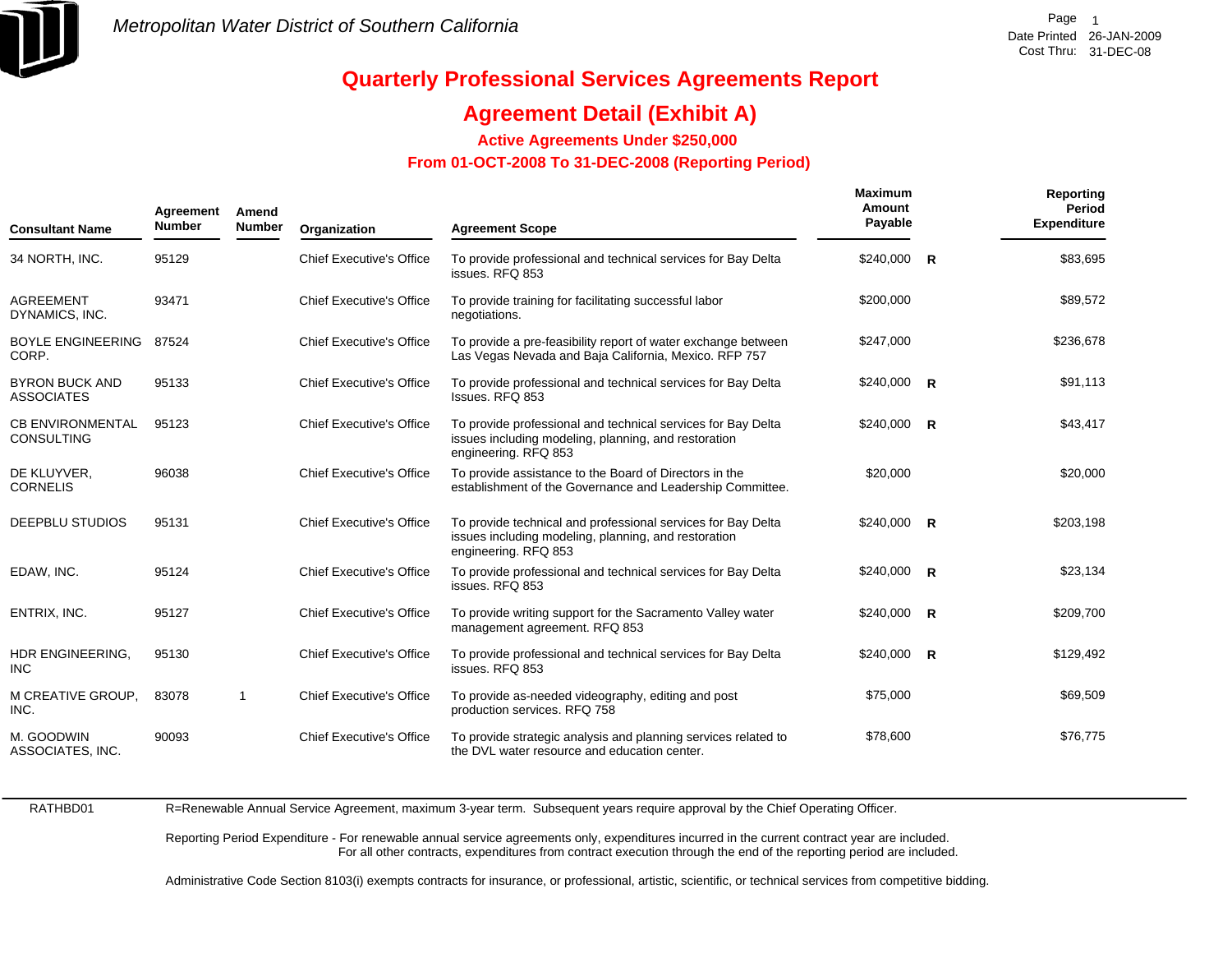

### **Agreement Detail (Exhibit A)**

**Active Agreements Under \$250,000** 

 **From 01-OCT-2008 To 31-DEC-2008 (Reporting Period)** 

| <b>Consultant Name</b>                                         | Agreement<br><b>Number</b> | Amend<br><b>Number</b> | Organization                    | <b>Agreement Scope</b>                                                                                                                                       | <b>Maximum</b><br>Amount<br>Payable | Reporting<br>Period<br><b>Expenditure</b> |
|----------------------------------------------------------------|----------------------------|------------------------|---------------------------------|--------------------------------------------------------------------------------------------------------------------------------------------------------------|-------------------------------------|-------------------------------------------|
| <b>MOFFAT &amp; NICHOL</b>                                     | 95137                      |                        | <b>Chief Executive's Office</b> | To provide technical services for Bay Delta issues including<br>emergency levee preparedness and water supply modeling.<br><b>RFQ 853</b>                    | \$240,000 R                         | \$240,000                                 |
| RELF, WILLIAM                                                  | 98872                      |                        | <b>Chief Executive's Office</b> | To provide guidance to MWD's Board for developing<br>performance metrics.                                                                                    | \$22,000                            | \$22,000                                  |
| <b>WESTERN</b><br><b>ECOSYSTEMS</b><br>TECHNOLOGY, INC.        | 95128                      |                        | <b>Chief Executive's Office</b> | To provide professional and technical services for Bay Delta<br>issues including modeling, planning, and restoration<br>engineering. RFQ 853                 | $$240,000$ R                        | \$51,353                                  |
| BARKER, P.C., JAMES<br>С.                                      | 92289                      |                        | <b>External Affairs Group</b>   | To provide legislative advice and assistance on MWD<br>initiatives including Moab mitigation plan.                                                           | $$100,000$ R                        | \$82,500                                  |
| CAPITOL ADVOCACY,<br><b>LLC</b>                                | 91560                      |                        | <b>External Affairs Group</b>   | To provide strategic legislative advice and advocacy on issues<br>related to the implementation of MWD's Delta Action Plan.                                  | $$155,000$ R                        | \$12,500                                  |
| <b>CHRONICLES</b><br>GROUP, INC.                               | 89402                      | $\overline{1}$         | <b>External Affairs Group</b>   | To produce a documentary on the subject of water supply<br>availability for the Southwestern U.S.                                                            | \$210,000                           | \$190,000                                 |
| <b>CONSERVATION</b><br>STRATEGEY GROUP,<br><b>LLC</b>          | 89265                      | 2                      | <b>External Affairs Group</b>   | To provide advice and guidance on matters related to a<br>comprehensive solution for a sustainable Delta and integrated<br>regional water management.        | $$190,000$ R                        | \$75,000                                  |
| <b>CORNERSTONE</b><br><b>GOVERNMENT</b><br>AFFAIRS, LLC        | 83508                      | $\mathbf{1}$           | <b>External Affairs Group</b>   | To provide legislative consulting services including identifying<br>funding sources for DVL trails, museum, construction and<br>water conservation programs. | $$130,000$ R                        | \$120,077                                 |
| <b>EDUCATIONAL</b><br><b>DEVELOPMENT</b><br><b>SPECIALISTS</b> | 96381                      |                        | <b>External Affairs Group</b>   | To revise the Conservation Connection education curriculum.                                                                                                  | \$50,000                            | \$10,000                                  |
| <b>ELLSWORTH</b><br>CONSULTING, LLC                            | 83506                      | $\mathbf{1}$           | <b>External Affairs Group</b>   | To provide lobbying services regarding MWD's federal energy<br>regulatory commission relicensing needs and other initiatives.                                | $$130,000$ R                        | \$120,000                                 |
| <b>KADESH &amp;</b><br><b>ASSOCIATES, LLC</b>                  | 92258                      |                        | <b>External Affairs Group</b>   | To provide advice on federal actions that affect MWD Board<br>policy.                                                                                        | \$130,000                           | \$110,000                                 |

RATHBD01

R=Renewable Annual Service Agreement, maximum 3-year term. Subsequent years require approval by the Chief Operating Officer.

Reporting Period Expenditure - For renewable annual service agreements only, expenditures incurred in the current contract year are included. For all other contracts, expenditures from contract execution through the end of the reporting period are included.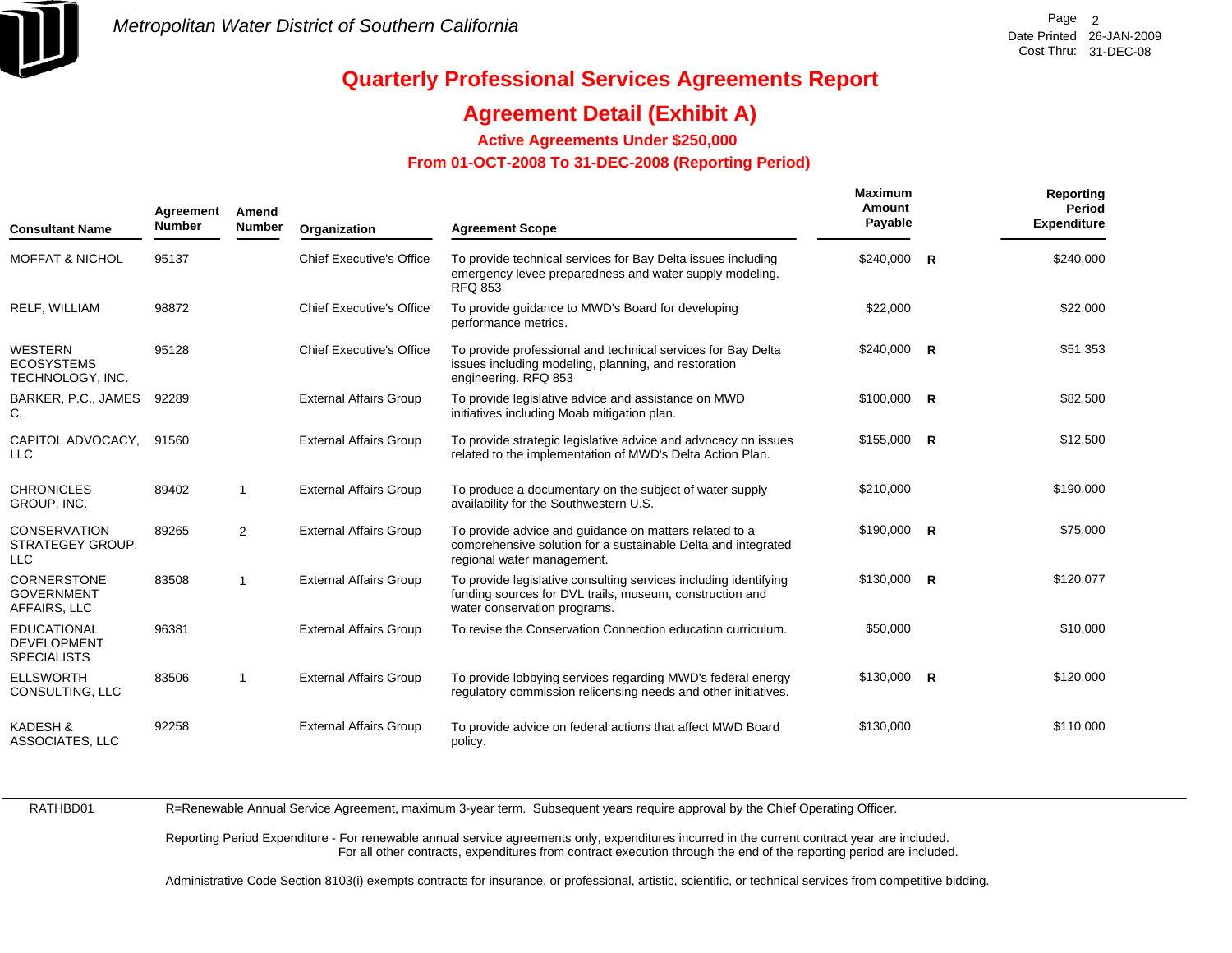

### **Agreement Detail (Exhibit A)**

**Active Agreements Under \$250,000** 

 **From 01-OCT-2008 To 31-DEC-2008 (Reporting Period)** 

| <b>Consultant Name</b>                                           | Agreement<br><b>Number</b> | Amend<br><b>Number</b> | Organization                  | <b>Agreement Scope</b>                                                                                                                                    | <b>Maximum</b><br>Amount<br>Payable | Reporting<br>Period<br><b>Expenditure</b> |
|------------------------------------------------------------------|----------------------------|------------------------|-------------------------------|-----------------------------------------------------------------------------------------------------------------------------------------------------------|-------------------------------------|-------------------------------------------|
| LILLIAN Z. SINGER                                                | 89336                      |                        | <b>External Affairs Group</b> | To provide consulting and editing services for informational<br>materials to promote water wise conservation.                                             | \$4,000                             | \$2,000                                   |
| M <sub>2</sub> G MEDIA                                           | 77979                      |                        | <b>External Affairs Group</b> | To provide as-needed videography, editing and post-<br>production services. RFQ 758                                                                       | \$125,000                           | \$69,276                                  |
| <b>MANATT, PHELPS &amp;</b><br>PHILLIPS, LLP                     | 88959                      | $\overline{1}$         | <b>External Affairs Group</b> | To provide strategic advice on water supply, water quality and<br>power issues related to the State Water Project.                                        | $$130,000$ R                        | \$40,000                                  |
| <b>MBI MEDIA</b>                                                 | 77977                      |                        | <b>External Affairs Group</b> | To provide as-needed videography, editing and post-<br>production services. RFQ 758                                                                       | \$125,000                           | \$7,637                                   |
| MCGUIRE COMPANY                                                  | 83507                      | $\overline{1}$         | <b>External Affairs Group</b> | To provide legislative analysis and lobbyist services for<br>various MWD projects.                                                                        | $$130,000$ R                        | \$120,209                                 |
| MIKE ROOS AND<br><b>COMPANY</b>                                  | 93106                      |                        | <b>External Affairs Group</b> | To provide strategic advice regarding MWD policy objectives<br>and management approach on key water issues including the<br><b>MWD Delta Action Plan.</b> | $$130,000$ R                        | \$110,000                                 |
| REDHILL GROUP, INC. 96233                                        |                            |                        | <b>External Affairs Group</b> | To conduct annual consumer research surveys to measure<br>effectiveness of conservation campaign. RFP 851                                                 | \$75,000 R                          | \$33,541                                  |
| <b>RICHARD KATZ</b><br>CONSULTING, INC.                          | 87972                      | $\overline{1}$         | <b>External Affairs Group</b> | To promote Metropolitan's interests regarding Bay Delta<br>matters.                                                                                       | $$186,000$ R                        | \$105,000                                 |
| SCHULTZ, DONALD                                                  | 89850                      | $\mathbf 1$            | <b>External Affairs Group</b> | To provide instructors for the California Friendly Landscape<br>Training Program. RFQ 806                                                                 | \$240,000                           | \$2,175                                   |
| <b>SLOAT HIGGINS</b><br><b>JENSEN &amp;</b><br><b>ASSOCIATES</b> | 91562                      |                        | <b>External Affairs Group</b> | To provide strategic advice and legislative assistance on<br>MWD's objectives including the Delta Action Plan.                                            | $$185,000$ R                        | \$15,000                                  |
| <b>SPECIALIZED</b><br><b>MARKETING</b><br>SERVICES, INC.         | 71736                      |                        | <b>External Affairs Group</b> | To provide direct mail & inventory management services<br>related to Metropolitan's educational & public awareness<br>materials, RFP 751                  | $$100,000$ R                        | \$57,455                                  |
| STUCKI, DEREK G.                                                 | 89849                      |                        | <b>External Affairs Group</b> | To provide instructors for the CA Friendly Landscape Training<br>Program. RFQ 806                                                                         | \$240,000                           | \$43,239                                  |

RATHBD01

R=Renewable Annual Service Agreement, maximum 3-year term. Subsequent years require approval by the Chief Operating Officer.

Reporting Period Expenditure - For renewable annual service agreements only, expenditures incurred in the current contract year are included. For all other contracts, expenditures from contract execution through the end of the reporting period are included.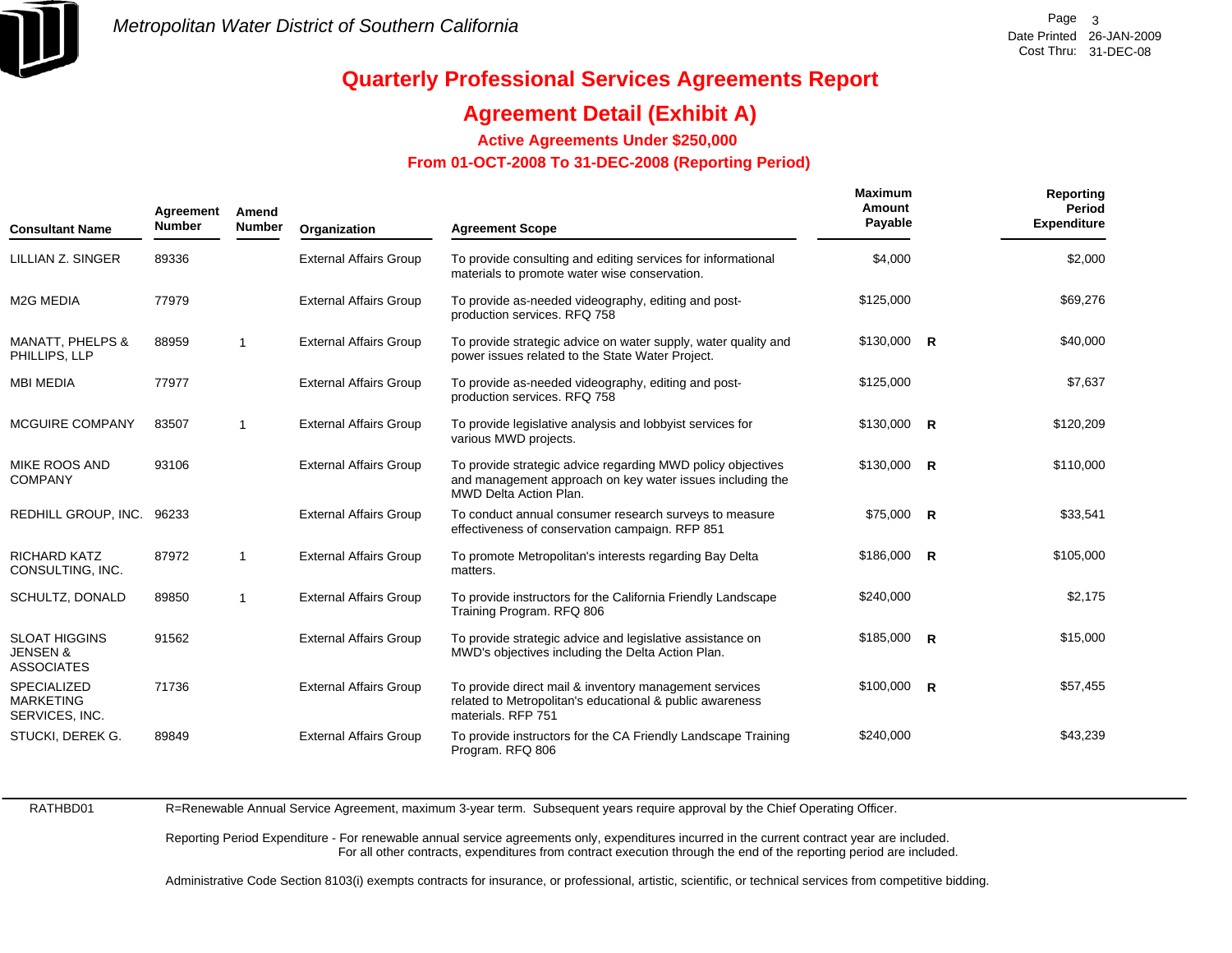

### **Agreement Detail (Exhibit A)**

**Active Agreements Under \$250,000** 

 **From 01-OCT-2008 To 31-DEC-2008 (Reporting Period)** 

| <b>Consultant Name</b>                                         | Agreement<br><b>Number</b> | Amend<br><b>Number</b> | Organization                   | <b>Agreement Scope</b>                                                                                                                                | <b>Maximum</b><br>Amount<br>Payable |   | Reporting<br>Period<br><b>Expenditure</b> |
|----------------------------------------------------------------|----------------------------|------------------------|--------------------------------|-------------------------------------------------------------------------------------------------------------------------------------------------------|-------------------------------------|---|-------------------------------------------|
| <b>TROUTMAN</b><br><b>SANDERS PUBLIC</b><br>AFFAIRS GROUP, LLC | 78654                      | $\overline{2}$         | <b>External Affairs Group</b>  | To provide strategic legislative advice and advocacy including<br>issues related to water quality and levee stability for the State<br>Water Project. | $$130,000$ R                        |   | \$80,000                                  |
| <b>WATERWISE</b><br>CONSULTING, INC.                           | 89855                      | $\mathbf{1}$           | <b>External Affairs Group</b>  | To provide instructors for the CA Friendly Landscape Training<br>Program. RFQ 806                                                                     | $$245,000$ R                        |   | \$223,109                                 |
| <b>WHEELER COMPANY</b>                                         | 89859                      | 1                      | <b>External Affairs Group</b>  | To provide instructors and related services for the California<br>Friendly Landscape training program. RFQ 806                                        | \$240,000                           |   | \$52,523                                  |
| ARM TECH, INC.                                                 | 71740                      |                        | <b>Chief Financial Officer</b> | To provide actuarial services to determine adequacy of<br>Metropolitan's workers compensation reserves.                                               | $$18,000$ R                         |   | \$10,000                                  |
| <b>BARTEL</b><br>ASSOCIATES, LLC                               | 60899                      | 5                      | <b>Chief Financial Officer</b> | To provide actuarial services for MWD's retiree healthcare<br>obligations.                                                                            | \$80,000                            |   | \$61,160                                  |
| CARL WARREN & CO.                                              | 80282                      |                        | <b>Chief Financial Officer</b> | To provide TPA claims administration for MWD's liability and<br>property claims program. RFP 783                                                      | $$130,000$ R                        |   | \$38,138                                  |
| FARLEY CONSULTING 84613<br><b>SERVICES</b>                     |                            | $\mathbf{1}$           | <b>Chief Financial Officer</b> | To provide claims file audit service of Metropolitan's workers'<br>compensation and liability/property claims programs.                               | $$12,000$ R                         |   | \$7,900                                   |
| GARDNER.<br>UNDERWOOD &<br><b>BACON LLC</b>                    | 81951                      |                        | <b>Chief Financial Officer</b> | To provide financial advisory services including forecasts on<br>financial market conditions, RFQ 771                                                 | $$100,000$ R                        |   | \$2,500                                   |
| <b>HILLSWICK ASSET</b><br><b>MANAGEMENT</b>                    | 48306                      | 2                      | <b>Chief Financial Officer</b> | To provide investment management services. RFP 516                                                                                                    | $$225,000$ R                        |   | \$151,685                                 |
| RAFTELIS FINANCIAL<br>CONSULTING, PA                           | 88838                      | $\mathbf{1}$           | <b>Chief Financial Officer</b> | To provide an assessment and recommend improvements to<br>Metropolitan's existing rate structure for charging member<br>agencies.                     | \$100,000                           |   | \$65,584                                  |
| <b>RED OAK</b><br><b>CONSULTING</b>                            | 88567                      | 3                      | <b>Chief Financial Officer</b> | To facilitate rate structure meetings with MWD member<br>agencies to update MWD's long range financial plan.                                          | \$175,000                           |   | \$167,282                                 |
| <b>SHOGREN CAREERS</b>                                         | 54398                      | 4                      | <b>Chief Financial Officer</b> | To provide assistance with Metropolitan's worker's<br>compensation claims.                                                                            | \$15.000                            | R | \$4,718                                   |

RATHBD01

R=Renewable Annual Service Agreement, maximum 3-year term. Subsequent years require approval by the Chief Operating Officer.

Reporting Period Expenditure - For renewable annual service agreements only, expenditures incurred in the current contract year are included. For all other contracts, expenditures from contract execution through the end of the reporting period are included.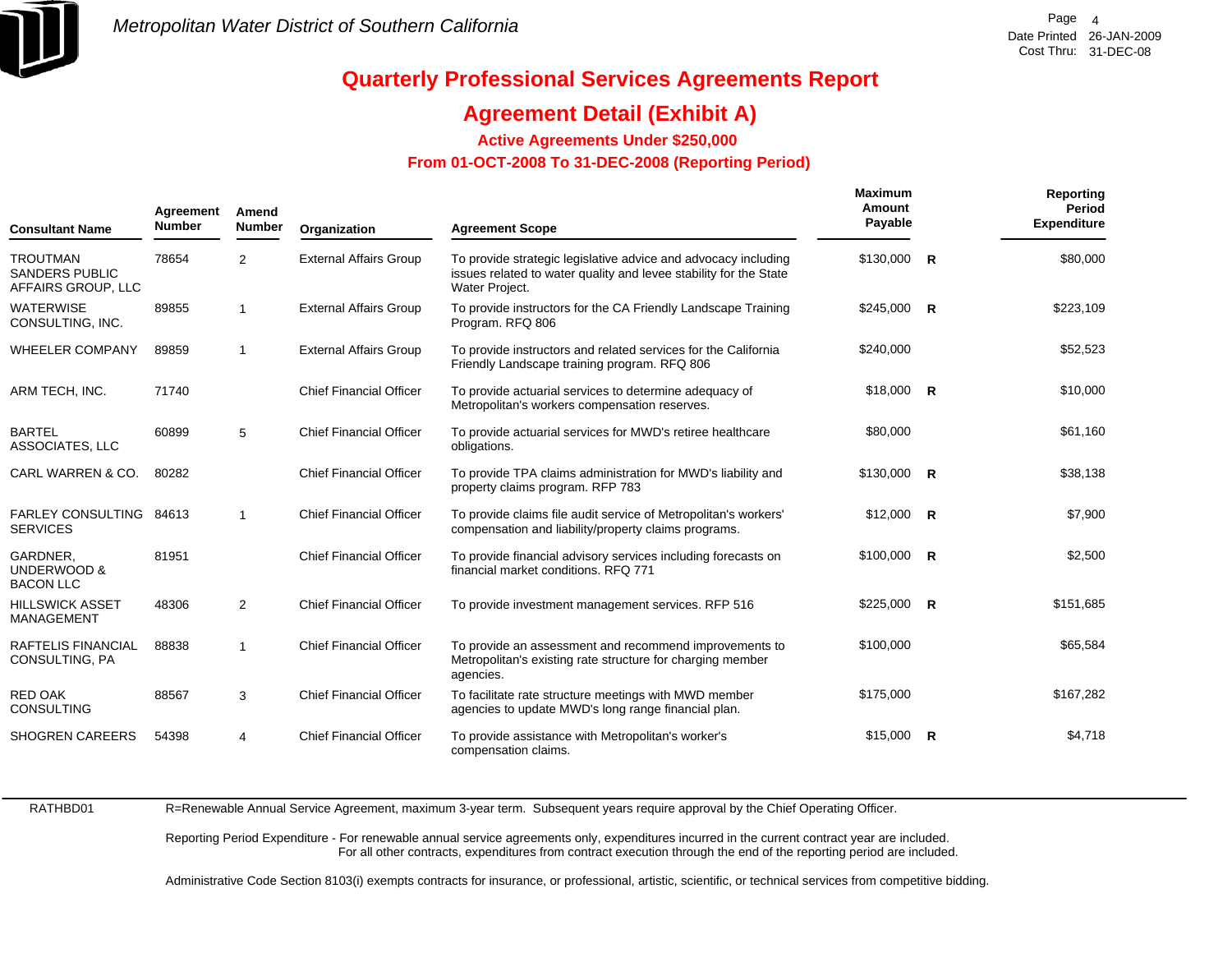

### **Agreement Detail (Exhibit A)**

**Active Agreements Under \$250,000** 

 **From 01-OCT-2008 To 31-DEC-2008 (Reporting Period)** 

| <b>Consultant Name</b>                      | Agreement<br><b>Number</b> | Amend<br><b>Number</b> | Organization                   | <b>Agreement Scope</b>                                                                                                                                       | <b>Maximum</b><br>Amount<br>Payable | Reporting<br>Period<br><b>Expenditure</b> |
|---------------------------------------------|----------------------------|------------------------|--------------------------------|--------------------------------------------------------------------------------------------------------------------------------------------------------------|-------------------------------------|-------------------------------------------|
| <b>SWAP FINANCIAL</b><br><b>GROUP, LLC</b>  | 70947                      | 2                      | <b>Chief Financial Officer</b> | To provide financial services on MWD's interest rate swap<br>program. RFQ 740                                                                                | $$200,000$ R                        | \$75,000                                  |
| <b>SYMPRO</b>                               | 42652                      | 2                      | <b>Chief Financial Officer</b> | To provide an investment software support system. RFP 495                                                                                                    | \$11,667 R                          | \$10,308                                  |
| <b>WILLDAN FINANCIAL</b><br><b>SERVICES</b> | 68197                      | $\overline{2}$         | <b>Chief Financial Officer</b> | To provide consulting services and administer the Water<br>Standby Charge Program. RFP 731                                                                   | $$203,000$ R                        | \$140,309                                 |
| <b>APPLIED</b><br>EARTHWORKS, INC.          | 92660                      |                        | <b>Corporate Resources</b>     | To provide on-call environmental services related to cultural<br>resources. RFQ 761                                                                          | $$240,000$ R                        | \$13,177                                  |
| <b>BONTERRA</b><br><b>CONSULTING</b>        | 82989                      |                        | <b>Corporate Resources</b>     | To provide on-call environmental and technical services for<br>various MWD projects to ensure compliance with CEQA and<br>other related regulations. RFQ 763 | $$245,000$ R                        | \$161,340                                 |
| <b>BRUCKNER &amp;</b><br><b>ASSOCIATES</b>  | 91420                      |                        | <b>Corporate Resources</b>     | To provide fire/life safety program to address building<br>emergency procedures.                                                                             | \$7,500                             | \$500                                     |
| CAL POLY POMONA<br>FOUNDATION, INC.         | 73957                      |                        | <b>Corporate Resources</b>     | To provide a student intern program for students majoring in<br>engineering.                                                                                 | $$245,000$ R                        | \$114,600                                 |
| <b>CAMP DRESSER &amp;</b><br>MCKEE, INC.    | 78443                      | $\overline{2}$         | <b>Corporate Resources</b>     | To provide engineering services for Metropolitan's Integrated<br>Area Studies, RFQ 757                                                                       | \$245,000                           | \$129,739                                 |
| <b>CARTER &amp; BURGESS,</b><br>INC.        | 84097                      |                        | <b>Corporate Resources</b>     | To provide on-call architectural services including final design<br>documents, code compliance and CAD drafting for various<br>MWD projects. RFQ 780         | $$225,000$ R                        | \$37,304                                  |
| CH2M HILL, INC.                             | 82990                      |                        | <b>Corporate Resources</b>     | To provide on-call environmental planning and management<br>services to support WRM, WSO, and CIP projects. RFQ 763                                          | $$245,000$ R                        | \$207,958                                 |
| CH2M HILL, INC.                             | 88370                      |                        | <b>Corporate Resources</b>     | To provide as-needed workshop style value engineering and<br>constructability review services for a variety of MWD projects.<br><b>RFQ 805</b>               | $$245,000$ R                        | \$175,684                                 |
| <b>CIBOLA SYSTEMS</b><br><b>CORPORATION</b> | 44950                      | 6                      | <b>Corporate Resources</b>     | To provide maintenance and support for MWD's audiovisual<br>systems. RFP 509                                                                                 | $$60,000$ R                         | \$8,398                                   |

RATHBD01

R=Renewable Annual Service Agreement, maximum 3-year term. Subsequent years require approval by the Chief Operating Officer.

Reporting Period Expenditure - For renewable annual service agreements only, expenditures incurred in the current contract year are included. For all other contracts, expenditures from contract execution through the end of the reporting period are included.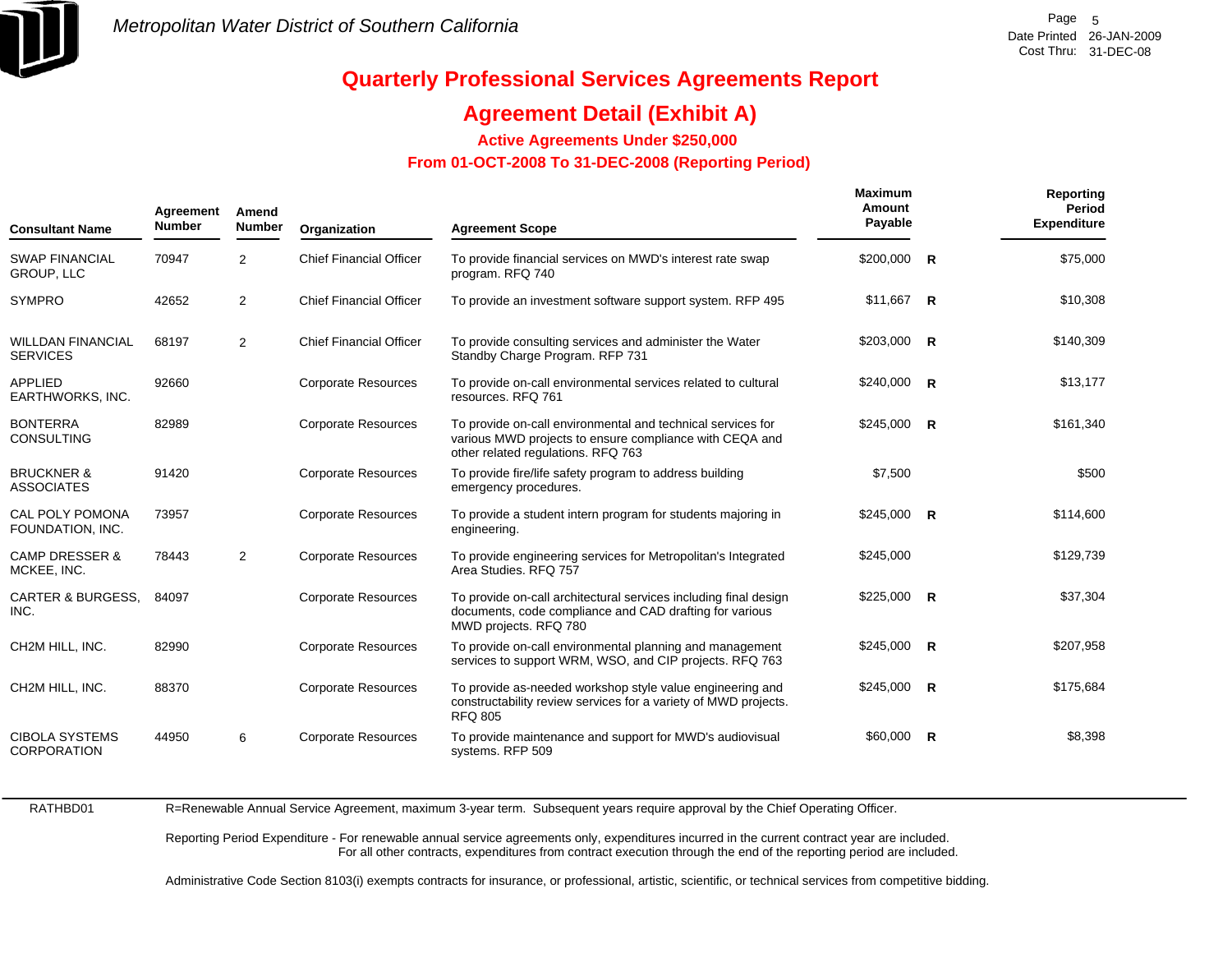

### **Agreement Detail (Exhibit A)**

**Active Agreements Under \$250,000** 

 **From 01-OCT-2008 To 31-DEC-2008 (Reporting Period)** 

| <b>Consultant Name</b>                                     | Agreement<br><b>Number</b> | Amend<br><b>Number</b> | Organization               | <b>Agreement Scope</b>                                                                                                                           | <b>Maximum</b><br>Amount<br>Payable |                | Reporting<br>Period<br><b>Expenditure</b> |
|------------------------------------------------------------|----------------------------|------------------------|----------------------------|--------------------------------------------------------------------------------------------------------------------------------------------------|-------------------------------------|----------------|-------------------------------------------|
| <b>CORPORATE</b><br><b>EXPRESS IMAGING</b>                 | 94518                      |                        | <b>Corporate Resources</b> | To provide analysis of power consumption and environmental<br>equipment usage for MWD data center.                                               | \$22,350                            |                | \$24,194                                  |
| DATA TREE, LLC                                             | 84691                      |                        | <b>Corporate Resources</b> | To provide information related to appraisal, acquisition and<br>management of real property. RFP 776                                             | $$25,000$ R                         |                | \$15,000                                  |
| <b>DET NORSKE</b><br><b>VERITAS</b><br>CERTIFICATION, INC. | 90963                      |                        | <b>Corporate Resources</b> | To provide certification of Metropolitan's greenhouse gas<br>emissions inventory. RFP 841                                                        | \$75,000                            |                | \$15,881                                  |
| <b>DIGITAL MAP</b><br>PRODUCTS, INC.                       | 84974                      |                        | <b>Corporate Resources</b> | To provide real property data subscription service. RFP 776                                                                                      | $$17,500$ R                         |                | \$17,500                                  |
| DOCULABS, INC.                                             | 95605                      |                        | <b>Corporate Resources</b> | To provide Enterprise Content Management (ECM) strategic<br>planning services for MWD.                                                           | \$24,900                            | - R            | \$24,900                                  |
| <b>DURANGO</b><br><b>TUNNELLING</b>                        | 77138                      |                        | <b>Corporate Resources</b> | To provide oversight on Inland Feeder Project underground<br>construction sites and provide technical advisory services.                         | \$240,000                           | $\overline{R}$ | \$23,100                                  |
| EDAW, INC.                                                 | 92657                      |                        | <b>Corporate Resources</b> | To provide as-needed technical and regulatory permitting<br>services, RFQ 761                                                                    | $$175,000$ R                        |                | \$7,381                                   |
| F.W. KOHL<br>INDUSTRIAL GROUP,<br>INC.                     | 79239                      |                        | <b>Corporate Resources</b> | To provide as-needed services related to inspection, sampling<br>and testing of fabricated materials. RFP 765                                    | \$240,000                           | R              | \$8,129                                   |
| <b>FIRST AMERICAN</b><br>CORELOGIC, INC.                   | 84976                      |                        | <b>Corporate Resources</b> | To provide real property data subscription services. RFP 776                                                                                     | $$50,000$ R                         |                | \$29,676                                  |
| GARTNER, INC.                                              | 54067                      | 4                      | <b>Corporate Resources</b> | To provide subscription services for IT on trends and strategic<br>information.                                                                  | \$247,339                           |                | \$230,789                                 |
| <b>GCG ROSE &amp; KINDEL</b>                               | 91101                      |                        | <b>Corporate Resources</b> | To assess emerging concerns about water supply and<br>develop adaptive management strategies to sustain water<br>reliability for MWD.            | \$59,000                            |                | \$31,760                                  |
| <b>GEOLOGIC</b><br>ASSOCIATES, INC.                        | 84022                      |                        | <b>Corporate Resources</b> | To provide on-call geotechnical consulting services including<br>testing of earth materials and groundwater for various MWD<br>projects. RFQ 787 | \$240,000                           | $\overline{R}$ | \$33,880                                  |

RATHBD01R=Renewable Annual Service Agreement, maximum 3-year term. Subsequent years require approval by the Chief Operating Officer.

> Reporting Period Expenditure - For renewable annual service agreements only, expenditures incurred in the current contract year are included. For all other contracts, expenditures from contract execution through the end of the reporting period are included.

Administrative Code Section 8103(i) exempts contracts for insurance, or professional, artistic, scientific, or technical services from competitive bidding.

Corporate Express Imaging, #94518 - Sales tax incorrectly included in final invoice payment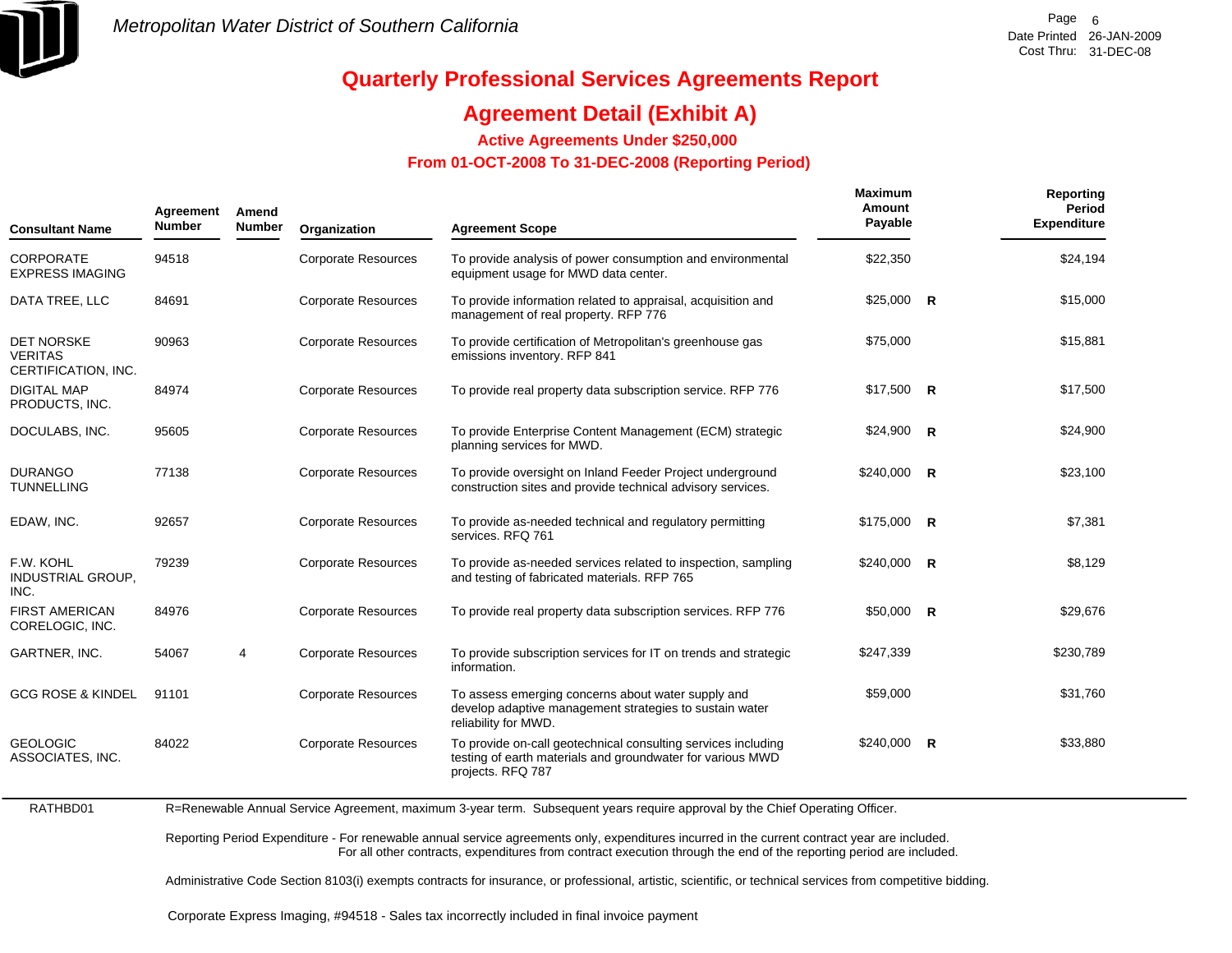

### **Agreement Detail (Exhibit A)**

**Active Agreements Under \$250,000** 

 **From 01-OCT-2008 To 31-DEC-2008 (Reporting Period)** 

| <b>Consultant Name</b>                                     | Agreement<br><b>Number</b> | Amend<br><b>Number</b> | Organization               | <b>Agreement Scope</b>                                                                                                                                     | <b>Maximum</b><br>Amount<br>Payable | Reporting<br>Period<br><b>Expenditure</b> |
|------------------------------------------------------------|----------------------------|------------------------|----------------------------|------------------------------------------------------------------------------------------------------------------------------------------------------------|-------------------------------------|-------------------------------------------|
| <b>GEOMATRIX</b><br>CONSULTANTS, INC.                      | 84025                      |                        | <b>Corporate Resources</b> | To provide on-call geotechnical consulting services including<br>testing of earth materials and groundwater for various MWD<br>projects. RFQ 787           | $$240,000$ R                        | \$15,504                                  |
| <b>GEOPENTECH. INC.</b>                                    | 82816                      |                        | <b>Corporate Resources</b> | To provide on-call geotechnical consulting services including<br>testing of earth materials and groundwater for various MWD<br>projects. RFQ 787           | $$244,000$ R                        | \$301,954                                 |
| <b>GLENN LUKOS</b><br>ASSOCIATES, INC.                     | 92655                      |                        | <b>Corporate Resources</b> | To provide as-needed regulatory permitting services in<br>support of MWD's environmental team. RFQ 761                                                     | $$150,000$ R                        | \$5,512                                   |
| <b>HELIX</b><br><b>ENVIRONMENTAL</b><br>PLANNING, INC.     | 82991                      |                        | <b>Corporate Resources</b> | To provide on-call environmental planning and management<br>services to support WSO, WRM and CIP projects. RFQ 763                                         | $$245,000$ R                        | \$106,396                                 |
| <b>INFORMATION</b><br><b>MANAGEMENT</b><br>RESOURCES, INC. | 86422                      |                        | <b>Corporate Resources</b> | To provide project management services and quality<br>assurance for network infrastructure upgrade project. RFP<br>572                                     | $$243,000$ R                        | \$159,705                                 |
| <b>INNOVENT</b><br>SOLUTIONS, INC.                         | 95312                      |                        | <b>Corporate Resources</b> | To provide technical support relating to ACTUATE report<br>software.                                                                                       | \$24,500                            | \$1,200                                   |
| <b>JACOBS ASSOCIATES</b>                                   | 82817                      |                        | <b>Corporate Resources</b> | To provide on-call geotechnical consulting services including<br>testing of earth materials and groundwater for various MWD<br>projects. RFQ 787           | $$244,000$ R                        | \$117,997                                 |
| <b>JONES &amp; STOKES</b><br>ASSOCIATES, INC.              | 82992                      |                        | <b>Corporate Resources</b> | To provide on-call enviromental planning and management<br>services to support WRM, WSO and CIP projects. RFQ 763                                          | \$245,000 R                         | \$71,026                                  |
| <b>KEANE BIOLOGICAL</b><br><b>CONSULTING</b>               | 92432                      |                        | <b>Corporate Resources</b> | To provide as-needed technical and regulatory environmental<br>services for category 2 biological resources management.<br><b>RFQ 761</b>                  | $$125,000$ R                        | \$14,282                                  |
| <b>KEC ENGINEERS,</b><br>INC.                              | 98203                      |                        | <b>Corporate Resources</b> | To provide permitting services for relocation and construction<br>activities. RFQ 854                                                                      | \$249,000                           | \$18,897                                  |
| KLEINFELDER WEST,<br>INC.                                  | 86637                      |                        | <b>Corporate Resources</b> | To provide on-call environmental and technical services for<br>various MWD projects to ensure compliance with CEQA and<br>other related relations. RFQ 763 | $$245,000$ R                        | \$6,993                                   |

RATHBD01

R=Renewable Annual Service Agreement, maximum 3-year term. Subsequent years require approval by the Chief Operating Officer.

Reporting Period Expenditure - For renewable annual service agreements only, expenditures incurred in the current contract year are included. For all other contracts, expenditures from contract execution through the end of the reporting period are included.

Administrative Code Section 8103(i) exempts contracts for insurance, or professional, artistic, scientific, or technical services from competitive bidding.

Geopentech, Inc., #82816 - Invoices totalling \$71,457 were for work performed in the previous contract period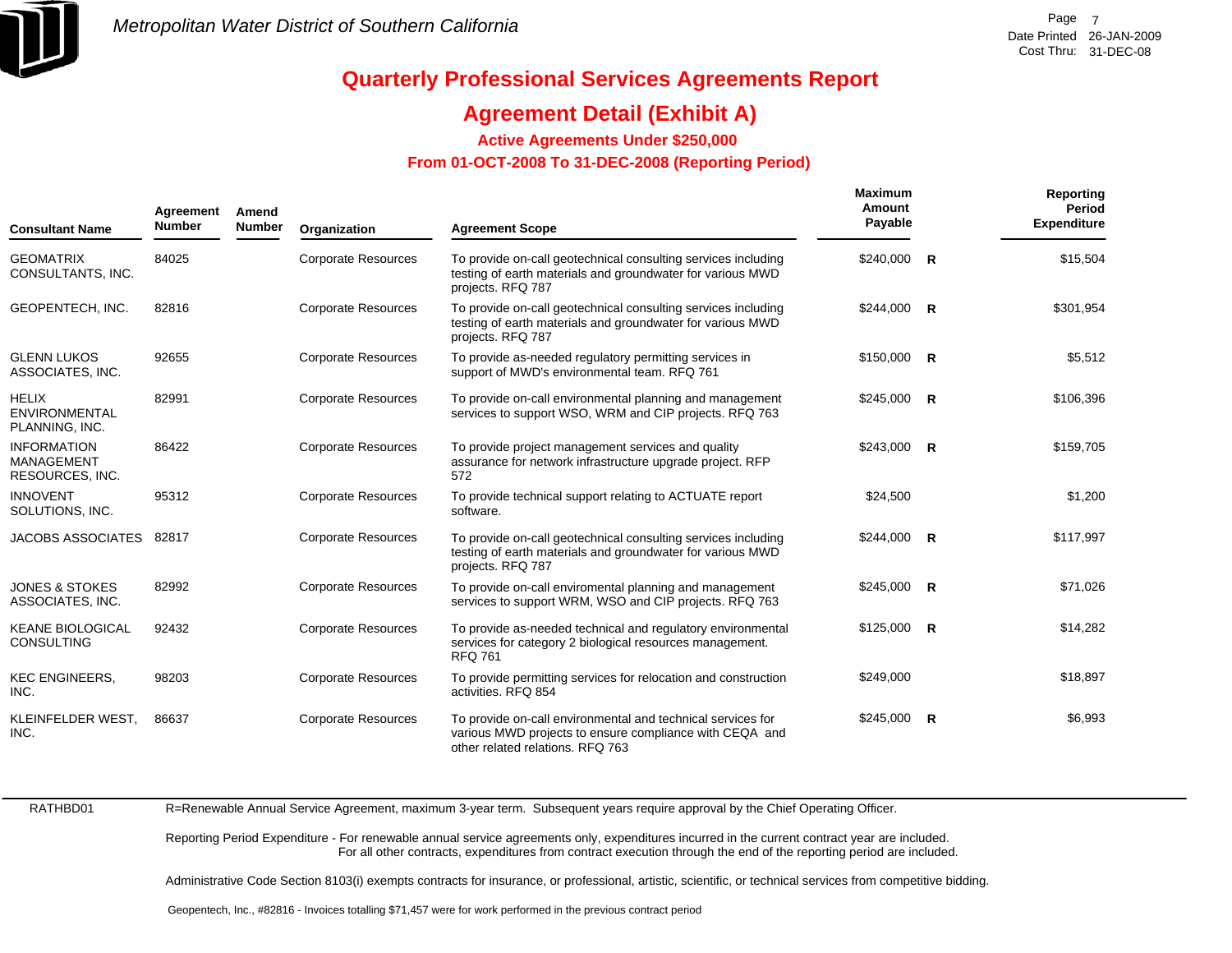

### **Agreement Detail (Exhibit A)**

**Active Agreements Under \$250,000** 

 **From 01-OCT-2008 To 31-DEC-2008 (Reporting Period)** 

| <b>Consultant Name</b>                        | Agreement<br><b>Number</b> | Amend<br><b>Number</b> | Organization               | <b>Agreement Scope</b>                                                                                                                                                  | <b>Maximum</b><br>Amount<br>Payable | Reporting<br><b>Period</b><br><b>Expenditure</b> |
|-----------------------------------------------|----------------------------|------------------------|----------------------------|-------------------------------------------------------------------------------------------------------------------------------------------------------------------------|-------------------------------------|--------------------------------------------------|
| KLEINFELDER WEST,<br>INC.                     | 84024                      |                        | <b>Corporate Resources</b> | To provide on-call geotechnical consulting services including<br>testing of earth materials and groundwater for various MWD<br>projects. RFQ 787                        | $$240,000$ R                        | \$76,907                                         |
| <b>LERCH, BATES &amp;</b><br>ASSOCIATES, INC. | 80902                      | $\overline{1}$         | <b>Corporate Resources</b> | To conduct an elevator audit to determine condition level of<br>preventive maintenance and state of general repair.                                                     | \$10,320                            | \$7,320                                          |
| LSA ASSOCIATES,<br>INC.                       | 81958                      |                        | <b>Corporate Resources</b> | To provide on-call environmental and technical services to<br>support WSO, WRM and CIP program. RFQ 763                                                                 | $$245,000$ R                        | \$9,800                                          |
| <b>MARTINEZ</b><br>ARCHITECS, INC.            | 84099                      |                        | <b>Corporate Resources</b> | To provide on-call architectural services including final design<br>documents, code compliance and CAD drafting for various<br>MWD projects. RFQ 780                    | $$225,000$ R                        | \$18,240                                         |
| <b>MOODY</b><br>INTERNATIONAL INC.            | 79240                      |                        | <b>Corporate Resources</b> | To provide inspection, sampling, and testing of fabricated<br>materials including steel pipe, mechanical and electrical<br>equipment and large diameter valves. RFP 765 | $$200,000$ R                        | \$3,776                                          |
| MWH AMERICAS, INC.                            | 88369                      |                        | <b>Corporate Resources</b> | To provide as-needed workshop style value engineering and<br>constructability review services for a variety of MWD projects.<br><b>RFP 805</b>                          | $$245,000$ R                        | \$41,059                                         |
| <b>NGH POWER</b><br>SYSTEMS, INC.             | 96919                      |                        | <b>Corporate Resources</b> | To perform site grounding assessments to determine<br>resistance electrode system.                                                                                      | \$20,000                            | \$18,700                                         |
| <b>ON-SITE TECHNICAL</b><br><b>SERVICES</b>   | 79238                      |                        | <b>Corporate Resources</b> | To provide services including inspection, sampling and testing<br>of fabricated materials. RFP 765                                                                      | $$240.000$ R                        | \$9,122                                          |
| P. MURPHY &<br><b>ASSOCIATES</b>              | 86756                      |                        | <b>Corporate Resources</b> | To provide project management services related to Phase<br>Two Information Security Remediation project and the Board<br>Technology Upgrade project. RFP 572            | $$243,000$ R                        | \$102,240                                        |
| PRIME NET, INC.                               | 84277                      |                        | <b>Corporate Resources</b> | To provide consulting services related to the selection of a<br>new voice system architecture to meet MWD's business and<br>technical requirements. RFP 572             | \$241,370                           | \$200,472                                        |
| PRIME NET, INC.                               | 89232                      |                        | <b>Corporate Resources</b> | To provide consulting services for MWD's Union Station<br>Headquarters technology upgrade project for Board Room.<br><b>RFP 572</b>                                     | $$245,000$ R                        | \$5,000                                          |

RATHBD01 R=Renewable Annual Service Agreement, maximum 3-year term. Subsequent years require approval by the Chief Operating Officer.

> Reporting Period Expenditure - For renewable annual service agreements only, expenditures incurred in the current contract year are included. For all other contracts, expenditures from contract execution through the end of the reporting period are included.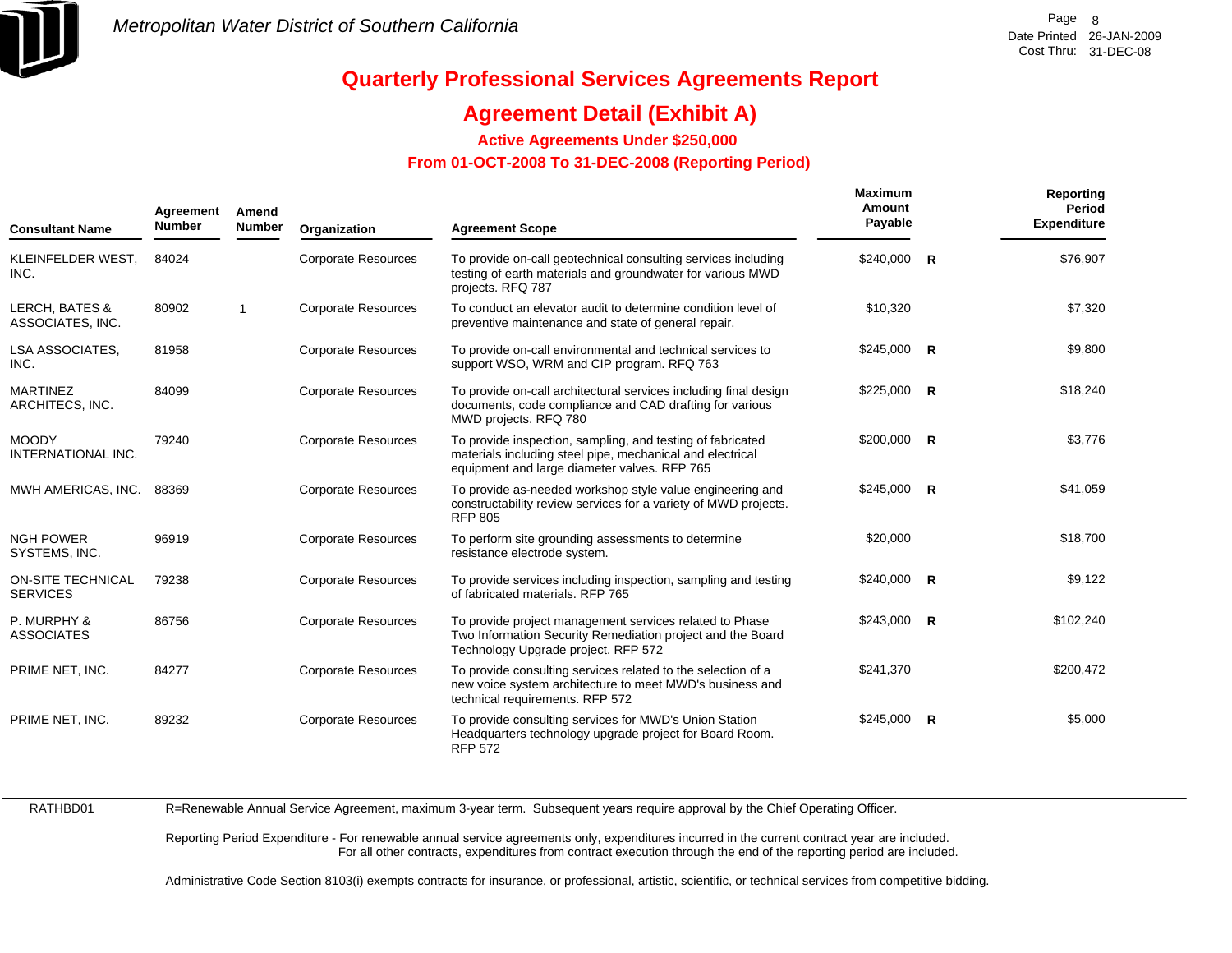

### **Agreement Detail (Exhibit A)**

**Active Agreements Under \$250,000** 

 **From 01-OCT-2008 To 31-DEC-2008 (Reporting Period)** 

| <b>Consultant Name</b>                                   | Agreement<br><b>Number</b> | Amend<br><b>Number</b> | Organization               | <b>Agreement Scope</b>                                                                                                                                | Maximum<br>Amount<br>Payable |              | Reporting<br>Period<br><b>Expenditure</b> |
|----------------------------------------------------------|----------------------------|------------------------|----------------------------|-------------------------------------------------------------------------------------------------------------------------------------------------------|------------------------------|--------------|-------------------------------------------|
| <b>PROJECTLINE</b><br><b>TECHNICAL</b><br>SERVICES, INC. | 82685                      |                        | <b>Corporate Resources</b> | To provide maintenance management services for MWD's<br>Strategic Operation Maintenance Management System<br>(SOMMS) Project. RFP 572                 | \$243,000                    | R            | \$28,080                                  |
| <b>RESOURCEXPERTS</b>                                    | 93307                      |                        | <b>Corporate Resources</b> | To provide IT project management services for various IT<br>projects. RFP 572                                                                         | \$238,000                    | $\mathsf{R}$ | \$60,480                                  |
| RESOURCEXPERTS,<br>INC.                                  | 98312                      |                        | <b>Corporate Resources</b> | To provide quality assurance services for the Enterprise<br>Infrastructure Upgrade Project. RFP 572                                                   | \$245,000                    |              | \$36,840                                  |
| SNYDER, GARY M.                                          | 74232                      |                        | <b>Corporate Resources</b> | To provide construction management inspection services for<br>completion of the Inland Feeder Program and the Arrowhead<br>Tunnels. (Former Employee) | $$245,000$ R                 |              | \$6,933                                   |
| <b>SYSTEMS</b><br><b>INTEGRATED</b>                      | 89482                      | $\overline{1}$         | <b>Corporate Resources</b> | To develop programmable logic controller and human<br>machine interface application software program. RFP 572                                         | \$245,000                    |              | \$223,630                                 |
| <b>TECHNOLOGY</b><br><b>INTEGRATION GROUP</b>            | 95991                      |                        | <b>Corporate Resources</b> | To provide technical support services and expertise for<br>Microsoft products.                                                                        | $$24,900$ R                  |              | \$24,424                                  |
| <b>TECHNOLOGY</b><br><b>INTEGRATION GROUP</b>            | 83497                      | $\overline{2}$         | <b>Corporate Resources</b> | To provide client desktop and laptop technical services for the<br>PC Replacement Project. RFP 572                                                    | \$245,000                    |              | \$189,149                                 |
| URS CORPORATION<br><b>AMERICAS</b>                       | 81458                      | -1                     | <b>Corporate Resources</b> | To provide detailed seismic evaluations for Metropolitan<br>structures. RFP 785                                                                       | $$249,000$ R                 |              | \$110,286                                 |
| <b>VALUE MANAGEMENT</b><br>STRATEGIES, INC.              | 88368                      |                        | <b>Corporate Resources</b> | To provide as-needed workshop style, value engineering and<br>constructability review services for a variety of MWD projects.<br><b>RFP 805</b>       | $$245,000$ R                 |              | \$5,446                                   |
| <b>VENICE CONSULTING</b><br><b>GROUP LP</b>              | 90851                      | $\overline{2}$         | <b>Corporate Resources</b> | To provide computer programming services for various<br>Metropolitan software applications.                                                           | $$104,900$ R                 |              | \$12,075                                  |
| <b>VISIONARY</b><br><b>INTEGRATION</b><br>PROFESSIONALS. | 91756                      | $\overline{1}$         | <b>Corporate Resources</b> | To provide software and implementation testing services for<br>various MWD applications. RFP 803                                                      | \$241,915                    |              | \$202,690                                 |

LLC.

RATHBD01

R=Renewable Annual Service Agreement, maximum 3-year term. Subsequent years require approval by the Chief Operating Officer.

Reporting Period Expenditure - For renewable annual service agreements only, expenditures incurred in the current contract year are included. For all other contracts, expenditures from contract execution through the end of the reporting period are included.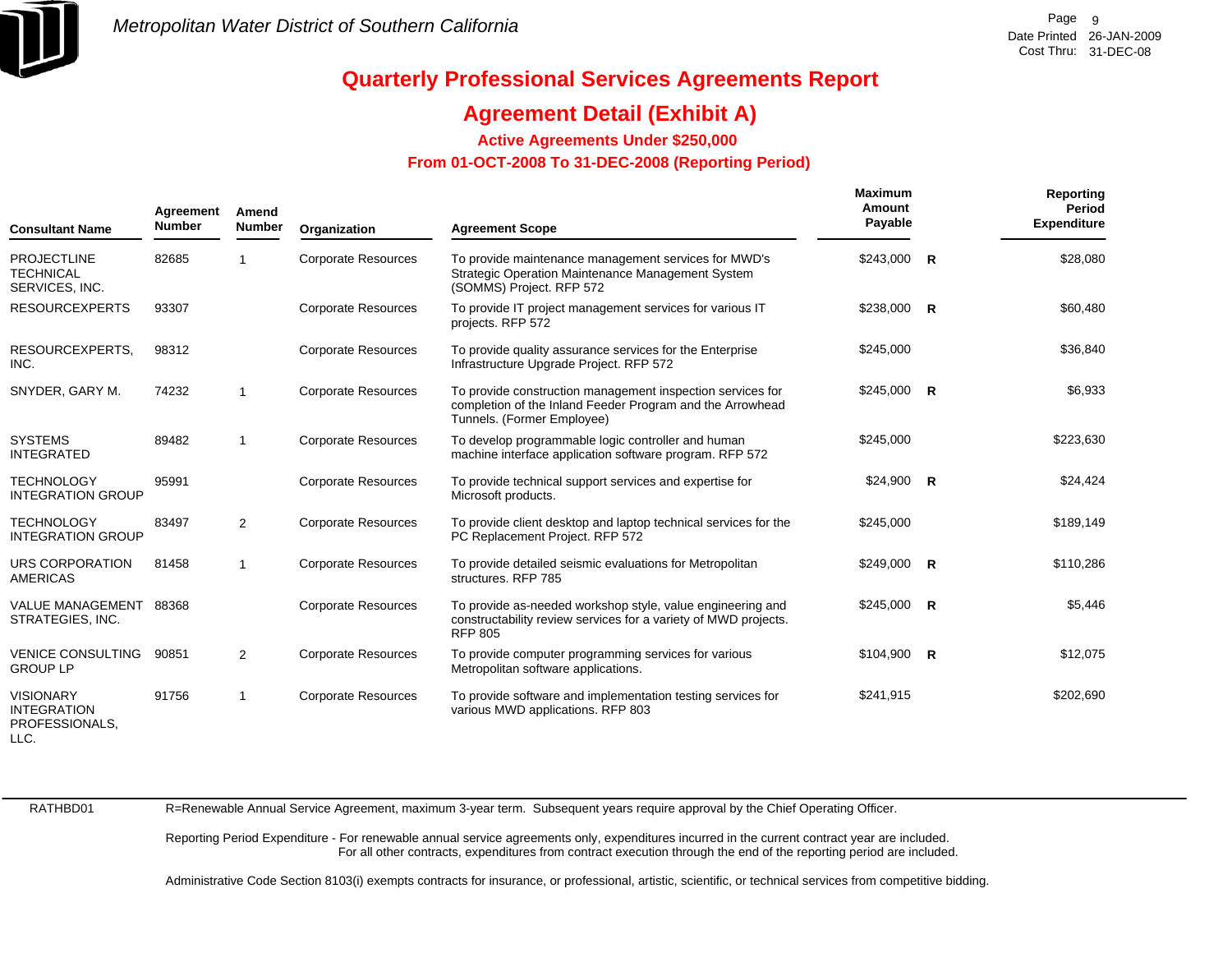

RATHBD01

# **Quarterly Professional Services Agreements Report**

### **Agreement Detail (Exhibit A)**

**Active Agreements Under \$250,000** 

 **From 01-OCT-2008 To 31-DEC-2008 (Reporting Period)** 

| <b>Consultant Name</b>                                  | Agreement<br><b>Number</b> | Amend<br><b>Number</b> | Organization                                   | <b>Agreement Scope</b>                                                                                                                                                | <b>Maximum</b><br>Amount<br>Payable | Reporting<br>Period<br><b>Expenditure</b> |
|---------------------------------------------------------|----------------------------|------------------------|------------------------------------------------|-----------------------------------------------------------------------------------------------------------------------------------------------------------------------|-------------------------------------|-------------------------------------------|
| <b>WAGNER</b><br><b>BIOLOGICAL</b><br><b>CONSULTING</b> | 92656                      |                        | <b>Corporate Resources</b>                     | To provide on-call technical and regulatory environmental<br>services. RFQ 761                                                                                        | $$200,000$ R                        | \$92,653                                  |
| <b>WORK TECHNOLOGY</b><br><b>CORPORATION</b>            | 75237                      |                        | <b>Corporate Resources</b>                     | To provide IT services related to the maintenance and<br>integration of the Worktech software appliction.                                                             | \$24,999                            | \$19,503                                  |
| <b>3E COMPANY</b>                                       | 67608                      | $\mathbf{1}$           | <b>Water System</b><br><b>Operations Group</b> | To provide materials safety data management services. RFP<br>699                                                                                                      | $$60,250$ R                         | \$47,630                                  |
| <b>ACE &amp; STEWART</b><br>DETAILING, INC.             | 87054                      |                        | <b>Water System</b><br><b>Operations Group</b> | To provide review of engineered drawings and sketches and<br>shop detailing evaluation in support of MWD's maintenance<br>support unit. RFP 815                       | $$150,000$ R                        | \$52,745                                  |
| <b>ADVANCED</b><br>SYSTEMS, INC.                        | 99512                      |                        | <b>Water System</b><br><b>Operations Group</b> | To provide a two-day training course to water quality staff in<br>laboratory ethics and data handling.                                                                | \$4,000                             | \$4,000                                   |
| AEI-CASC<br>ENGINEERING, INC.                           | 70949                      |                        | <b>Water System</b><br><b>Operations Group</b> | To provide as-needed environmental services in support of<br>Metropolitan's Capital Improvement Programs. RFP 700                                                     | $$240,000$ R                        | \$2,366                                   |
| <b>BOYLE ENGINEERING</b><br>CORP.                       | 98551                      | $\mathbf{1}$           | <b>Water System</b><br><b>Operations Group</b> | To evaluate water supply opportunities with Kern county<br>agricultural drainage treament projects. RFQ 757                                                           | \$245,000                           | \$60,623                                  |
| BOYLE ENGINEERING<br>CORP.                              | 98553                      |                        | <b>Water System</b><br><b>Operations Group</b> | To provide evaluation of water supply opportunities with<br>agricultural entities in the central valley consistent with MWD's<br>5-year water supply strategy RFP 833 | \$245,000                           | \$59,634                                  |
| <b>CAL POLY POMONA</b><br>FOUNDATION, INC.              | 13998                      | 5                      | <b>Water System</b><br><b>Operations Group</b> | To provide a student intern program for students majoring in<br>science.                                                                                              | $$245,000$ R                        | \$137,330                                 |
| <b>CALSCIENCE</b><br><b>ENVIRONMENTAL</b><br>LAB INC.   | 87644                      |                        | <b>Water System</b><br><b>Operations Group</b> | To provide analytical services for chemical, physical analysis<br>of soil, sludge and wastewater samples. RFP 816                                                     | $$160,000$ R                        | \$4,057                                   |
| <b>CAMP DRESSER &amp;</b><br>MCKEE, INC.                | 61472                      | $\mathbf{1}$           | <b>Water System</b><br><b>Operations Group</b> | To conduct a study titled "Bromate Control Study" related to<br>the use of ozone at the filtration plants.                                                            | \$25,000                            | \$10,717                                  |
| CAROLLO<br>ENGINEERS, P.C.                              | 89479                      | $\mathbf{1}$           | <b>Water System</b><br><b>Operations Group</b> | To provide evaluation of the formation and control of N-<br>Nitrosodimethylamine (NDMA) in Metropolitan's treated<br>waters.                                          | \$24,999                            | \$1,343                                   |

R=Renewable Annual Service Agreement, maximum 3-year term. Subsequent years require approval by the Chief Operating Officer.

Reporting Period Expenditure - For renewable annual service agreements only, expenditures incurred in the current contract year are included. For all other contracts, expenditures from contract execution through the end of the reporting period are included.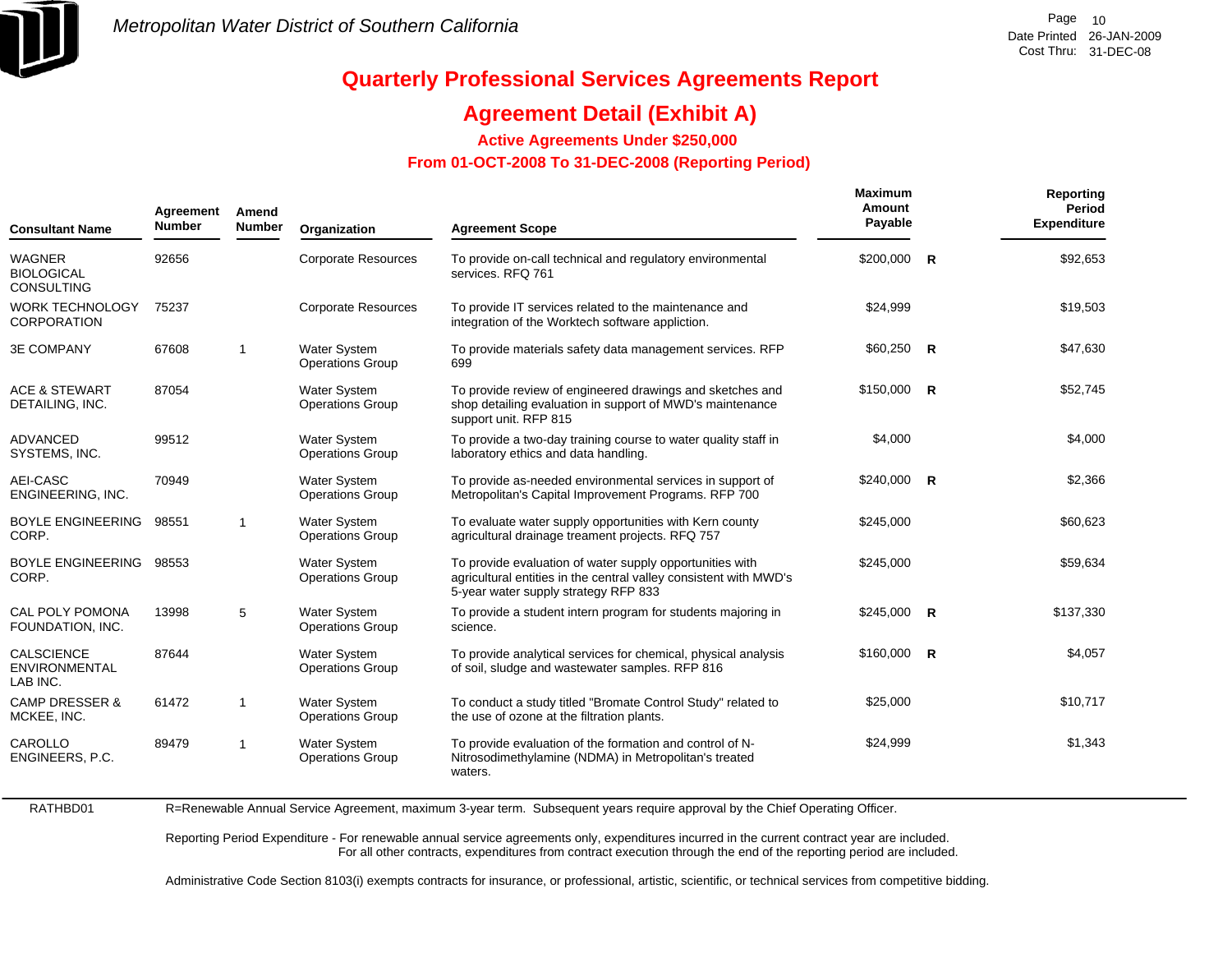

### **Agreement Detail (Exhibit A)**

**Active Agreements Under \$250,000** 

 **From 01-OCT-2008 To 31-DEC-2008 (Reporting Period)** 

| <b>Consultant Name</b>                                           | Agreement<br><b>Number</b> | Amend<br><b>Number</b> | Organization                                   | <b>Agreement Scope</b>                                                                                                                                                    | <b>Maximum</b><br>Amount<br>Payable | Reporting<br><b>Period</b><br><b>Expenditure</b> |
|------------------------------------------------------------------|----------------------------|------------------------|------------------------------------------------|---------------------------------------------------------------------------------------------------------------------------------------------------------------------------|-------------------------------------|--------------------------------------------------|
| CARR, FORREST C.                                                 | 93325                      | -1                     | <b>Water System</b><br><b>Operations Group</b> | To provide review and assessment of clearance requirements<br>for 230 KV breakers at Parker Dam.                                                                          | \$10,000                            | \$6,715                                          |
| <b>CH DIAGNOSTIC &amp;</b><br><b>CONSULTING</b><br>SERVICE, INC. | 57402                      | -1                     | <b>Water System</b><br><b>Operations Group</b> | To provide a complex water analysis mandated by the EPA.                                                                                                                  | \$45,000                            | \$29,060                                         |
| <b>CLARK SEIF CLARK.</b><br>INC. (CSC)                           | 83077                      | -1                     | <b>Water System</b><br><b>Operations Group</b> | To provide industrial hygiene services including Cal-Osha<br>compliance surveys at various MWD sites. RFP 772                                                             | $$200,000$ R                        | \$114,657                                        |
| E2 ENVIRONMENTAL.<br>INC.                                        | 96978                      |                        | Water System<br><b>Operations Group</b>        | To provide as-needed environmental site assessments<br>including defining the extent of soil and groundwater<br>contamination of various MWD acquired properties. RFQ 846 | $$245,000$ R                        | \$4,759                                          |
| <b>EMS LABORATORIES,</b><br>INC.                                 | 78905                      | -1                     | <b>Water System</b><br><b>Operations Group</b> | To provide industrial hygiene laboratory services including<br>evaluating work place chemical hazards. RFP 773                                                            | $$75,000$ R                         | \$18,717                                         |
| <b>ENVIRON</b><br><b>INTERNATIONAL</b><br>CORP.                  | 94012                      |                        | Water System<br><b>Operations Group</b>        | To provide as-needed environmental services related to air<br>quality emissions and monitoring in support of MWD<br>environmental team. RFQ 835                           | $$60,000$ R                         | \$789                                            |
| <b>GLENDALE</b><br>ADVENTIST OCC<br><b>MEDICAL</b>               | 66401                      | $\overline{1}$         | <b>Water System</b><br><b>Operations Group</b> | To provide occupational medical services. RFP 698                                                                                                                         | $$170,000$ R                        | \$97,630                                         |
| GORDON, DR.<br><b>GILBERT</b>                                    | 60445                      | $\overline{1}$         | <b>Water System</b><br><b>Operations Group</b> | To serve in an advisory capacity for the ozone application in<br>drinking water.                                                                                          | \$25,000                            | \$16,186                                         |
| <b>GROUNDS</b><br><b>ENGINEERING</b><br>GROUP, INC.              | 87053                      |                        | <b>Water System</b><br><b>Operations Group</b> | To provide review of engineered drawings and sketches and<br>shop detailing evaluation in support of MWD's maintenance<br>support unit. RFP 815                           | $$150,000$ R                        | \$28,320                                         |
| HOZALSKI, DR.,<br><b>RAYMOND</b>                                 | 89636                      |                        | <b>Water System</b><br><b>Operations Group</b> | To provide consulting services for study entitled "Evaluation of<br>the Formation and Control of N-Nitrosodimethylamine (NDMA)<br>in Metropolitan's Treated Waters."      | \$24,999                            | \$2,894                                          |
| INDUSTRIAL HYGIENE<br>MANAGEMENT, INC.                           | 83076                      | 2                      | Water System<br><b>Operations Group</b>        | To provide industrial hygiene services including Cal-Osha<br>compliance surveys at various MWD sites. RFP 772                                                             | $$200,000$ R                        | \$119,285                                        |

RATHBD01

R=Renewable Annual Service Agreement, maximum 3-year term. Subsequent years require approval by the Chief Operating Officer.

Reporting Period Expenditure - For renewable annual service agreements only, expenditures incurred in the current contract year are included. For all other contracts, expenditures from contract execution through the end of the reporting period are included.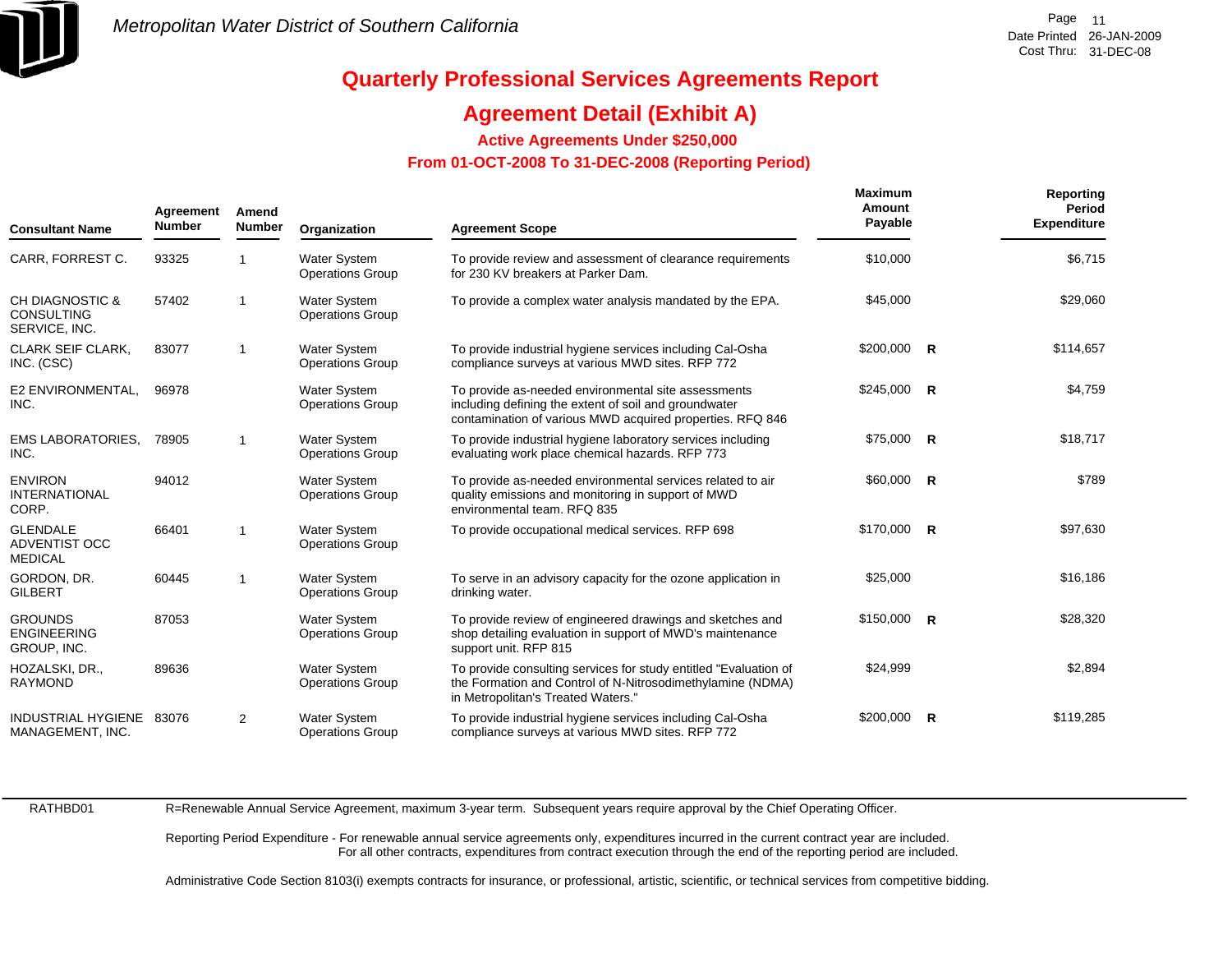

### **Agreement Detail (Exhibit A)**

**Active Agreements Under \$250,000** 

 **From 01-OCT-2008 To 31-DEC-2008 (Reporting Period)** 

| <b>Consultant Name</b>                                       | Agreement<br><b>Number</b> | Amend<br><b>Number</b> | Organization                                   | <b>Agreement Scope</b>                                                                                                              | <b>Maximum</b><br>Amount<br>Payable |                | Reporting<br>Period<br><b>Expenditure</b> |
|--------------------------------------------------------------|----------------------------|------------------------|------------------------------------------------|-------------------------------------------------------------------------------------------------------------------------------------|-------------------------------------|----------------|-------------------------------------------|
| INDUSTRIAL HYGIENE 92534<br>MANAGEMENT, INC.                 |                            |                        | <b>Water System</b><br><b>Operations Group</b> | To provide asbestos and lead building surveys. RFP 839                                                                              | \$100,000                           |                | \$67,512                                  |
| <b>INDUSTRIAL</b><br><b>SCIENTIFIC</b><br><b>CORPORATION</b> | 77470                      |                        | Water System<br><b>Operations Group</b>        | To provide, maintain, and calibrate ITX gas-monitoring<br>instruments required for confined space and tunnel entries.               | \$249,078 R                         |                | \$124,453                                 |
| <b>IVID</b><br>COMMUNICATIONS,<br>INC.                       | 96194                      |                        | <b>Water System</b><br><b>Operations Group</b> | To provide technical support in revising and updating<br>Metropolitan's diver process manual. (Closed 1/12/09)                      | \$22,450                            |                | \$22,450                                  |
| <b>JOSHUA CASEY</b><br><b>CORPORATE</b><br><b>TRAINING</b>   | 75308                      | $\overline{2}$         | Water System<br><b>Operations Group</b>        | To provided First Responder/Emergency Training to members<br>of Metropolitan's chemcial responder teams. RFP 759                    | \$80,000                            | R              | \$51,560                                  |
| <b>KAZARIANS &amp;</b><br>ASSOCIATES, INC.                   | 92928                      |                        | <b>Water System</b><br><b>Operations Group</b> | To provide assistance with reviewing risk management<br>programs for up to five of MWD water treatment plants. RFP<br>836           | \$40,000                            |                | \$4,313                                   |
| KLOPFENSTEIN.<br>KEVIN S., M.D.                              | 79174                      |                        | <b>Water System</b><br><b>Operations Group</b> | To provide services related to medical examinations and care<br>for field employees.                                                | \$8,000                             | $\overline{R}$ | \$466                                     |
| <b>LA TESTING</b>                                            | 78906                      | -1                     | <b>Water System</b><br><b>Operations Group</b> | To provide industrial hygiene lab services to evaluate<br>workplace chemical hazards. RFP 773                                       | \$75,000                            | R              | \$18,590                                  |
| <b>LEARN CPR 4 LIFE</b>                                      | 70943                      | $\overline{1}$         | <b>Water System</b><br><b>Operations Group</b> | To provide medical emergency skills training to MWD<br>employees. RFP 742                                                           | \$40,000                            | <b>R</b>       | \$14,240                                  |
| <b>MACTEC</b><br><b>ENGINEERING AND</b><br>CONSULTING, INC.  | 83074                      | 1                      | <b>Water System</b><br><b>Operations Group</b> | To provide industrial hygiene services including Cal-Osha<br>compliance surveys at various MWD sites. RFP 772                       | \$10,000                            | $\mathsf{R}$   | \$1,646                                   |
| <b>NATEC</b><br><b>INTERNATIONAL</b>                         | 86849                      |                        | Water System<br><b>Operations Group</b>        | To provide asbestos and cement pipe training in accordance<br>with Osha regulations.                                                | \$24,950                            |                | \$24,135                                  |
| <b>NATIONAL SAFETY</b><br>COMPLIANCE, INC.                   | 82454                      |                        | <b>Water System</b><br><b>Operations Group</b> | To provide services related to California Department of<br>Transportation mandated drug testing.                                    | $$15,000$ R                         |                | \$9,390                                   |
| <b>NAVIGANT</b><br>CONSULTING, INC.                          | 67613                      | $\overline{4}$         | <b>Water System</b><br><b>Operations Group</b> | To provide analysis, reports, and advice on matters related to<br>power/energy issues impacting the State Water Project. RFQ<br>702 | \$225,000                           |                | \$117,994                                 |

RATHBD01

R=Renewable Annual Service Agreement, maximum 3-year term. Subsequent years require approval by the Chief Operating Officer.

Reporting Period Expenditure - For renewable annual service agreements only, expenditures incurred in the current contract year are included. For all other contracts, expenditures from contract execution through the end of the reporting period are included.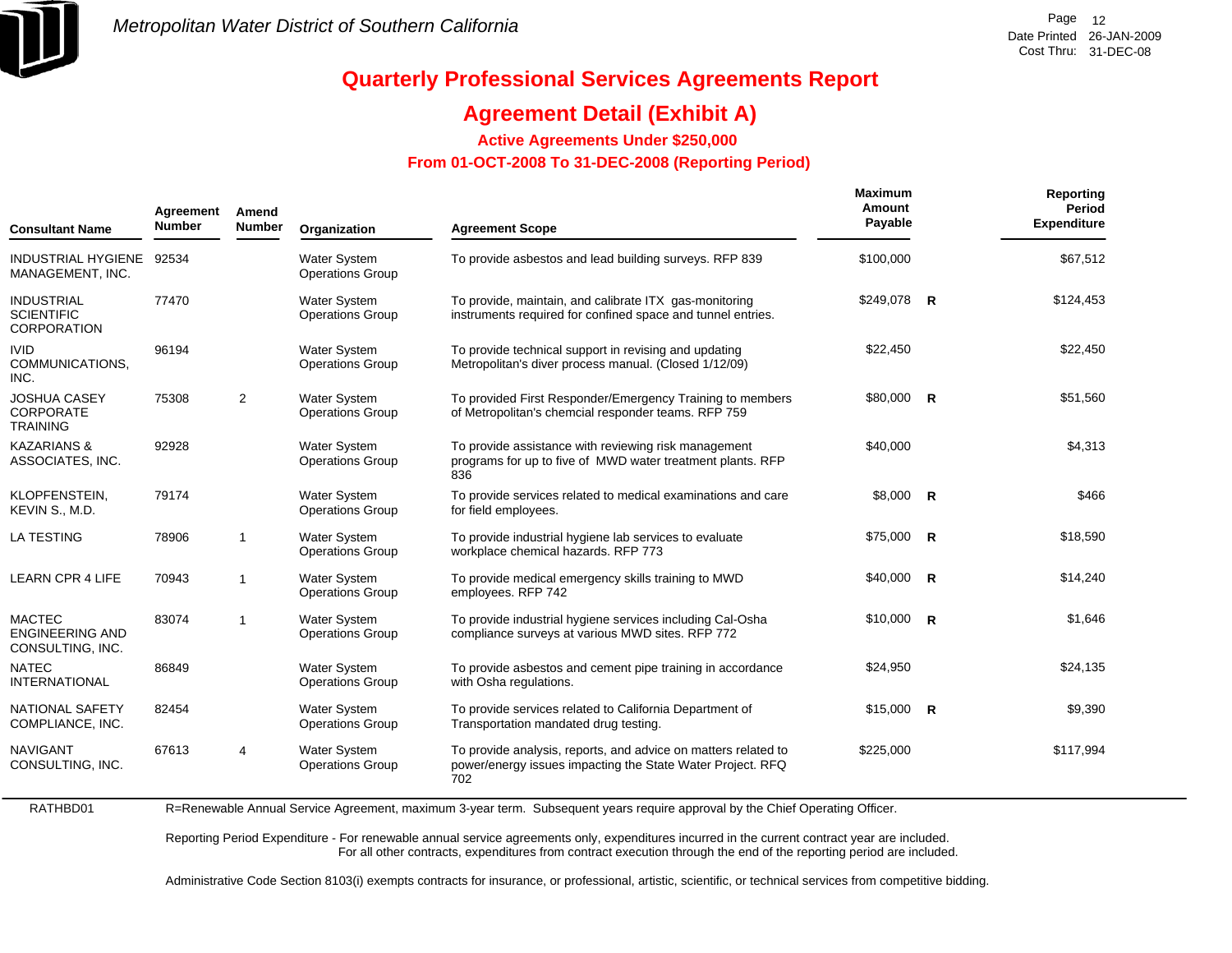

### **Agreement Detail (Exhibit A)**

**Active Agreements Under \$250,000** 

 **From 01-OCT-2008 To 31-DEC-2008 (Reporting Period)** 

| Agreement<br><b>Number</b><br><b>Consultant Name</b>       |       | Amend<br><b>Number</b> | Organization                                   | <b>Agreement Scope</b>                                                                                                                     | Maximum<br>Amount<br>Payable |   | Reporting<br>Period<br><b>Expenditure</b> |
|------------------------------------------------------------|-------|------------------------|------------------------------------------------|--------------------------------------------------------------------------------------------------------------------------------------------|------------------------------|---|-------------------------------------------|
| <b>NETWORK</b><br><b>ENVIRONMENTAL</b><br>SYSTEMS, INC.    | 81581 |                        | <b>Water System</b><br><b>Operations Group</b> | To provide hazardous materials management services,<br>including documentation per ISO standards.                                          | \$24,999                     | R | \$3,774                                   |
| <b>NINYO &amp; MOORE</b><br><b>GEOTECHNICAL AND</b>        | 70951 | $\overline{1}$         | <b>Water System</b><br><b>Operations Group</b> | To provide as-needed environmental consulting services.<br><b>RFQ 700</b>                                                                  | \$240,000 R                  |   | \$51,253                                  |
| <b>NINYO &amp; MOORE</b><br><b>GEOTECHNICAL AND</b>        | 96979 |                        | <b>Water System</b><br><b>Operations Group</b> | To provide services related to the lateral and vertical extent of<br>soil and groundwater contamination. RFQ 846                           | $$245,000$ R                 |   | \$8,046                                   |
| <b>OPCON</b><br>TECHNOLOGIES, LLC                          | 89562 |                        | <b>Water System</b><br><b>Operations Group</b> | To provide video production, technical documentation,<br>knowledge capture related to MWD treatment plant<br>operations.                   | \$225,000                    |   | \$103,998                                 |
| <b>PROCESS</b><br>APPLICATIONS, INC.                       | 59688 | -1                     | <b>Water System</b><br><b>Operations Group</b> | To advise Metropolitan on application of ozone in drinking<br>water.                                                                       | \$25,000                     |   | \$7,375                                   |
| <b>PROCESS</b><br>APPLICATIONS, INC.                       | 89956 |                        | <b>Water System</b><br><b>Operations Group</b> | To provide training and workshops related to start-up and<br>process optimization services at Skinner Water Treatment<br>Plant.            | \$227,700                    |   | \$86,440                                  |
| RANDALL, MD, MPH,<br>MICHAEL C.                            | 65055 |                        | Water System<br><b>Operations Group</b>        | To provide occupational medical consulting services. RFP 697                                                                               | $$50.000$ R                  |   | \$26,400                                  |
| <b>RBF CONSULTING</b>                                      | 94013 |                        | <b>Water System</b><br><b>Operations Group</b> | To provide as-needed environmental services related to<br>wastewater and stormwater in support of MWD's<br>environmental team. RFQ 835     | $$60,000$ R                  |   | \$31,784                                  |
| <b>REGENTS OF THE</b><br>UNIV OF CALIF<br><b>RIVERSIDE</b> | 95835 |                        | <b>Water System</b><br><b>Operations Group</b> | To develop an understanding of the ecology of quagga<br>mussels in the reservoirs of the Colorado River Aqueduct.                          | \$225,000                    |   | \$28,125                                  |
| <b>RISK MANAGEMENT</b><br>PROFESSIONALS,<br>INC.           | 92927 |                        | <b>Water System</b><br><b>Operations Group</b> | To evaluate MWD's risk management programs for up to five<br>water treatment plants and one chlorine unloading facility.<br><b>RFP 836</b> | \$200,000                    |   | \$19,791                                  |
| <b>RLS SECURITY</b><br>ADVISORS, LLC                       | 96575 |                        | <b>Water System</b><br><b>Operations Group</b> | To provide physical security assessment of MWD facilities<br>based on EPA water security program.                                          | \$23,500                     |   | \$9,393                                   |

RATHBD01

R=Renewable Annual Service Agreement, maximum 3-year term. Subsequent years require approval by the Chief Operating Officer.

Reporting Period Expenditure - For renewable annual service agreements only, expenditures incurred in the current contract year are included. For all other contracts, expenditures from contract execution through the end of the reporting period are included.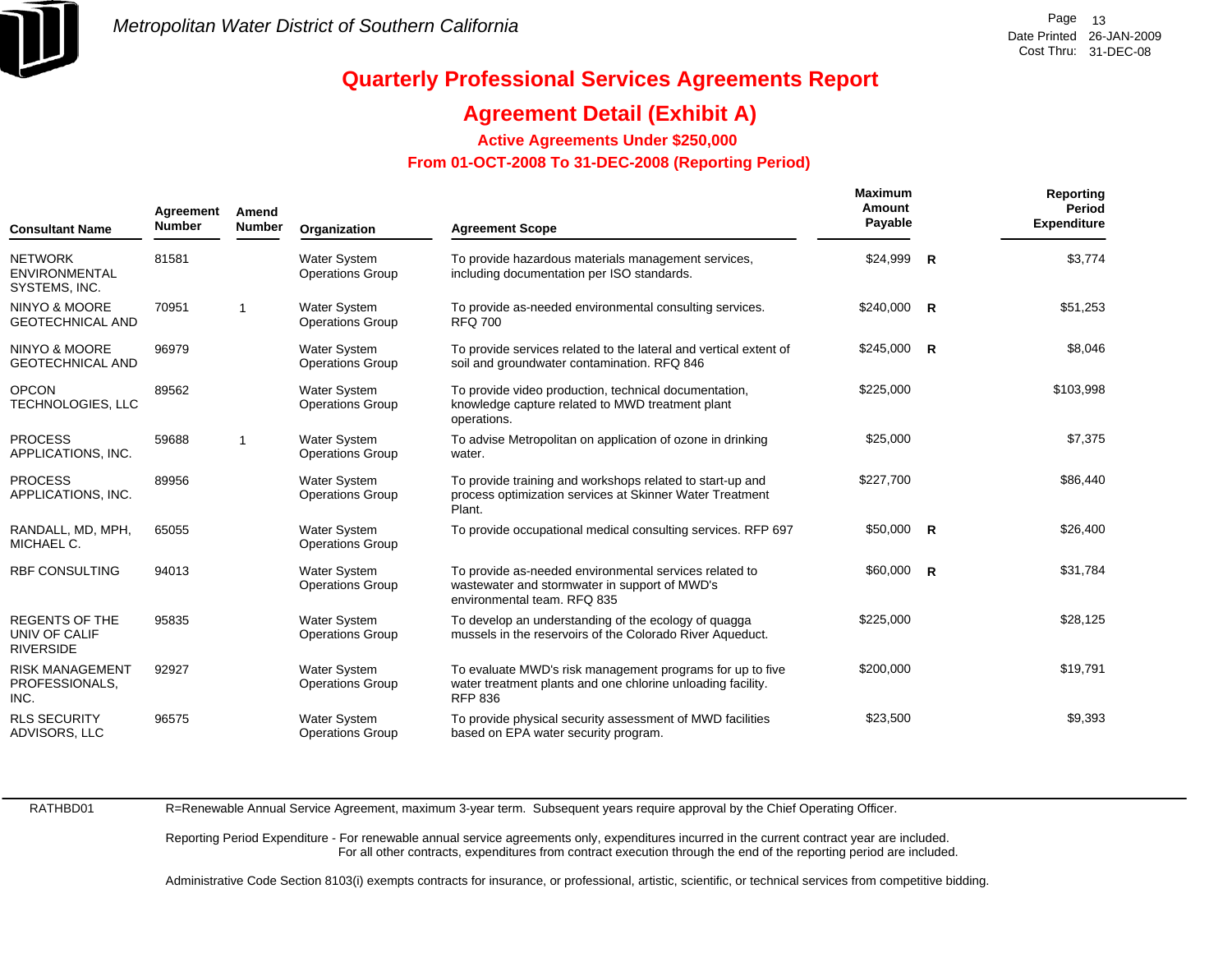

### **Agreement Detail (Exhibit A)**

**Active Agreements Under \$250,000** 

 **From 01-OCT-2008 To 31-DEC-2008 (Reporting Period)** 

| Agreement<br><b>Number</b><br><b>Consultant Name</b>                   |       | Amend<br><b>Number</b> | Organization                                   | <b>Agreement Scope</b>                                                                                                                                                        | <b>Maximum</b><br>Amount<br>Payable |                         | Reporting<br>Period<br><b>Expenditure</b> |
|------------------------------------------------------------------------|-------|------------------------|------------------------------------------------|-------------------------------------------------------------------------------------------------------------------------------------------------------------------------------|-------------------------------------|-------------------------|-------------------------------------------|
| <b>SWISS FEDERAL</b><br><b>INSTITUTE FOR</b><br><b>ENVIRONMENTAL</b>   | 59687 | $\mathbf 1$            | <b>Water System</b><br><b>Operations Group</b> | To serve in an advisory capacity for the ozone application in<br>drinking water.                                                                                              | \$25,000                            |                         | \$6,692                                   |
| THE PHYLMAR<br>GROUP, INC.                                             | 90658 |                        | <b>Water System</b><br><b>Operations Group</b> | To research MWD health and safety<br>organizational/compliance programs to recommend<br>improvements.                                                                         | \$24,999                            |                         | \$17,747                                  |
| TRC SOLUTIONS, INC. 81464                                              |       | 2                      | <b>Water System</b><br><b>Operations Group</b> | To provide entry control point standardization and perimeter<br>alarm vehicle barrier defense services. RFQ 784                                                               | \$138,565                           |                         | \$118,565                                 |
| <b>WATER QUALITY &amp;</b><br><b>TREATMENT</b><br>SOLUTIONS, INC.      | 59686 | 2                      | <b>Water System</b><br><b>Operations Group</b> | To provide research services for Bromate control under the<br>new Stage I rules issued by the US Environmental Protection<br>Agency.                                          | \$25,000                            |                         | \$19,580                                  |
| <b>WATER</b><br><b>TECHNOLOGY</b><br><b>TRAINING</b><br>PROGRAMS, INC. | 82910 | $\overline{1}$         | Water System<br><b>Operations Group</b>        | To provide accredited water treatment and distribution<br>operator certification classes to Metropolitan operators.                                                           | \$48,998                            | <b>R</b>                | \$24,999                                  |
| <b>WECK</b><br>LABORATORIES, INC.                                      | 87643 |                        | <b>Water System</b><br><b>Operations Group</b> | To provide analytical services for chemical and<br>microbiological analysis of water and waste water samples.<br><b>RFP 816</b>                                               | \$100,000                           | $\overline{\mathbf{R}}$ | \$13,086                                  |
| <b>WILLIAM DR., MITCH</b>                                              | 89478 |                        | <b>Water System</b><br><b>Operations Group</b> | To provide evaluation of the formation and control of N-<br>Nitrosodimethylamine (NDMA) in Metropolitan's treated<br>waters.                                                  | \$24,999                            |                         | \$2,116                                   |
| <b>WIMER ASSOCIATES</b>                                                | 92858 |                        | <b>Water System</b><br><b>Operations Group</b> | To provide the MWD EHS team with management training.                                                                                                                         | \$19,800                            |                         | \$6,600                                   |
| <b>WINEFIELD &amp;</b><br>ASSOCIATES, INC.                             | 94016 |                        | <b>Water System</b><br><b>Operations Group</b> | To provide as-needed environmental services related to air<br>quality, wastewater and tanks, hazardous materials and waste<br>in support of MWD's environmental team. RFQ 835 | \$35,000                            | $\mathsf{R}$            | \$14,004                                  |
| <b>WOODWARD</b><br><b>ERGONOMICS</b><br>CONSULTING, INC.               | 81582 | 2                      | <b>Water System</b><br><b>Operations Group</b> | To perform ergonomic evaluations for employees with<br>repetitive and/or difficult erogonomically related work injuries.                                                      | \$24,000                            |                         | \$18,450                                  |
| <b>A&amp;N TECHNICAL</b><br>SERVICES, INC.                             | 82329 |                        | <b>Water Resources</b><br>Management Group     | To provide technical assistance with the Integrated Area<br>Study including water demand and supply analysis and<br>demographic research.                                     | \$50,000                            |                         | \$25,000                                  |

RATHBD01 R=Renewable Annual Service Agreement, maximum 3-year term. Subsequent years require approval by the Chief Operating Officer.

> Reporting Period Expenditure - For renewable annual service agreements only, expenditures incurred in the current contract year are included. For all other contracts, expenditures from contract execution through the end of the reporting period are included.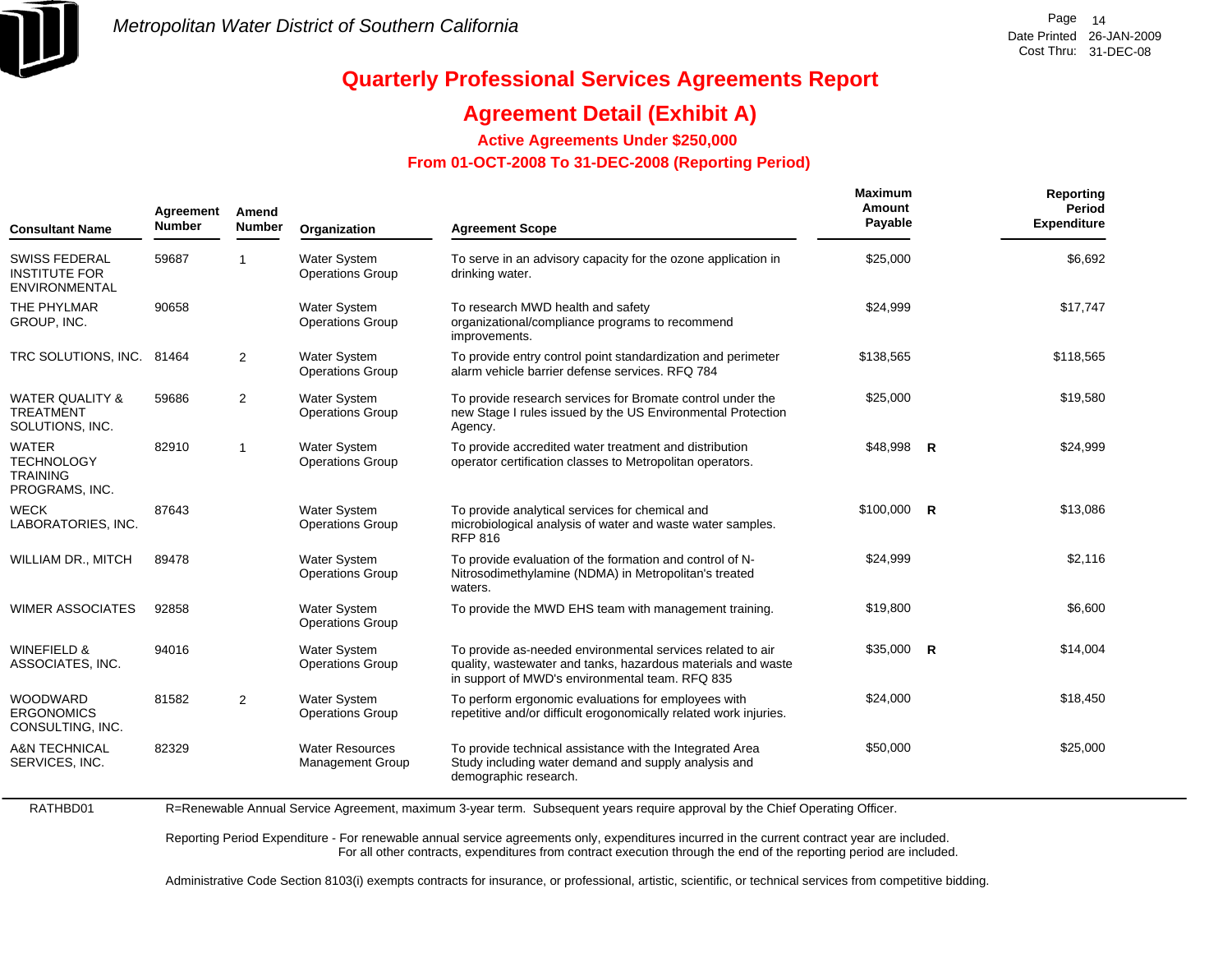

### **Agreement Detail (Exhibit A)**

**Active Agreements Under \$250,000** 

#### **From 01-OCT-2008 To 31-DEC-2008 (Reporting Period)**

| <b>Consultant Name</b>                          | Agreement<br>Amend<br><b>Number</b><br>Number |                | Organization                                      | <b>Agreement Scope</b>                                                                                                                          | <b>Maximum</b><br>Amount<br>Payable | Reporting<br>Period<br><b>Expenditure</b> |
|-------------------------------------------------|-----------------------------------------------|----------------|---------------------------------------------------|-------------------------------------------------------------------------------------------------------------------------------------------------|-------------------------------------|-------------------------------------------|
| <b>A&amp;N TECHNICAL</b><br>SERVICES, INC.      | 92769                                         |                | <b>Water Resources</b><br>Management Group        | To evaluate the accuracy of Metropolitan's retail demand<br>forecast model.                                                                     | \$24,995                            | \$24,988                                  |
| <b>BLACK &amp; VEATCH</b><br><b>CORPORATION</b> | 77383                                         |                | <b>Water Resources</b><br>Management Group        | To provide research assessing Capital and O&M costs for<br>groundwater storage program facilities. RFP 762                                      | \$150,000                           | \$119,385                                 |
| <b>CAMP DRESSER &amp;</b><br>MCKEE, INC.        | 95636                                         |                | <b>Water Resources</b><br>Management Group        | To provide services related to the Integrated Water Resource<br>Plan update 2009. RFP 857                                                       | \$249,000                           | \$69,962                                  |
| <b>CDR ASSOCIATES</b>                           | 95635                                         |                | <b>Water Resources</b><br><b>Management Group</b> | To develop recommendations for futhering groundwater<br>storage and conjunctive use. RFP 857                                                    | \$70,000                            | \$45,862                                  |
| CH2M HILL, INC.                                 | 68850                                         |                | <b>Water Resources</b><br>Management Group        | To provide State Water Project modeling and related technical<br>support for Metropolitan's State Water Project water supply.<br><b>RFQ 683</b> | $$240,000$ R                        | \$68,495                                  |
| DCSE, INC.                                      | 68849                                         | -1             | <b>Water Resources</b><br><b>Management Group</b> | To provide State Water Project modeling. RFQ 683                                                                                                | $$120,000$ R                        | \$1,600                                   |
| <b>DUDEK</b>                                    | 89079                                         |                | <b>Water Resources</b><br><b>Management Group</b> | To provide landscape technical advisory and irrigation system<br>retrofit evaluation services. RFP 824                                          | $$200,000$ R                        | \$45,193                                  |
| <b>ECONOMIC INSIGHTS</b>                        | 84969                                         |                | <b>Water Resources</b><br>Management Group        | To provide economic, statistical, and resource analysis related<br>to water resource modeling, planning, and various issues.<br><b>RFQ 799</b>  | \$40,000                            | \$7,795                                   |
| <b>ECOPLAN</b><br>ASSOCIATES, INC.              | 79922                                         |                | <b>Water Resources</b><br>Management Group        | To provide technical services for the evaluation of crop, land<br>and irrigation management practices. RFQ 756                                  | $$150,000$ R                        | \$6,118                                   |
| <b>GEI CONSULTANTS,</b><br>INC.                 | 86450                                         |                | <b>Water Resources</b><br>Management Group        | To provide technical services for the evaluation of crop, land<br>and irrigation management practices. RFP 756                                  | $$150,000$ R                        | \$11,712                                  |
| <b>GEORGESON, DUANE</b><br>L.                   | 78152                                         | $\overline{2}$ | <b>Water Resources</b><br><b>Management Group</b> | To provide consulting services on water and power resources<br>including research on SWP issues. (Former Employee)                              | $$205,000$ R                        | \$114,327                                 |
| <b>HYDROSYSTEMS</b><br>CONSULTING, INC.         | 68848                                         | 1              | <b>Water Resources</b><br>Management Group        | To provide water resource modeling for Metropolitan's State<br>Water Project water supply. RFQ 683                                              | \$70,000 R                          | \$1,000                                   |

RATHBD01

R=Renewable Annual Service Agreement, maximum 3-year term. Subsequent years require approval by the Chief Operating Officer.

Reporting Period Expenditure - For renewable annual service agreements only, expenditures incurred in the current contract year are included. For all other contracts, expenditures from contract execution through the end of the reporting period are included.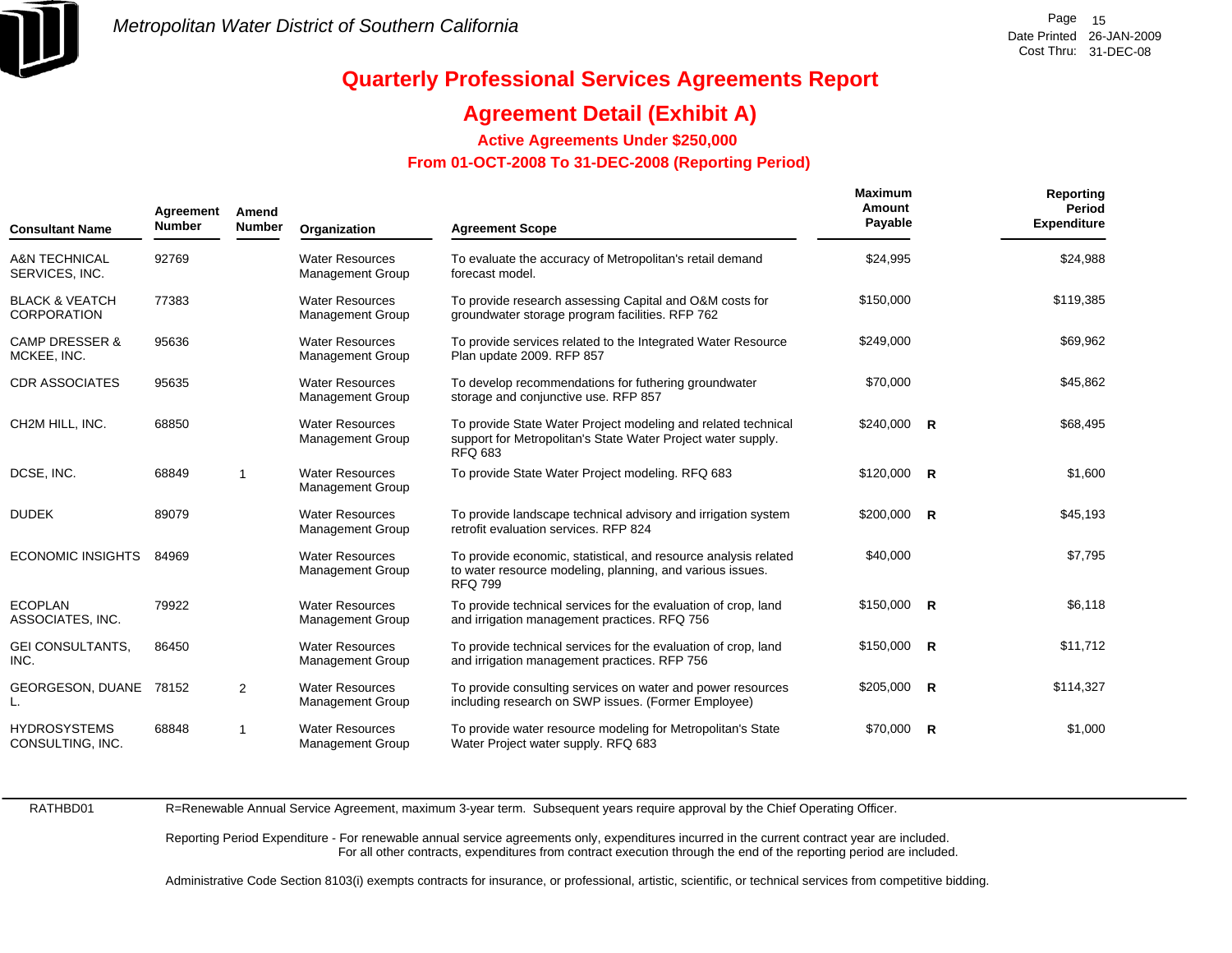

### **Agreement Detail (Exhibit A)**

**Active Agreements Under \$250,000** 

 **From 01-OCT-2008 To 31-DEC-2008 (Reporting Period)** 

| <b>Consultant Name</b>                                     | Agreement<br><b>Number</b> | Amend<br><b>Number</b>  | Organization                                      | <b>Agreement Scope</b>                                                                                                                                    | <b>Maximum</b><br>Amount<br>Payable | <b>Reporting</b><br>Period<br><b>Expenditure</b> |
|------------------------------------------------------------|----------------------------|-------------------------|---------------------------------------------------|-----------------------------------------------------------------------------------------------------------------------------------------------------------|-------------------------------------|--------------------------------------------------|
| M-CUBED                                                    | 80001                      |                         | <b>Water Resources</b><br><b>Management Group</b> | To provide technical services for the evaluation of crop, land<br>and irrigation management practices. RFQ 756                                            | $$100,000$ R                        | \$1,819                                          |
| MALCOLM PIRNIE,<br>INC.                                    | 91308                      | -1                      | <b>Water Resources</b><br><b>Management Group</b> | To provide workshops for MWD employees on way to<br>increase groundwater storage.                                                                         | \$24,950                            | \$3,512                                          |
| <b>MAUREEN ERBEZNIK</b><br><b>AND ASSOCIATES</b>           | 94724                      |                         | <b>Water Resources</b><br>Management Group        | To provide monitoring and review of the effectiveness of<br>MWD's Public Water Efficiency Demonstration Program. RFP<br>850                               | $$125,000$ R                        | \$49,300                                         |
| MWH AMERICAS, INC.                                         | 84973                      |                         | <b>Water Resources</b><br><b>Management Group</b> | To provide economic, statistical and resource analysis related<br>to water resource modeling, planning and various issues. RFQ<br>799                     | \$20,000                            | \$4,372                                          |
| <b>NAVIGANT</b><br>CONSULTING, INC.                        | 80149                      | $\overline{\mathbf{1}}$ | <b>Water Resources</b><br><b>Management Group</b> | To provide hydro benchmarking services for the Hydroelectric<br>Generation and Pumping Plant Benchmarking Program.                                        | \$180,000                           | \$62,000                                         |
| <b>PEAK</b><br><b>INTERNATIONAL</b>                        | 80721                      |                         | <b>Water Resources</b><br><b>Management Group</b> | To provide installation verification services for conservation<br>devices, RFP 774                                                                        | \$200,000                           | \$112,021                                        |
| <b>POWER</b><br><b>APPLICATIONS AND</b><br><b>RESEARCH</b> | 74369                      |                         | <b>Water Resources</b><br><b>Management Group</b> | To provide expert advice regarding Metropolitan's risks and<br>positions related to power resource issues associated with<br>State Water Project. RFQ 729 | $$249,000$ R                        | \$22,710                                         |
| RAND CORPORATION                                           | 96039                      |                         | <b>Water Resources</b><br>Management Group        | To develop a methodology to assess the impact of water<br>shortages in Southern California.                                                               | \$24,999                            | \$4,853                                          |
| <b>REGENTS OF THE</b><br>UNIV. OF CALIF.                   | 93507                      |                         | <b>Water Resources</b><br><b>Management Group</b> | To study the potential water savings associated with two<br>deficit irrigation strategies in Palo Verde Valley commerical<br>fields.                      | \$182,500                           | \$81,704                                         |
| <b>RMC WATER AND</b><br><b>ENVIRONMENT</b>                 | 98219                      |                         | <b>Water Resources</b><br><b>Management Group</b> | To gather and review water management information for the<br>south coast region report.                                                                   | \$24,999                            | \$20,719                                         |
| WATER 3<br>ENGINEERING, INC.                               | 94990                      |                         | <b>Water Resources</b><br><b>Management Group</b> | To provide expertise with water recycling, groundwater<br>recovery, seawater desalination and conservation. RFQ 844                                       | \$200,000                           | \$15,962                                         |

RATHBD01

R=Renewable Annual Service Agreement, maximum 3-year term. Subsequent years require approval by the Chief Operating Officer.

Reporting Period Expenditure - For renewable annual service agreements only, expenditures incurred in the current contract year are included. For all other contracts, expenditures from contract execution through the end of the reporting period are included.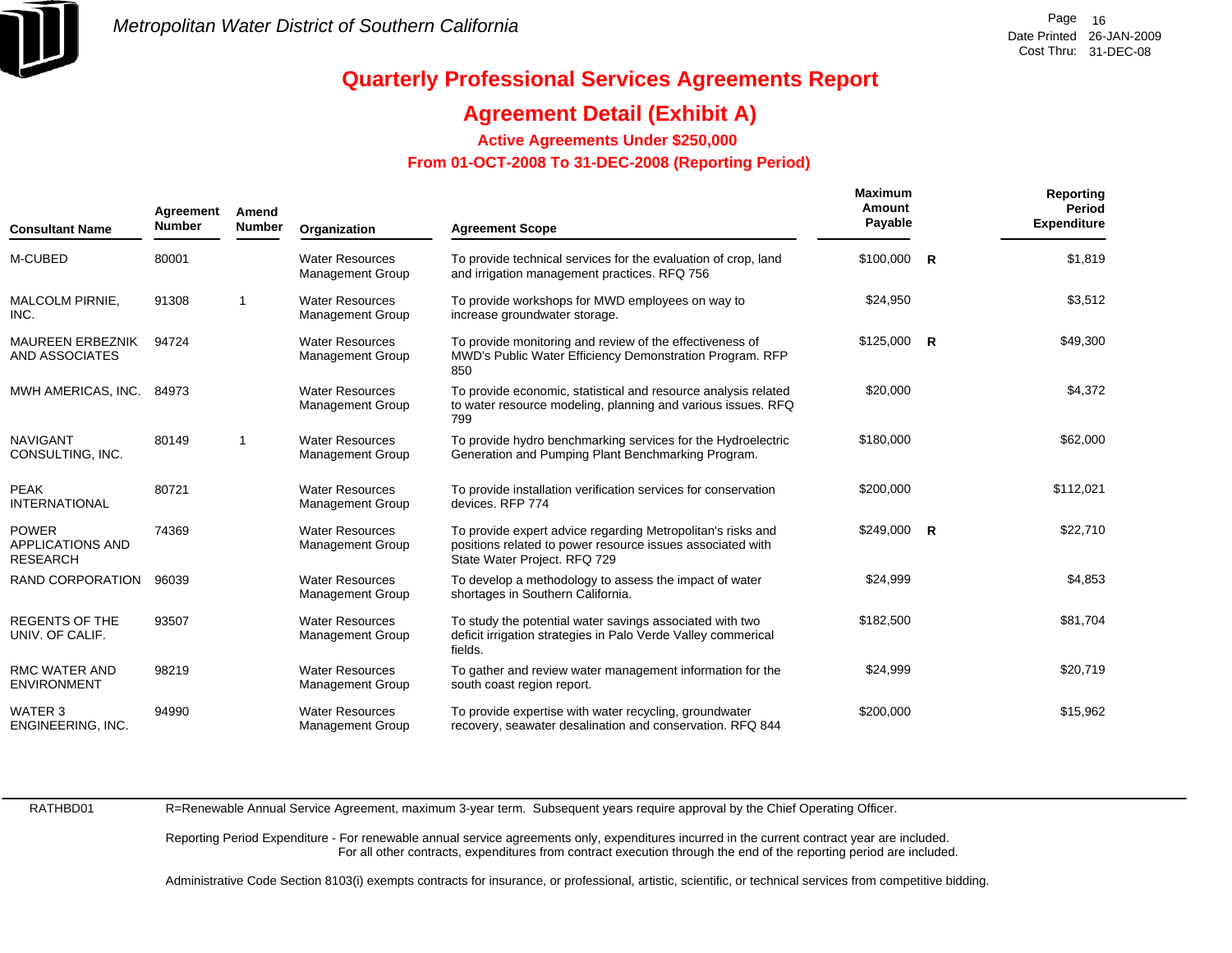

### **Agreement Detail (Exhibit A)**

**Active Agreements Under \$250,000** 

 **From 01-OCT-2008 To 31-DEC-2008 (Reporting Period)** 

| <b>Consultant Name</b>                                             | Agreement<br><b>Number</b> | Amend<br><b>Number</b> | Organization                                        | <b>Agreement Scope</b>                                                                                                                                | <b>Maximum</b><br>Amount<br>Payable | Reporting<br>Period<br><b>Expenditure</b> |
|--------------------------------------------------------------------|----------------------------|------------------------|-----------------------------------------------------|-------------------------------------------------------------------------------------------------------------------------------------------------------|-------------------------------------|-------------------------------------------|
| <b>WATERWISE</b><br><b>CONSULTING</b>                              | 89081                      |                        | <b>Water Resources</b><br><b>Management Group</b>   | To provide landscape technical advisor services and<br>landscape irrigation system retrofit evaluation services. RFP<br>824                           | \$200,000 R                         | \$48,584                                  |
| <b>RYAN &amp; FELSTED</b>                                          | 43714                      | $\mathbf{1}$           | <b>General Counsel</b>                              | To provide legal commercial real estate services.                                                                                                     | \$75,000                            | \$45,684                                  |
| KPMG, LLP                                                          | 91817                      |                        | Office of the Auditor                               | To provide audit services specific to reporting issues<br>associated with the SWP. (Closed 1/12/09)                                                   | \$30,000                            | \$30,000                                  |
| <b>INFRASTRUCTURE</b><br><b>FACTOR</b><br>CONSULTING, INC.         | 98518                      |                        | <b>Real Property</b><br>Development &<br>Management | To provide assessment and trouble shooting of HVAC system<br>at DVL visitor center.                                                                   | \$5,000                             | \$5,000                                   |
| <b>INTEGRA REALTY</b><br><b>RESOURCES - LOS</b><br><b>ANGELES</b>  | 84722                      |                        | <b>Real Property</b><br>Development &<br>Management | To provide as-needed real estate appraisal services including<br>appraisal of easements, corridors and other rights of way.<br><b>RFP 789</b>         | $$225,000$ R                        | \$61,198                                  |
| <b>MARIPOSA</b><br><b>HORTICULTURAL</b><br><b>ENTERPRISES, INC</b> | 81201                      | $\mathbf{1}$           | <b>Real Property</b><br>Development &<br>Management | To provide landscape and grounds maintenance for Diamond<br>Valley Lake. RFP 801                                                                      | $$249,000$ R                        | \$60,786                                  |
| <b>MASON &amp; MASON</b>                                           | 73354                      | 1                      | <b>Real Property</b><br>Development &<br>Management | To provide services related to real property including expert<br>testimony for condemnation trials and research on right of way<br>issues. RFQ 685    | $$249,000$ R                        | \$55,881                                  |
| <b>PARAGON</b><br>PARTNERS, LTD.                                   | 71723                      |                        | <b>Real Property</b><br>Development &<br>Management | To provide as-needed real estate services for Metropolitan's<br>O&M and Capital Projects. RFQ 685                                                     | \$249,000                           | \$7,636                                   |
| REVENUE EXPERTS,<br>INC.                                           | 89715                      |                        | <b>Real Property</b><br>Development &<br>Management | To provide citation processing and collection services.                                                                                               | $$20,000$ R                         | \$242                                     |
| <b>ZINNER</b><br><b>CONSULTANTS</b>                                | 81249                      | 2                      | <b>Real Property</b><br>Development &<br>Management | To provide guidance on the completion of the leadership in<br>energy and environmental design (Leed) certification for the<br>Water Resources Center. | \$24,500                            | \$23,850                                  |
| <b>ABD INSURANCE &amp;</b><br><b>FINANCIAL SERVICES</b>            | 84175                      |                        | Human Resources<br>Group                            | To assist Metropolitan's Human Resource Dept. with research<br>and analysis related to employee benefits.                                             | \$75,000                            | \$63,000                                  |

RATHBD01

R=Renewable Annual Service Agreement, maximum 3-year term. Subsequent years require approval by the Chief Operating Officer.

Reporting Period Expenditure - For renewable annual service agreements only, expenditures incurred in the current contract year are included. For all other contracts, expenditures from contract execution through the end of the reporting period are included.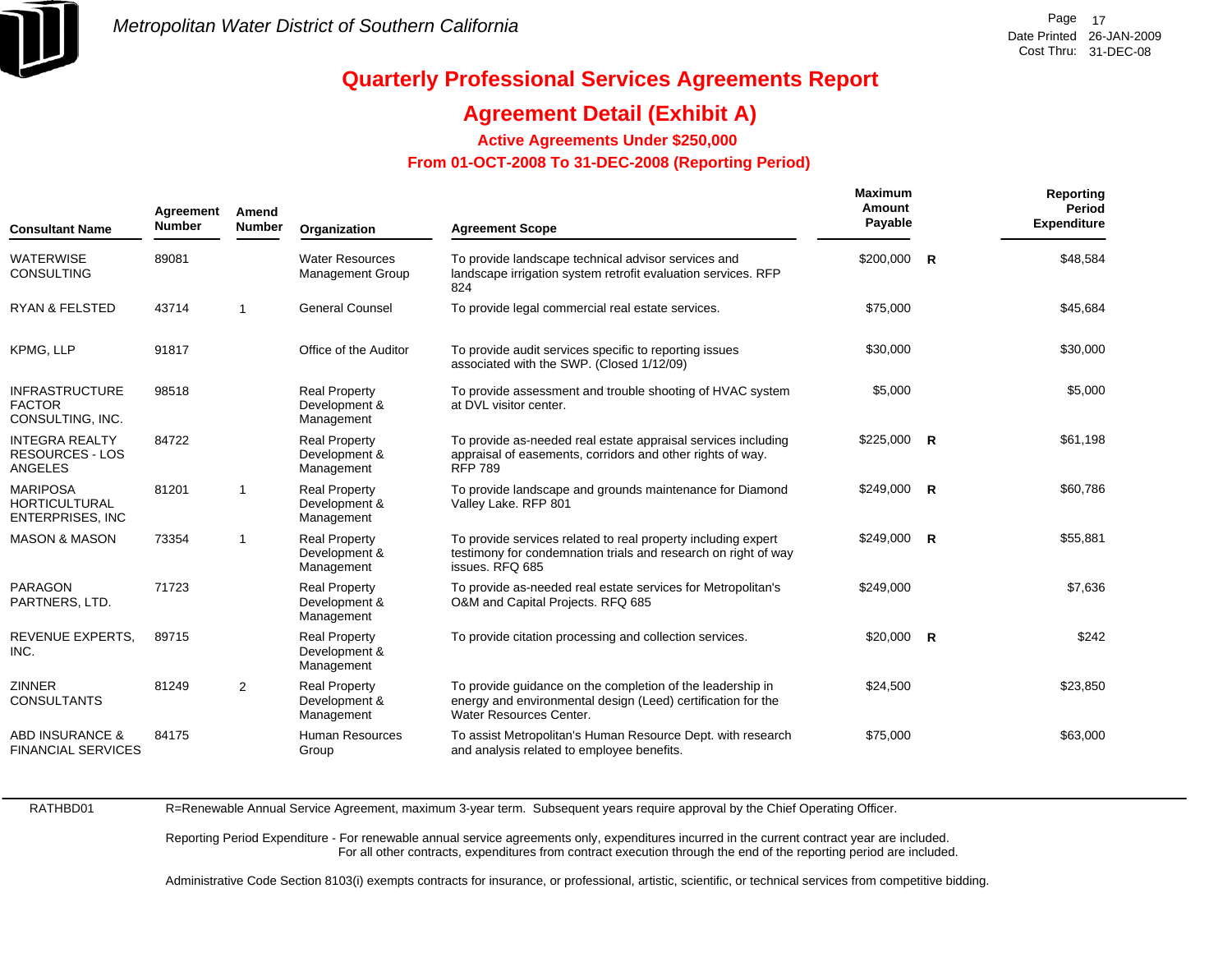

### **Agreement Detail (Exhibit A)**

**Active Agreements Under \$250,000** 

 **From 01-OCT-2008 To 31-DEC-2008 (Reporting Period)** 

| <b>Consultant Name</b>                                    | Agreement<br><b>Number</b>        | Amend<br><b>Number</b> | Organization                    | <b>Agreement Scope</b>                                                                                        | Maximum<br>Amount<br>Payable |          | Reporting<br>Period<br><b>Expenditure</b> |
|-----------------------------------------------------------|-----------------------------------|------------------------|---------------------------------|---------------------------------------------------------------------------------------------------------------|------------------------------|----------|-------------------------------------------|
| ALLIANT INSURANCE<br>SERVICES, INC.                       | 65057                             |                        | <b>Human Resources</b><br>Group | To provide insurance brokerage services. RFP 711                                                              | \$125,000                    | R        | \$95,000                                  |
| <b>BIDDLE CONSULTING</b><br>GROUP, INC.                   | 94723                             |                        | <b>Human Resources</b><br>Group | To develop multiple affirmative action plans as required by<br>MWD's federal contractor status.               | $$20,000$ R                  |          | \$9,800                                   |
| <b>CHOICEPOINT</b><br><b>GOVERNMENT</b><br>SERVICES, INC. | 57408                             | 2                      | <b>Human Resources</b><br>Group | To provide security and background pre-employment<br>reference checks. RFP 583                                | \$29,600                     | R        | \$44,985                                  |
| <b>COMMUNITY ACTION</b><br>EPA, INC.                      | 68854                             | 1                      | Human Resources<br>Group        | To provide employee assistance services. RFP 707                                                              | \$200,000                    |          | \$159,285                                 |
| HIRE SOLUTIONS,<br><b>LLC</b>                             | 71742                             | 2                      | <b>Human Resources</b><br>Group | To provide recruitment process planning and collective<br>bargaining unit evaluation services.                | \$24,999                     |          | \$23,722                                  |
| <b>JT2 INTEGRATED</b><br><b>RESOURCES</b>                 | 82471                             |                        | <b>Human Resources</b><br>Group | To provide third party claim administration of MWD's Self-<br>Insured Workers Comp Program. RFP 795           | $$225,000$ R                 |          | \$151,983                                 |
| KORN/FERRY INT'L<br>FUTURESTEP, INC.                      | 98071                             |                        | Human Resources<br>Group        | To provide services related to the recruitment of the real<br>property management and services group manager. | \$80,000                     |          | \$46,833                                  |
| PICORE WORLWIDE                                           | 91367                             |                        | <b>Human Resources</b><br>Group | To provide threat-assessment services and intervention<br>regarding workplace violence and conflict.          | \$24,900                     | <b>R</b> | \$5,000                                   |
| PRISM. LTD                                                | 97763                             |                        | <b>Human Resources</b><br>Group | To provide management coaching services.                                                                      | \$50,000                     |          | \$20,000                                  |
| THE WRITING CO.                                           | 92849                             |                        | Human Resources<br>Group        | To provide training sessions to MWD employees in business<br>writing.                                         | \$24,500                     |          | \$5,100                                   |
|                                                           | <b>Total Number of Agreements</b> |                        | 205                             | <b>Totals</b>                                                                                                 | \$28,348,988                 |          | \$11,419,042                              |

**\* \* \* End of Report \* \* \***

RATHBD01

R=Renewable Annual Service Agreement, maximum 3-year term. Subsequent years require approval by the Chief Operating Officer.

Reporting Period Expenditure - For renewable annual service agreements only, expenditures incurred in the current contract year are included. For all other contracts, expenditures from contract execution through the end of the reporting period are included.

Administrative Code Section 8103(i) exempts contracts for insurance, or professional, artistic, scientific, or technical services from competitive bidding.

Choicepoint Government Services, Inc.,#57408 - Invoices totalling \$17,480 were for work performed in the previous contract period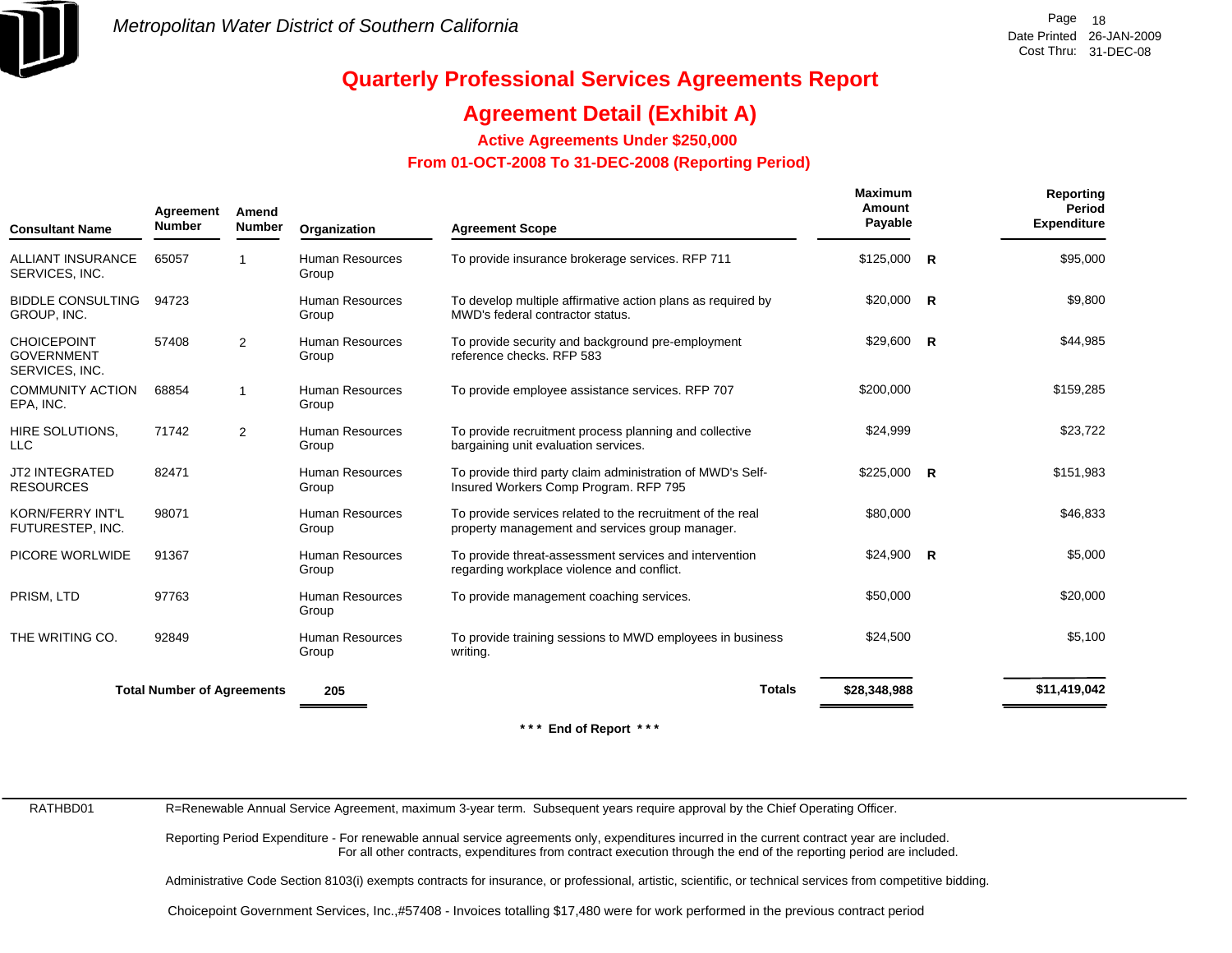

RATHBD01

# **Quarterly Professional Services Agreements Report**

### **Agreement Detail (Exhibit B)**

**Active Agreements Over \$250,000**

#### **From 01-OCT-2008 To 31-DEC-2008 (Reporting Period)**

| <b>Consultant Name</b>                                  | Agreement<br><b>Number</b> | Amend<br><b>Number</b> | <b>Board</b><br>Approved<br>Date | <b>Board</b><br>Letter | Organization                      | <b>Agreement Scope</b>                                                                                                                                                             | Maximum<br>Amount<br>Payable |   | Reporting<br>Period<br><b>Expenditure</b> |
|---------------------------------------------------------|----------------------------|------------------------|----------------------------------|------------------------|-----------------------------------|------------------------------------------------------------------------------------------------------------------------------------------------------------------------------------|------------------------------|---|-------------------------------------------|
| <b>FRASER</b><br><b>COMMUNICATIONS</b>                  | 98102                      |                        | 19-AUG-08                        | $8 - 4$                | <b>External Affairs</b><br>Group  | To provide conservation advertising services<br>for MWD's regional service area. RFP 859                                                                                           | \$5,000,000                  | R | \$3,625                                   |
| J.U. ENTERPRISE,<br>INC.                                | 73308                      | 3                      | 13-SEP-05                        | $7-3$                  | <b>External Affairs</b><br>Group  | To provide advertising campaign services for<br>Metropolitan's conservation program. (Closed<br>1/12/09) RFP 755                                                                   | \$8,350,000                  |   | \$8,348,255                               |
| <b>REAMS ASSET</b><br>MANAGEMENT CO.<br><b>LLC</b>      | 48305                      |                        | 12-MAR-02                        | $9 - 2$                | <b>Chief Financial</b><br>Officer | To provide investment management services<br>for MWD, RFP 516                                                                                                                      | \$324,000 R                  |   | \$152,159                                 |
| <b>BLACK &amp; VEATCH</b><br><b>CORPORATION</b>         | 71739                      | 2                      | 13-DEC-05                        | $7 - 3$                | Corporate<br>Resources            | To provide engineering services including<br>studies, preliminary and final designs, and<br>specifications for Metropolitan's water<br>treatment plants. RFQ 719                   | \$3,000,000                  | R | \$1,642,466                               |
| <b>BUTIER</b><br><b>CONSTRUCTION</b><br><b>MANAGER</b>  | 74858                      |                        | 14-FEB-06                        | $8 - 2$                | Corporate<br>Resources            | To provide as-needed construction<br>management and inspection services for DVL<br>Recreation projects. RFQ 550                                                                    | \$750,000                    |   | \$453,784                                 |
| <b>BUTIER</b><br><b>CONSTRUCTION</b><br><b>MANAGERS</b> | 78559                      | $\overline{1}$         | 16-MAY-06                        | $8 - 4$                | Corporate<br>Resources            | To provide construction management and<br>inspection services for Perris Valley Pipeline,<br>Phase II. RFQ 550                                                                     | \$5,500,000                  |   | \$2,206,832                               |
| <b>BUTIER</b><br><b>CONSTRUCTION</b><br><b>MANAGERS</b> | 83580                      |                        | 14-NOV-06                        | $8 - 3$                | Corporate<br>Resources            | To provide construction management and<br>inspection services for the Colorado River<br>Aqueduct siphons, transitions, canals, tunnels<br>rehabilitation and improvements. RFQ 550 | \$1,600,000                  |   | \$949,982                                 |
| <b>CAMP DRESSER &amp;</b><br>MCKEE, INC.                | 51549                      | 6                      | 12-FEB-08                        | $8 - 3$                | Corporate<br>Resources            | To provide water treatment process<br>engineering services for the Oxidation Retrofit<br>Program. RFP 556                                                                          | \$22,661,000                 |   | \$19,604,513                              |
| <b>CAMP DRESSER &amp;</b><br>MCKEE, INC.                | 55220                      | -1                     | 10-JUN-03                        | $8 - 2$                | Corporate<br>Resources            | To provide engineering services for Diemer,<br>Skinner, and Weymouth improvements<br>program and Yorba Linda Feeder bypass.<br><b>RFQ 578</b>                                      | $$2,000,000$ R               |   | \$344,997                                 |
| <b>CAMP DRESSER &amp;</b><br>MCKEE, INC.                | 70961                      | 4                      | 08-JUL-08                        | $8 - 2$                | Corporate<br>Resources            | To provide engineering design services for<br>Diemer ORP and Washwater Reclamation<br>Project #3. RFQ 719                                                                          | \$19,580,000                 |   | \$13,505,407                              |

R=Renewable Annual Service Agreement, maximum 3-year term. Subsequent years require approval by the Chief Operating Officer.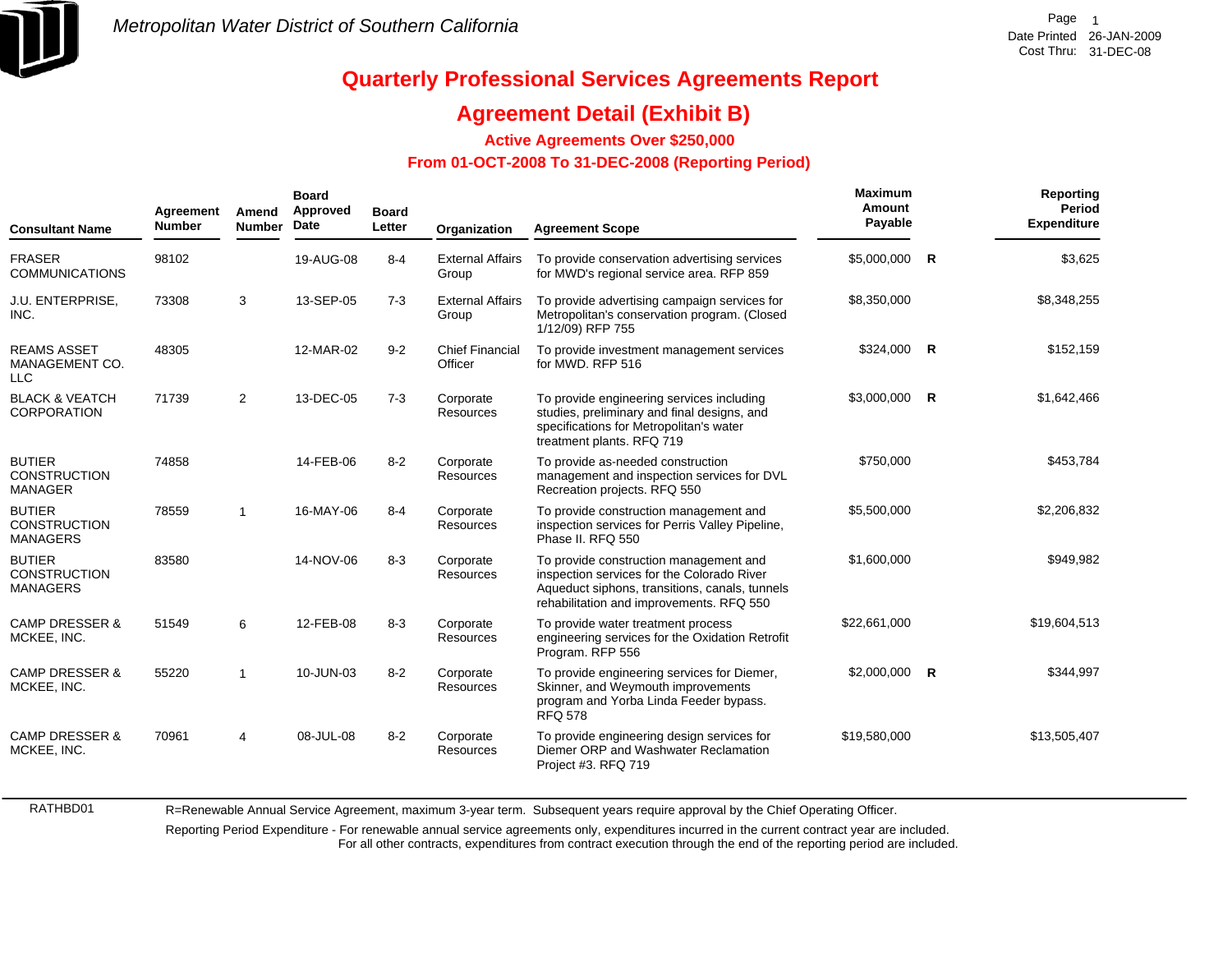

### **Agreement Detail (Exhibit B)**

**Active Agreements Over \$250,000**

#### **From 01-OCT-2008 To 31-DEC-2008 (Reporting Period)**

| <b>Consultant Name</b>                      | Agreement<br><b>Number</b> | Amend<br><b>Number</b> | <b>Board</b><br>Approved<br>Date | <b>Board</b><br>Letter | Organization                  | <b>Agreement Scope</b>                                                                                                                               | Maximum<br>Amount<br>Payable |   | Reporting<br><b>Period</b><br><b>Expenditure</b> |
|---------------------------------------------|----------------------------|------------------------|----------------------------------|------------------------|-------------------------------|------------------------------------------------------------------------------------------------------------------------------------------------------|------------------------------|---|--------------------------------------------------|
| CAROLLO<br>ENGINEERS, P.C.                  | 55219                      |                        | 10-JUN-03                        | $8 - 2$                | Corporate<br><b>Resources</b> | To provide engineering services for the<br>Weymouth Improvements Program. RFQ 578                                                                    | \$2,000,000                  | R | \$57,758                                         |
| CAROLLO<br>ENGINEERS, P.C.                  | 68899                      | $\overline{1}$         | 11-DEC-07                        | $8 - 3$                | Corporate<br><b>Resources</b> | To provide engineering design services for the<br>Weymouth Oxidation Retrofit Program. RFQ<br>719                                                    | \$10,900,000                 |   | \$8,363,974                                      |
| CAROLLO<br>ENGINEERS, P.C.                  | 73311                      | $\overline{2}$         | 16-MAY-06                        | $7 - 2$                | Corporate<br><b>Resources</b> | To provide professional engineering design<br>and construction support services for the La<br>Verne Water Quality Pilot Plant. RFP 737               | \$850,000                    |   | \$780,839                                        |
| CBH CONSULTING,<br>INC.                     | 81463                      | $\overline{1}$         | 10-OCT-06                        | $8 - 2$                | Corporate<br>Resources        | To provide Metropolitan with an integrated<br>budget management system. RFP 778                                                                      | \$1,500,000                  |   | \$1,298,694                                      |
| CH2M HILL, INC.                             | 97496                      |                        | 08-JUL-08                        | $8 - 2$                | Corporate<br><b>Resources</b> | To provide onsite construction contract<br>administration support and inspection services<br>for Diemer Oxidation Retrofit Program. RFQ<br>826       | \$2,250,000                  |   | \$75,147                                         |
| CIBER. INC.                                 | 85972                      |                        | 13-MAR-07                        | $8 - 4$                | Corporate<br><b>Resources</b> | To provide project management, technical and<br>functional services to support the HR<br>Improvement and Upgrade Project Phase II.<br><b>RFP 808</b> | \$1,202,000                  |   | \$1,127,970                                      |
| CLEARORBIT, INC.                            | 89052                      |                        | 21-AUG-07                        | $7 - 4$                | Corporate<br><b>Resources</b> | To implement an inventory Bar-Code system<br>for MWD warehouses. RFP 825                                                                             | \$642,113                    |   | \$317,695                                        |
| <b>DHI WATER &amp;</b><br>ENVIRONMENT, INC. | 65052                      | 3                      | 12-OCT-04                        | $9 - 7$                | Corporate<br><b>Resources</b> | To provide a Real-Time operating system for<br>Metropolitan's water distribution system. RFP<br>675                                                  | \$2,300,000                  |   | \$2,016,242                                      |
| <b>DUDEK</b>                                | 74679                      | $\overline{1}$         | 14-MAR-06                        | $7 - 5$                | Corporate<br><b>Resources</b> | To provide preliminary and final design of<br>water-based recreational facilities for water<br>quality improvement at Lake Perris. RFP 718           | \$1,000,000                  |   | \$848,156                                        |
| <b>DUDEK &amp;</b><br>ASSOCIATES, INC.      | 70963                      |                        | 14-JUN-05                        | $8-6$                  | Corporate<br><b>Resources</b> | To provide environmental mitigation<br>monitoring services for the Skinner<br>Improvement Program. RFP 732                                           | \$1,000,000                  |   | \$230,415                                        |

RATHBD01

R=Renewable Annual Service Agreement, maximum 3-year term. Subsequent years require approval by the Chief Operating Officer.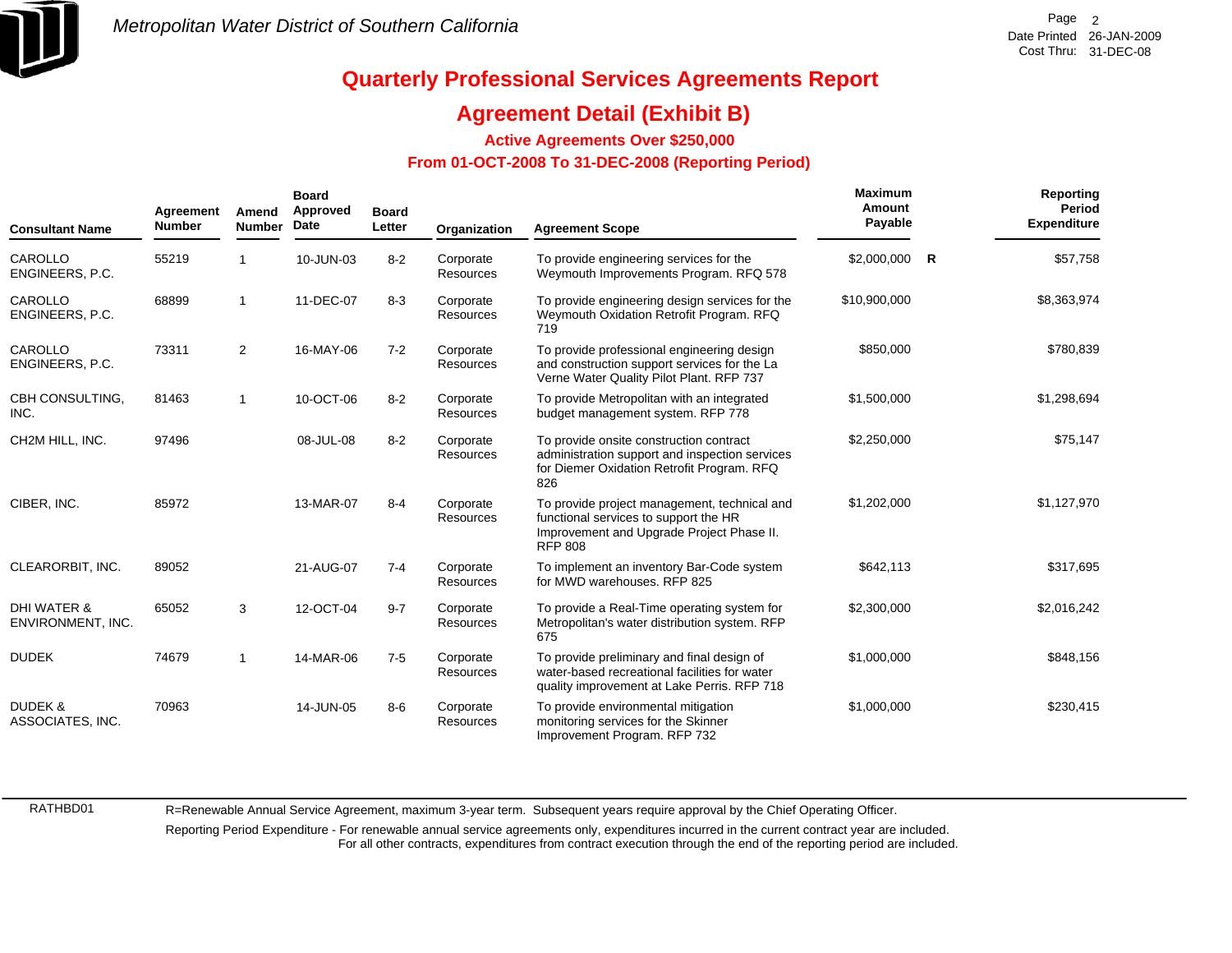

### **Agreement Detail (Exhibit B)**

**Active Agreements Over \$250,000**

#### **From 01-OCT-2008 To 31-DEC-2008 (Reporting Period)**

| <b>Consultant Name</b>                                 | Agreement<br><b>Number</b> | Amend<br><b>Number</b> | <b>Board</b><br>Approved<br>Date | <b>Board</b><br>Letter | Organization                  | <b>Agreement Scope</b>                                                                                                                                                      | Maximum<br>Amount<br>Payable |              | Reporting<br>Period<br><b>Expenditure</b> |
|--------------------------------------------------------|----------------------------|------------------------|----------------------------------|------------------------|-------------------------------|-----------------------------------------------------------------------------------------------------------------------------------------------------------------------------|------------------------------|--------------|-------------------------------------------|
| EMA, INC.                                              | 80191                      | 3                      | 11-JUL-06                        | $8 - 1$                | Corporate<br><b>Resources</b> | To develop and implement a new software<br>system to replace Metropolitan's current Water<br>Information and Transaction System. RFP 768                                    | \$1,697,498                  |              | \$1,042,548                               |
| <b>FORTECH</b><br><b>SOFTWARE</b><br>CONSULTING, INC.  | 62415                      | $\overline{2}$         | 14-FEB-06                        | $7 - 1$                | Corporate<br><b>Resources</b> | To provide software development services for<br>a power management system. RFP 662                                                                                          | \$787,000                    |              | \$784,070                                 |
| GEOPENTECH, INC.                                       | 79235                      |                        | 13-JUN-06                        | $8 - 5$                | Corporate<br>Resources        | To provide supplemental geotechnical field<br>exploration and testing services in support of<br>tunnel evaluation studies for the MWD Central<br>Augmentation Pool. RFP 717 | \$900,000                    |              | \$89,178                                  |
| <b>HATCH MOTT</b><br>MACDONALD, INC.                   | 46862                      | $\overline{2}$         | 13-JUL-06                        | $8-6$                  | Corporate<br><b>Resources</b> | To provide construction management services<br>for Arrowhead tunnel and other reaches of the<br>Inland Feeder, RFP 468                                                      | \$20,900,000                 |              | \$17,897,682                              |
| <b>JACOBS ASSOCIATES</b>                               | 44968                      | $\mathbf{1}$           | 10-APR-07                        | $8 - 2$                | Corporate<br><b>Resources</b> | To provide construction services for the<br>Arrowhead Tunnels of the Inland Feeder, RFP<br>505                                                                              | \$12,000,000                 |              | \$10,492,712                              |
| JACOBS ASSOCIATES 84094                                |                            |                        | 09-JAN-07                        | $8 - 3$                | Corporate<br>Resources        | To provide a feasibility study of alternative<br>tunnel alignments for San Diego Pipeline No.<br>6. RFP 811                                                                 | \$1,995,000                  |              | \$1,852,743                               |
| <b>KDG DEVELOPMENT</b><br>& CONSTRUCTION<br>CONSULTING | 68220                      |                        | 14-JUN-05                        | $8-6$                  | Corporate<br><b>Resources</b> | To provide project management support for<br>Metropolitan's ORP work at Skinner,<br>Weymouth, and Diemer plants. RFQ 661                                                    | \$1,750,000                  |              | \$1,119,815                               |
| <b>KENNEDY/JENKS</b><br>CONSULTANTS, INC.              | 55221                      | 3                      | 10-JUN-03                        | $8 - 2$                | Corporate<br><b>Resources</b> | To provide on-call plant engineering services.<br><b>RFQ 578</b>                                                                                                            | \$2,000,000                  | $\mathsf{R}$ | \$7,228                                   |
| <b>KENNEDY/JENKS</b><br>CONSULTANTS, INC.              | 88542                      | 1                      | 10-JUN-08                        | $8 - 3$                | Corporate<br><b>Resources</b> | To provide professional engineering design<br>services for the Perris Valley Pipeline south<br>reach RFQ 757, RFP 757                                                       | \$2,250,000                  |              | \$1,386,337                               |
| LEE & RO, INC.                                         | 55222                      | 8                      | 18-NOV-08                        | $7 - 3$                | Corporate<br>Resources        | To provide design services, which include<br>studies, investigations, preliminary and final<br>designs for the Chlorine Containment projects.<br><b>RFQ 578</b>             | \$6,020,000                  |              | \$5,834,195                               |

RATHBD01

R=Renewable Annual Service Agreement, maximum 3-year term. Subsequent years require approval by the Chief Operating Officer.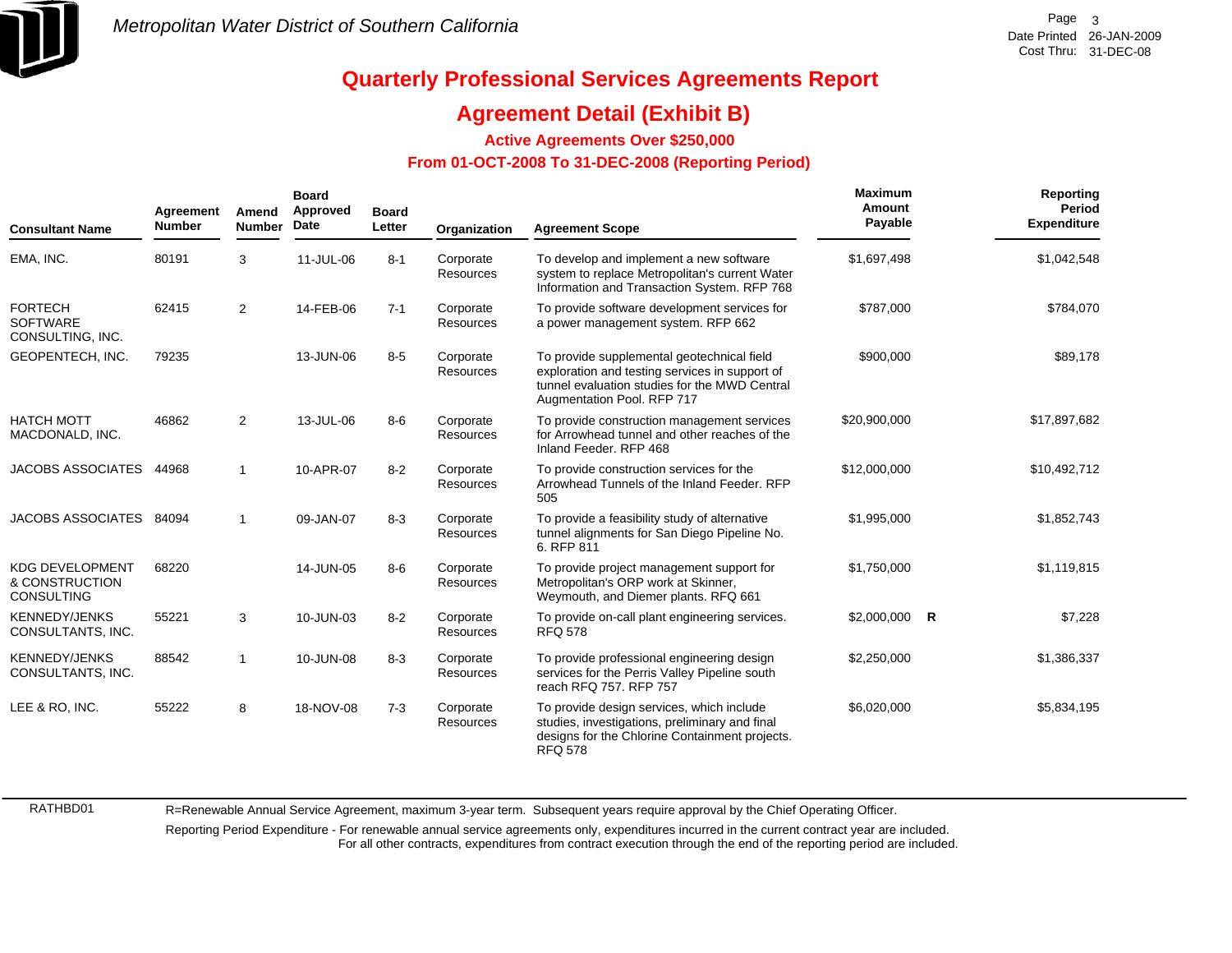

### **Agreement Detail (Exhibit B)**

**Active Agreements Over \$250,000**

#### **From 01-OCT-2008 To 31-DEC-2008 (Reporting Period)**

| <b>Consultant Name</b>         | Agreement<br><b>Number</b> | Amend<br><b>Number</b> | <b>Board</b><br>Approved<br>Date | <b>Board</b><br>Letter | Organization                  | <b>Agreement Scope</b>                                                                                                                                                                      | Maximum<br>Amount<br>Payable | Reporting<br><b>Period</b><br><b>Expenditure</b> |
|--------------------------------|----------------------------|------------------------|----------------------------------|------------------------|-------------------------------|---------------------------------------------------------------------------------------------------------------------------------------------------------------------------------------------|------------------------------|--------------------------------------------------|
| LEE & RO, INC.                 | 79741                      | $\overline{2}$         | 18-NOV-08                        | $7 - 3$                | Corporate<br>Resources        | To provide engineering services for the final<br>design regarding rehabilitation and chemical<br>system upgrades for Mills Water Treatment<br>Plant, RFQ 719                                | \$3,530,000                  | \$3,071,765                                      |
| LEE & RO, INC.                 | 74158                      |                        | 16-AUG-05                        | $7 - 8$                | Corporate<br><b>Resources</b> | To provide engineering services including<br>evaluation, studies, investigations, preliminary<br>and final designs related to MWD's existing<br>and planned water treatment plants. RFP 719 | $$2,000,000$ R               | \$183,921                                        |
| LEE & RO, INC.                 | 63632                      |                        | 14-SEP-04                        | $9 - 2$                | Corporate<br><b>Resources</b> | To provide engineering services for final<br>design of the Distribution System Treated<br>Cross Connection Prevention Program. RFQ<br>654                                                   | \$1,100,000                  | \$495,374                                        |
| <b>MARRS SERVICES.</b><br>INC. | 83175                      |                        | 15-AUG-06                        | $8 - 3$                | Corporate<br><b>Resources</b> | To provide construction management and<br>inspection services for Rialto Pipeline<br>Improvements Phase I. RFQ 550                                                                          | \$710,000                    | \$126,623                                        |
| MWH AMERICAS, INC.             | 57620                      | 3                      | 09-SEP-03                        | $8 - 2$                | Corporate<br>Resources        | To provide drafting services for as-built<br>projects and WSO switching line diagram CAD<br>work and Skinner construction CAD support<br>services. RFP 575                                  | $$2,000,000$ R               | \$145,521                                        |
| MWH AMERICAS, INC.             | 74680                      |                        | 14-MAR-06                        | $7 - 5$                | Corporate<br>Resources        | To provide services for a preliminary and final<br>design for a hypolimnetic diffused oxygen<br>system for the Lake Perris Flexible Storage<br>Program. RFP 718                             | \$800,000                    | \$799,373                                        |
| MWH AMERICAS, INC.             | 94202                      |                        | 10-JUN-08                        | $8-6$                  | Corporate<br>Resources        | To provide engineering services for water<br>conveyance, storage, treatment, and<br>distribution facilities. RFQ 833                                                                        | \$1,075,000                  | \$150,773                                        |
| MWH AMERICAS, INC.             | 77325                      | 3                      | 14-FEB-06                        | $8 - 4$                | Corporate<br>Resources        | To provide on-call services in various<br>engineering disciplines including civil,<br>mechanical and structural on CRA. RFQ 757                                                             | \$6,000,000                  | \$1,163,405                                      |

RATHBD01

R=Renewable Annual Service Agreement, maximum 3-year term. Subsequent years require approval by the Chief Operating Officer.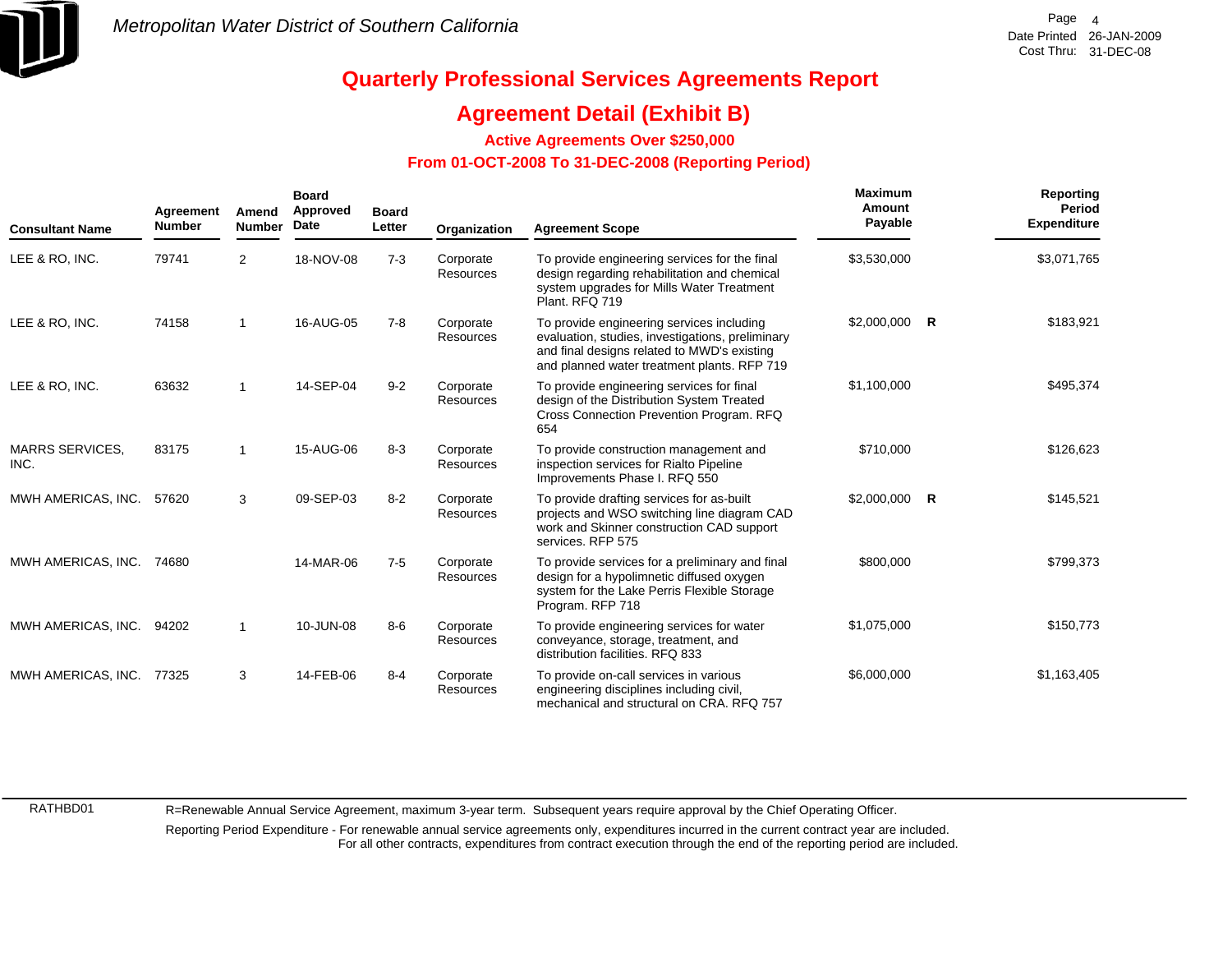

### **Agreement Detail (Exhibit B)**

**Active Agreements Over \$250,000**

#### **From 01-OCT-2008 To 31-DEC-2008 (Reporting Period)**

| <b>Consultant Name</b>                                                                | Agreement<br><b>Number</b> | Amend<br><b>Number</b> | <b>Board</b><br>Approved<br>Date | <b>Board</b><br>Letter | Organization           | <b>Agreement Scope</b>                                                                                                                                                                          | <b>Maximum</b><br>Amount<br>Payable |              | Reporting<br><b>Period</b><br><b>Expenditure</b> |
|---------------------------------------------------------------------------------------|----------------------------|------------------------|----------------------------------|------------------------|------------------------|-------------------------------------------------------------------------------------------------------------------------------------------------------------------------------------------------|-------------------------------------|--------------|--------------------------------------------------|
| MWH AMERICAS, INC.                                                                    | 73082                      |                        | 16-AUG-05                        | $7 - 8$                | Corporate<br>Resources | To provide engineering services including<br>evaluations, studies, investigations,<br>preliminary and final designs related to<br>MWD's existing and planned water treatment<br>plants. RFQ 719 | \$2,000,000                         | R            | \$126,258                                        |
| ORSA CONSULTING<br>ENGINEERS, INC.                                                    | 63630                      | $\overline{2}$         | 10-JUN-08                        | $8-5$                  | Corporate<br>Resources | To provide engineering services for final<br>design of the Distribution System Treated<br>Water Cross Connection Prevention Program.<br><b>RFQ 654</b>                                          | \$1,435,000                         |              | \$1,327,645                                      |
| P & D CONSULTANTS,<br>INC.                                                            | 62412                      | $\overline{2}$         | 14-MAR-06                        | $8 - 4$                | Corporate<br>Resources | To provide mitigation monitoring and reporting<br>services for San Diego Pipeline #6 Project.<br><b>RFQ 665</b>                                                                                 | \$4,000,000                         |              | \$1,704,806                                      |
| P & D CONSULTANTS.<br>INC., DBA:<br><b>ECOSYSTEMS</b><br><b>RESTORATION</b><br>ASSOC. | 68203                      | $\overline{2}$         | 08-JUL-08                        | $8 - 2$                | Corporate<br>Resources | To provide environmental services for the<br>Diemer Filtration Plant Improvement Program.<br><b>RFP 732</b>                                                                                     | \$2,300,000                         |              | \$1,277,670                                      |
| <b>PARSONS</b><br>CONSTRUCTORS.<br>INC.                                               | 12788                      | 4                      | 14-MAY-99                        | $9 - 4$                | Corporate<br>Resources | To provide project administrative services for<br>the project labor agreement for the Inland<br>Feeder Project.                                                                                 | \$2,840,000                         |              | \$2,389,583                                      |
| <b>PARSONS</b><br>CONSTRUCTORS.<br>INC.                                               | 66419                      | 4                      | 14-JUN-05                        | $8-6$                  | Corporate<br>Resources | To provide Project Labor Agreement<br>Administration services for San Diego Pipeline<br>No. 6, Skinner & DVR. RFP 674                                                                           | \$410,000 R                         |              | \$35,956                                         |
| <b>PARSONS WATER</b><br><b>AND</b><br>INFRASTRUCTURE,<br>INC.                         | 56007                      | $\overline{2}$         | 14-JUN-05                        | $8-6$                  | Corporate<br>Resources | To provide construction management and<br>inspection services for Skinner ORP Project.<br><b>RFQ 550</b>                                                                                        | \$14,921,558                        |              | \$11,944,845                                     |
| <b>PARSONS WATER</b><br><b>AND</b><br>INFRASTRUCTURE,<br>INC.                         | 73191                      | 1                      | 16-AUG-05                        | $7 - 8$                | Corporate<br>Resources | To provide project management support<br>services for the Conveyance and Distribution<br>System Program. RFQ 661                                                                                | \$600,000                           | $\mathsf{R}$ | \$207,463                                        |

RATHBD01

R=Renewable Annual Service Agreement, maximum 3-year term. Subsequent years require approval by the Chief Operating Officer.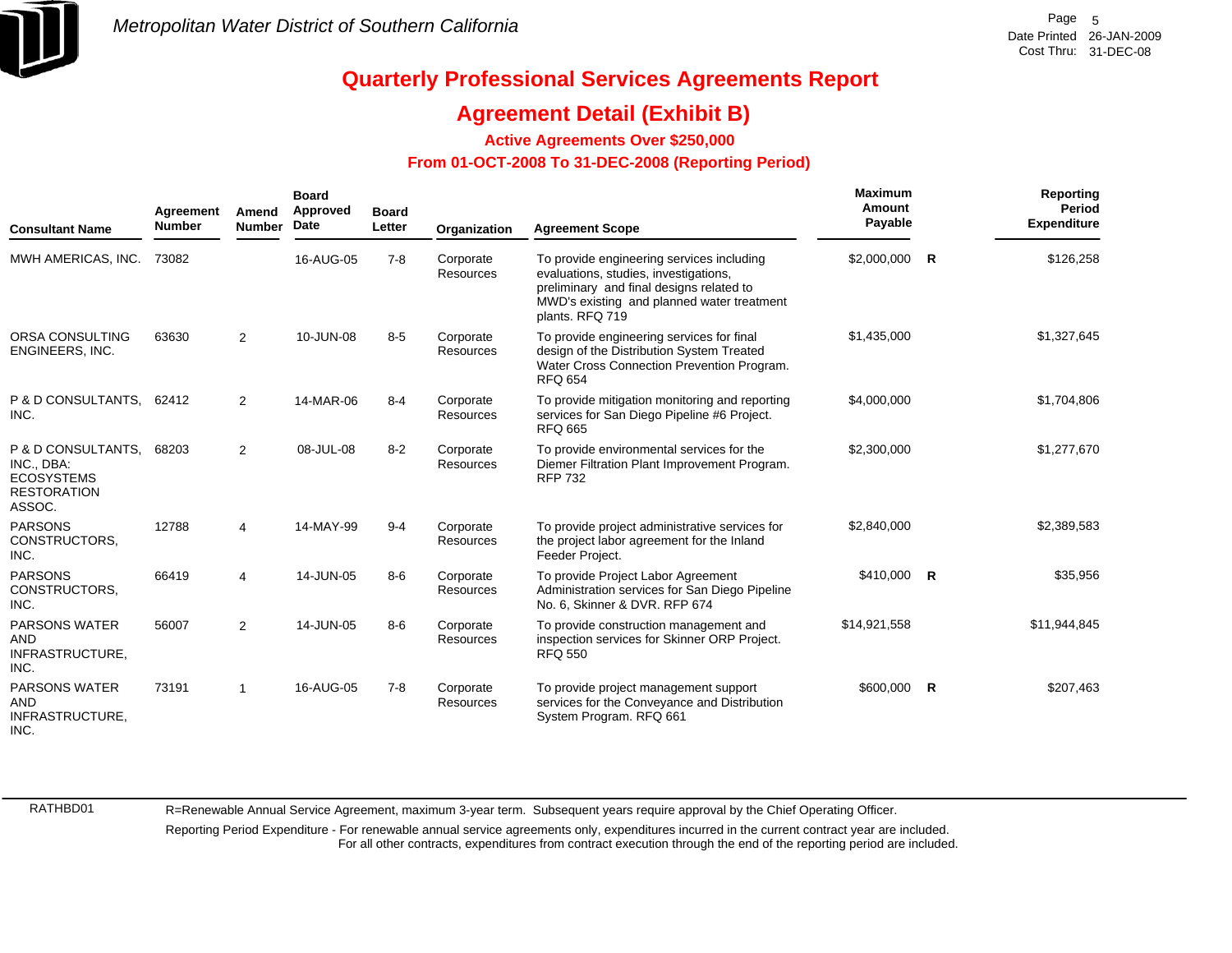

RATHBD01

# **Quarterly Professional Services Agreements Report**

### **Agreement Detail (Exhibit B)**

**Active Agreements Over \$250,000**

#### **From 01-OCT-2008 To 31-DEC-2008 (Reporting Period)**

| <b>Consultant Name</b>                                                    | Agreement<br><b>Number</b> | Amend<br><b>Number</b> | <b>Board</b><br>Approved<br>Date | <b>Board</b><br>Letter | Organization                  | <b>Agreement Scope</b>                                                                                                                                                                                                                                             | <b>Maximum</b><br>Amount<br>Payable | Reporting<br>Period<br><b>Expenditure</b> |
|---------------------------------------------------------------------------|----------------------------|------------------------|----------------------------------|------------------------|-------------------------------|--------------------------------------------------------------------------------------------------------------------------------------------------------------------------------------------------------------------------------------------------------------------|-------------------------------------|-------------------------------------------|
| <b>PARSONS WATER</b><br><b>AND</b><br>INFRASTRUCTURE,<br>INC.             | A04705                     | 5                      | 20-MAY-97                        | $8 - 3$                | Corporate<br><b>Resources</b> | To provide project control for construction of<br>the Inland Feeder Project. RFP 127                                                                                                                                                                               | \$13,950,000                        | \$11,771,910                              |
| <b>PRESSURE PIPE</b><br>INSPECTION CO.<br>(USA), INC.                     | 92665                      |                        | 11-DEC-07                        | $8 - 2$                | Corporate<br><b>Resources</b> | To provide electromagnetic inspection<br>services for prestressed concrete pipe<br>throughout MWD distribution system. RFP 843                                                                                                                                     | \$1,680,000                         | \$51,480                                  |
| <b>PSOMAS</b>                                                             | 73766                      |                        | 11-OCT-05                        | $8-6$                  | Corporate<br><b>Resources</b> | To provide professional and technical services<br>for aerial photography, topographic mapping,<br>modeling and other land surveying services.<br><b>RFP 741</b>                                                                                                    | \$2,000,000                         | \$190,090                                 |
| <b>PSOMAS &amp;</b><br><b>ASSOCIATES</b>                                  | 57409                      | $\overline{2}$         | 09-OCT-07                        | $8 - 2$                | Corporate<br>Resources        | To provide mitigation monitoring and reporting<br>services for the Inland Feeder Project. RFP<br>607                                                                                                                                                               | \$5,200,000                         | \$3,689,273                               |
| <b>RBF CONSULTING</b>                                                     | 57618                      |                        | 09-SEP-03                        | $8 - 2$                | Corporate<br><b>Resources</b> | To provide on-call general engineering design<br>and drafting services including seismic<br>integrity, calculations, preliminary designs,<br>final designs, or specifications. RFP 575                                                                             | $$1,000,000$ R                      | \$151,922                                 |
| <b>RBF CONSULTING</b>                                                     | 68897                      | -1                     | 16-AUG-05                        | $8 - 2$                | Corporate<br><b>Resources</b> | To provide final landscape construction plans<br>for Diamond Valley Lake Project. RFP 738                                                                                                                                                                          | \$300,000                           | \$271,048                                 |
| <b>RBF CONSULTING</b>                                                     | 73764                      |                        | 11-OCT-05                        | $8-6$                  | Corporate<br>Resources        | To provide technical aerial photogrammetry<br>and mapping services for various Metropolitan<br>projects. RFP 741                                                                                                                                                   | \$2,000,000                         | \$33,400                                  |
| <b>REGENTS OF THE</b><br>UNIVERSITY OF<br>CALIFORNIA,<br><b>RIVERSIDE</b> | A04602                     | $\overline{1}$         | 19-FEB-91                        | $8-6$                  | Corporate<br><b>Resources</b> | To provide various research services related<br>to the Southwestern Riverside County Multi-<br>Species Reserve per the Board's approval of<br>the project's mitigation plan.                                                                                       | \$3,750,000                         | \$2,743,264                               |
| <b>RICHARD BRADY &amp;</b><br><b>ASSOCIATES</b>                           | 57619                      |                        | 09-SEP-03                        | $8 - 2$                | Corporate<br>Resources        | To provide on-call general engineering design<br>and drafting services for the Distribution<br>System - Control and Equipment Upgrade<br>Program, the Skinner Filtration Plant -<br>Expansion No. 4 Program, and the Diemer<br>Oxidation Retrofit Program. RFP 575 | $$1,000,000$ R                      | \$113,569                                 |

R=Renewable Annual Service Agreement, maximum 3-year term. Subsequent years require approval by the Chief Operating Officer.

Reporting Period Expenditure - For renewable annual service agreements only, expenditures incurred in the current contract year are included.

For all other contracts, expenditures from contract execution through the end of the reporting period are included.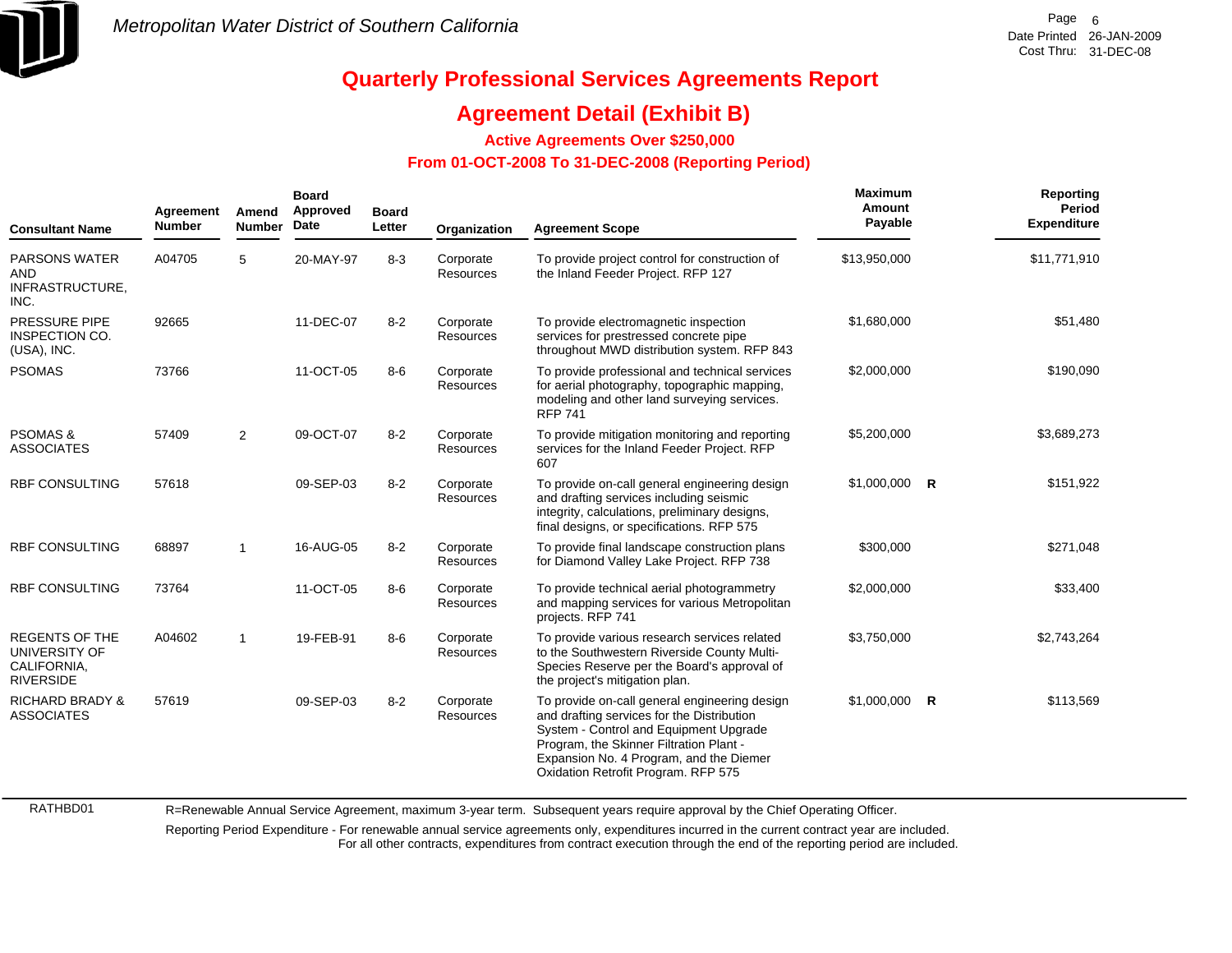

### **Agreement Detail (Exhibit B)**

**Active Agreements Over \$250,000**

#### **From 01-OCT-2008 To 31-DEC-2008 (Reporting Period)**

| <b>Consultant Name</b>                                  | Agreement<br><b>Number</b> | Amend<br><b>Number</b> | <b>Board</b><br>Approved<br>Date | <b>Board</b><br>Letter | Organization           | <b>Agreement Scope</b>                                                                                                                                 | Maximum<br>Amount<br>Payable | Reporting<br>Period<br><b>Expenditure</b> |
|---------------------------------------------------------|----------------------------|------------------------|----------------------------------|------------------------|------------------------|--------------------------------------------------------------------------------------------------------------------------------------------------------|------------------------------|-------------------------------------------|
| <b>RICHARD BRADY &amp;</b><br><b>ASSOCIATES</b>         | 71728                      |                        | 16-AUG-05                        | $7 - 8$                | Corporate<br>Resources | To provide engineering design support for<br>design of conveyance and distribution project.<br><b>RFQ 719</b>                                          | \$2,000,000 R                | \$2,322                                   |
| <b>RNL DESIGN</b>                                       | 54415                      | 4                      | 11-OCT-05                        | $8 - 4$                | Corporate<br>Resources | To provide architectural services at the Diemer<br>Filtration Plant. RFP 555                                                                           | \$2,745,000                  | \$2,096,060                               |
| TETRA DESIGN, INC.                                      | 52785                      | 6                      | 11-DEC-07                        | $8 - 3$                | Corporate<br>Resources | To provide architectural services for the<br>Oxidation Retrofit Program. RFP 555                                                                       | \$2,458,000                  | \$1,988,804                               |
| TETRA DESIGN, INC.                                      | 93734                      |                        | 11-MAR-08                        | $8 - 3$                | Corporate<br>Resources | To provide final design of expansions and<br>upgrades of La Verne maintenance support<br>shops at the Weymouth plant. RFP 831                          | \$1,320,000                  | \$107,210                                 |
| THE SANBORN MAP<br>COMPANY, INC.                        | 73763                      |                        | 11-OCT-05                        | $8-6$                  | Corporate<br>Resources | To provide technical aerial photogrammetry<br>and mapping services for various Metropolitan<br>projects. RFP 741                                       | \$2,000,000                  | \$314,799                                 |
| <b>TOTAL RESOURCE</b><br>MANAGEMENT, INC.               | 87518                      |                        | 12-JUN-07                        | $7 - 8$                | Corporate<br>Resources | To install the Maximo transportation manager<br>module and provide and install a fuel<br>management system. RFP 822                                    | \$944,559                    | \$450,688                                 |
| TOWILL, INC.                                            | 73761                      |                        | 11-OCT-05                        | $8-6$                  | Corporate<br>Resources | To provide technical aerial photogrammetry<br>and mapping services for various Metropolitan<br>projects. RFP 741                                       | \$2,000,000                  | \$62,080                                  |
| TOWILL, INC.                                            | 97271                      |                        | 19-AUG-08                        | $8 - 8$                | Corporate<br>Resources | To provide land surveying and mapping<br>services for the Colorado River Aqueduct real<br>property recordation program. RFQ 862                        | \$2,000,000                  | \$26,100                                  |
| VA CONSULTING, INC.                                     | 63631                      | $\overline{2}$         | 14-SEP-04                        | $9 - 2$                | Corporate<br>Resources | To provide engineering services for final<br>design of the Distribution System Treated<br>Water Cross Connection Prevention Program.<br><b>RFQ 654</b> | \$1,400,000                  | \$1,337,386                               |
| <b>VANIR</b><br><b>CONSTRUCTION</b><br>MANAGEMENT, INC. | 51138                      | 5                      | 08-OCT-02                        | $9 - 2$                | Corporate<br>Resources | To provide management support services for<br>the San Diego Pipeline No. 6. RFP 508                                                                    | \$3,000,000                  | \$2,192,061                               |
| <b>VANIR</b><br><b>CONSTRUCTION</b><br>MANAGEMENT, INC. | 70946                      |                        | 12-JUL-05                        | $8 - 4$                | Corporate<br>Resources | To provide project controls and other related<br>services for Met's five treatment plants. RFQ<br>661                                                  | $$600,000$ R                 | \$386,453                                 |

RATHBD01

R=Renewable Annual Service Agreement, maximum 3-year term. Subsequent years require approval by the Chief Operating Officer.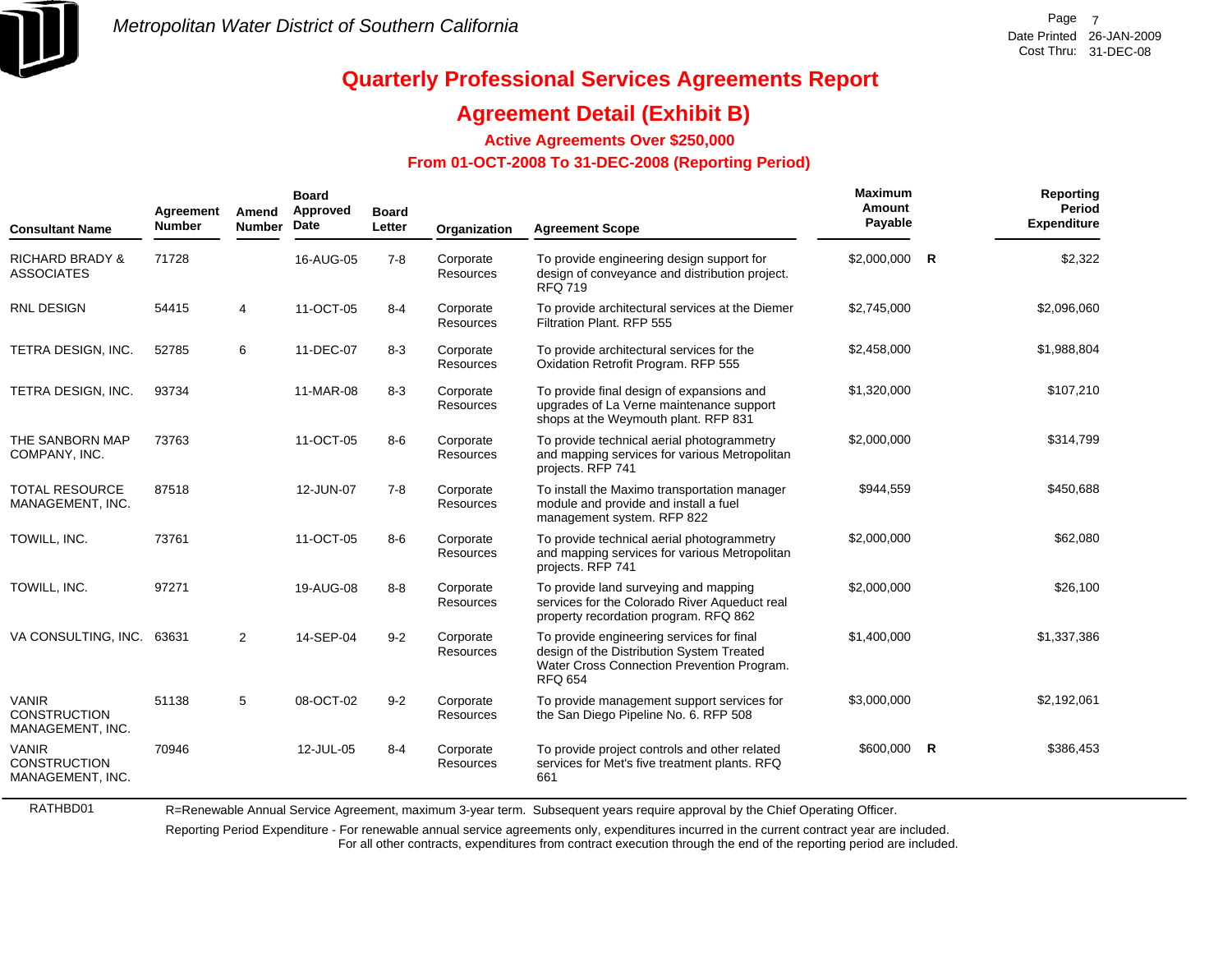

### **Agreement Detail (Exhibit B)**

**Active Agreements Over \$250,000**

#### **From 01-OCT-2008 To 31-DEC-2008 (Reporting Period)**

| <b>Consultant Name</b>                                               | Agreement<br><b>Number</b> | Amend<br><b>Number</b> | <b>Board</b><br>Approved<br>Date | <b>Board</b><br>Letter | Organization                                     | <b>Agreement Scope</b>                                                                                                                                     | Maximum<br>Amount<br>Payable | Reporting<br><b>Period</b><br><b>Expenditure</b> |
|----------------------------------------------------------------------|----------------------------|------------------------|----------------------------------|------------------------|--------------------------------------------------|------------------------------------------------------------------------------------------------------------------------------------------------------------|------------------------------|--------------------------------------------------|
| <b>WESTIN</b><br>ENGINEERING, INC.                                   | 63639                      |                        | 17-AUG-04                        | $8 - 8$                | Corporate<br>Resources                           | To provide project management services for<br>Supervisory Control and Data Acquisition<br>(SCADA). RFP 666                                                 | \$920,510                    | \$903,438                                        |
| YUBA CITY UNIFIED<br><b>SCHOOL DISTRICT</b>                          | 89152                      |                        | 10-JUL-07                        | $7 - 2$                | Corporate<br><b>Resources</b>                    | To provide a labor compliance program for<br>MWD projects using state bond funds.                                                                          | \$2,000,000                  | \$221,560                                        |
| FLUIDIQS, INC.                                                       | 70952                      | $\overline{2}$         | 10-APR-07                        | $8 - 3$                | <b>Water System</b><br>Operations<br>Group       | To upgrade Metropolitan's Automatic Meter<br>Reading (AMR) System and Remote Terminal<br>Units (RTUs) throughout the water distribution<br>system. RFP 743 | \$4,685,151                  | \$2,505,931                                      |
| <b>JOHNSON</b><br>CONTROLS, INC.                                     | 72671                      | -1                     | 10-JUN-03                        | $9 - 4$                | <b>Water System</b><br>Operations<br>Group       | To provide maintenance services for<br>Metropolitan's facilities surveillance and<br>security equipment.                                                   | \$1,143,344                  | \$54,748                                         |
| <b>JOHNSON</b><br>CONTROLS, INC.                                     | 60300                      |                        | 07-OCT-07                        | $8 - 3$                | <b>Water System</b><br>Operations<br>Group       | To provide security system improvements for<br>various Metropolitan sites and infrastructure.                                                              | \$7,800,000                  | \$3,250,536                                      |
| <b>ELECTRIC &amp; GAS</b><br><b>INDUSTRIES</b><br><b>ASSOCIATION</b> | 91251                      |                        | 08-APR-08                        | $8 - 3$                | Water<br>Resources<br>Management<br>Group        | To develop and administer a residential water<br>conservation rebate program for the MWD<br>service area. RFP 830                                          | \$40,000,000                 | \$3,915,491                                      |
| <b>HONEYWELL</b><br>INTERNATIONAL, INC.                              | 63646                      | $\overline{2}$         | 11-DEC-07                        | $8 - 5$                | Water<br><b>Resources</b><br>Management<br>Group | To manage and market a long-term region<br>wide water conservation related program. RFP<br>657                                                             | \$45,000,000                 | \$38,799,516                                     |
| <b>RICHARDSON &amp;</b><br><b>COMPANY</b>                            | 61481                      |                        | 08-JUN-04                        | $9 - 8$                | Water<br><b>Resources</b><br>Management<br>Group | To provide audit services on the annual State<br>Water Project statement of charges. RFQ 658                                                               | \$2,600,000                  | \$2,466,865                                      |
| <b>KPMG. LLP</b>                                                     | 91757                      |                        | 20-NOV-07                        | $8 - 11$               | Office of the<br>Auditor                         | To provide quarterly and annual audits and<br>examine MWD's financial statements for fiscal<br>years 2008, 2009, and 2010. RFP 837                         | \$1,035,250                  | \$328,350                                        |

RATHBD01

R=Renewable Annual Service Agreement, maximum 3-year term. Subsequent years require approval by the Chief Operating Officer.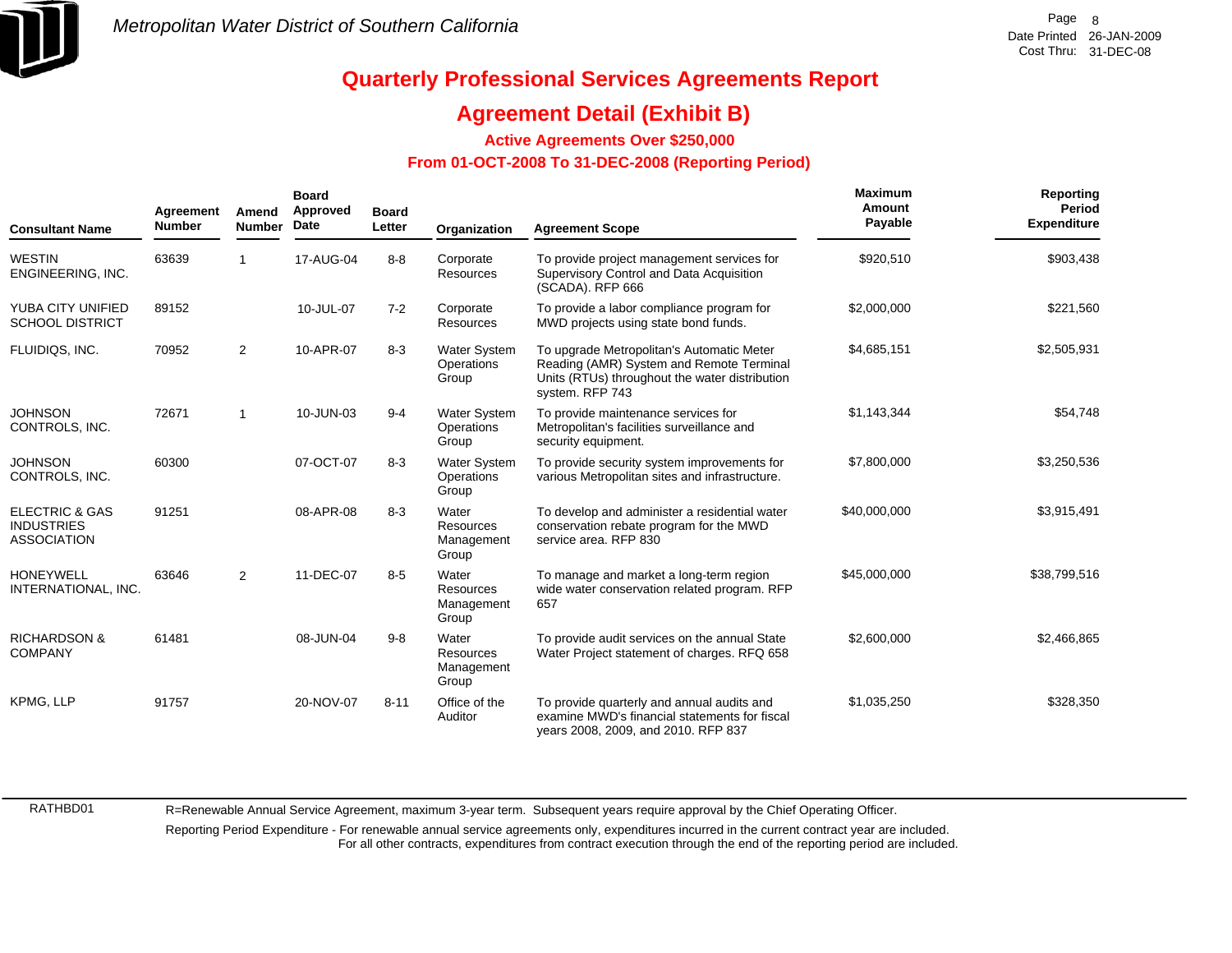

### **Agreement Detail (Exhibit B)**

**Active Agreements Over \$250,000**

#### **From 01-OCT-2008 To 31-DEC-2008 (Reporting Period)**

| <b>Consultant Name</b>                     | Agreement<br><b>Number</b>        | Amend<br><b>Number</b>   | <b>Board</b><br><b>Approved</b><br>Date | <b>Board</b><br>Letter | Organization                                        | <b>Agreement Scope</b>                                                                                   | <b>Maximum</b><br>Amount<br>Payable |   | Reporting<br>Period<br><b>Expenditure</b> |
|--------------------------------------------|-----------------------------------|--------------------------|-----------------------------------------|------------------------|-----------------------------------------------------|----------------------------------------------------------------------------------------------------------|-------------------------------------|---|-------------------------------------------|
| COUNTY OF<br><b>RIVERSIDE</b>              | 80435                             |                          | 13-JUN-06                               | $8 - 1$                | <b>Real Property</b><br>Development &<br>Management | To provide law enforcement services at<br>Diamond Valley Lake.                                           | \$300,000                           | R | \$111,831                                 |
| <b>GEOMATRIX</b><br>CONSULTANTS, INC.      | 51132                             |                          | 08-OCT-02                               | $8 - 7$                | <b>Real Property</b><br>Development &<br>Management | To provide geotechnical studies for DVR<br>project. RFQ 528                                              | \$575,000                           |   | \$556,582                                 |
| PINNACLE ONE                               | 54062                             | $\overline{2}$           | 08-APR-03                               | $8 - 4$                | <b>Real Property</b><br>Development &<br>Management | To provide project management services for<br>Diamond Valley Lake recreation programs.<br><b>RFP 508</b> | \$3,200,000                         |   | \$2,439,278                               |
| <b>RIVERSIDE COUNTY</b><br><b>REGIONAL</b> | A04632                            | $\overline{7}$           | 24-OCT-94                               | $8 - 4$                | <b>Real Property</b><br>Development &<br>Management | To provide management services for the<br>Southwestern Riverside County Multi-Species<br>Reserve.        | \$1,727,793                         |   | \$1,713,562                               |
| <b>STANTEC</b><br>CONSULTING, INC          | 51537                             | 4                        | 19-NOV-02                               | $8 - 6$                | <b>Real Property</b><br>Development &<br>Management | To provide infrastructure design on DVL<br>Recreation, RFP 580                                           | \$1,195,000                         |   | \$799,684                                 |
| <b>ALLIANT INSURANCE</b><br>SERVICES, INC. | 66402                             | $\overline{\phantom{a}}$ | 08-JUN-04                               | $8 - 2$                | Human<br>Resources<br>Group                         | To facilitate insurance premium payments.<br><b>RFP 711</b>                                              | $$1,400,000$ R                      |   | \$1,054,408                               |
|                                            | <b>Total Number of Agreements</b> |                          | 81                                      |                        |                                                     | <b>Totals</b>                                                                                            | \$353,359,776                       |   | \$215,088,094                             |

**\* \* \* End of Report \* \* \***

RATHBD01

R=Renewable Annual Service Agreement, maximum 3-year term. Subsequent years require approval by the Chief Operating Officer.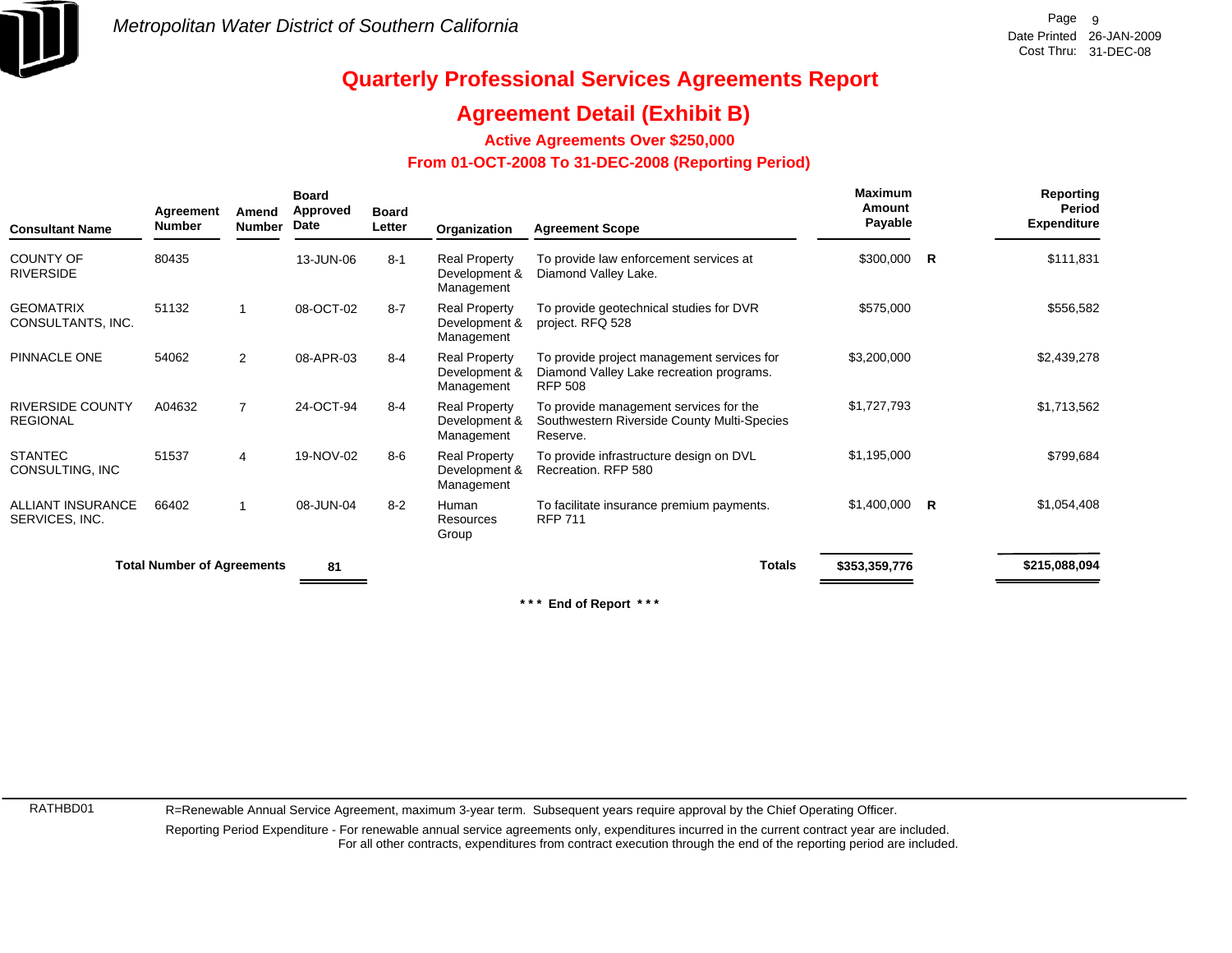

## **Agreement Detail (Exhibit C)**

**Agreements without Contract Period Expenditures**

 **From 01-OCT-2008 To 31-DEC-2008 (Reporting Period)** 

| <b>Consultant Name</b>                           | Agreement<br><b>Number</b> | Amend<br><b>Number</b> | <b>Board</b><br>Approved<br>Date | <b>Board</b><br>Letter | Organization                   | <b>Agreement Scope</b>                                                                                                                                             | Maximum<br>Amount<br>Payable |                |
|--------------------------------------------------|----------------------------|------------------------|----------------------------------|------------------------|--------------------------------|--------------------------------------------------------------------------------------------------------------------------------------------------------------------|------------------------------|----------------|
| <b>BLACK &amp; VEATCH</b><br><b>CORPORATION</b>  | 95134                      |                        |                                  |                        | Chief<br>Executive's<br>Office | To provide professional services for Bay Delta issues including<br>water supply modeling and planning. RFQ 853                                                     | $$240,000$ R                 |                |
| CH2M HILL, INC.                                  | 95136                      |                        |                                  |                        | Chief<br>Executive's<br>Office | To provide professional and technical services for Bay Delta<br>issues including water supply modeling and planning. RFQ 853                                       | $$240,000$ R                 |                |
| <b>ECONOMIC INSIGHTS</b>                         | 73083                      | $\mathbf{1}$           |                                  |                        | Chief<br>Executive's<br>Office | To review and provide guidance related to CALFED Bay/Delta<br>water supply proposals and issues. RFQ 750                                                           | \$40,000 R                   |                |
| <b>GLENN LUKOS</b><br>ASSOCIATES, INC.           | 95122                      |                        |                                  |                        | Chief<br>Executive's<br>Office | To provide writing support for the Sacramento Valley water<br>management agreement. RFQ 853                                                                        | $$240,000$ R                 |                |
| <b>GREAT-WEST LIFE &amp;</b><br>ANNUITY INS. CO. | 57616                      |                        |                                  |                        | Chief<br>Executive's<br>Office | To provide 401(K) and 457 plan services. RFP 582                                                                                                                   | \$1                          |                |
| KLEINFELDER WEST,<br>INC.                        | 73116                      | 1                      |                                  |                        | Chief<br>Executive's<br>Office | To provide technical writing support for various reports, briefing<br>materials and presentations relating to water resource and water<br>quality for SWP. RFQ 750 | $$100,000$ R                 |                |
| M.CUBED                                          | 95139                      |                        |                                  |                        | Chief<br>Executive's<br>Office | To provide technical services for Bay Delta issues including<br>emergency levee preparedness and water supply modeling. RFQ<br>853                                 | $$240,000$ R                 |                |
| MWH AMERICAS, INC.                               | 95132                      |                        |                                  |                        | Chief<br>Executive's<br>Office | To provide professional and technical services for Bay Delta<br>Issues. RFQ 853                                                                                    | $$240,000$ R                 |                |
| NETWORK, INC.                                    | 57799                      | $\overline{2}$         |                                  |                        | Chief<br>Executive's<br>Office | To develop and operate an Ethics and Compliance Hotline<br>Program.                                                                                                | $$10,000$ R                  |                |
| <b>R2 RESOURCE</b><br>CONSULTANTS, INC.          | 95125                      |                        |                                  |                        | Chief<br>Executive's<br>Office | To provide professional and technical services for Bay Delta<br>Issues, RFQ 853                                                                                    | \$240,000                    | $\overline{R}$ |

RATHBD01

R=Renewable Annual Service Agreement, maximum 3-year term. Subsequent years require approval by the Chief Operating Officer.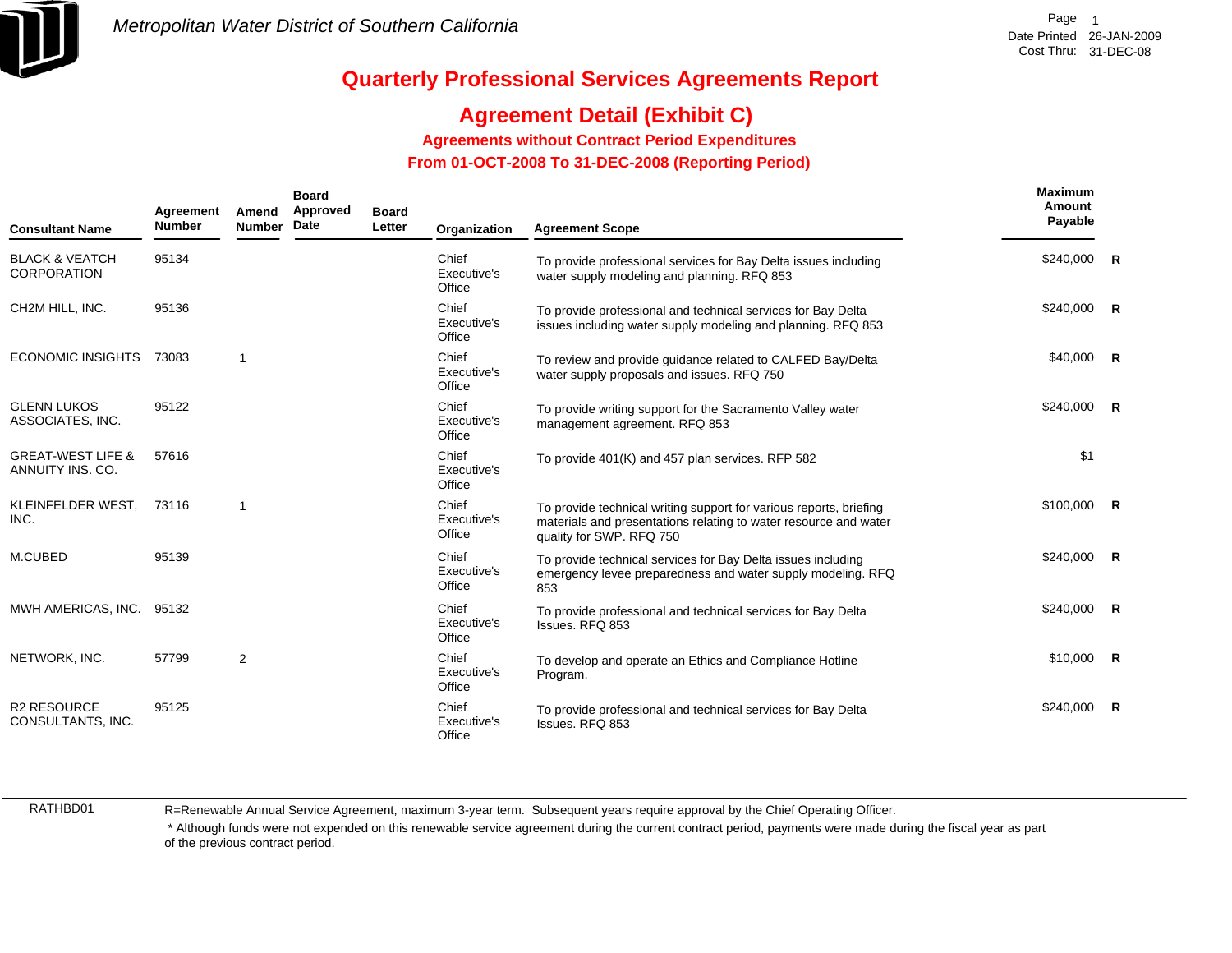

**Maximum**

# **Quarterly Professional Services Agreements Report**

### **Agreement Detail (Exhibit C)**

**Agreements without Contract Period Expenditures**

 **From 01-OCT-2008 To 31-DEC-2008 (Reporting Period)** 

| <b>Consultant Name</b>                                     | Agreement<br><b>Number</b> | Amend<br><b>Number</b> | <b>Board</b><br>Approved<br>Date | <b>Board</b><br>Letter | Organization                      | <b>Agreement Scope</b>                                                                                                                                                                      | <u>maxımum</u><br>Amount<br>Payable |              |
|------------------------------------------------------------|----------------------------|------------------------|----------------------------------|------------------------|-----------------------------------|---------------------------------------------------------------------------------------------------------------------------------------------------------------------------------------------|-------------------------------------|--------------|
| <b>RESOURCE</b><br><b>MANAGEMENT</b><br>ASSOCIATES, INC.   | 95138                      |                        |                                  |                        | Chief<br>Executive's<br>Office    | To provide professional and technical services for Bay Delta<br>Issues including modeling, planning, and restoration engineering.<br><b>RFQ 853</b>                                         | \$240,000                           | R            |
| <b>RESOURCE</b><br><b>MANAGEMENT</b><br>ASSOCIATES, INC.   | 93792                      |                        |                                  |                        | Chief<br>Executive's<br>Office    | To provide hydrodynamic modeling support of emergency water<br>supply management measures for the Sacramento-San Joaquin<br>Delta.                                                          | \$200,000                           |              |
| RHOADS, PETER B.                                           | 95140                      |                        |                                  |                        | Chief<br>Executive's<br>Office    | To provide writing support for the Sacramento Valley water<br>management agreement. RFQ 853                                                                                                 | \$240,000                           | R            |
| THE DANGERMOND<br>GROUP, INC.                              | 73119                      |                        |                                  |                        | Chief<br>Executive's<br>Office    | To provide technical writing support for various reports, briefing<br>materials and presentations relating to water resource and water<br>quality analysis for State Water Project. RFQ 750 | \$50,000                            | -R           |
| <b>WASHINGTON</b><br><b>GROUP</b><br>INTERNATIONAL, INC.   | 95135                      |                        |                                  |                        | Chief<br>Executive's<br>Office    | To provide professional and technical services for Bay Delta<br>issues including modeling and planning, and restoration<br>engineering. RFQ 853                                             | \$240,000                           | $\mathsf{R}$ |
| WESTAFF (USA), INC.                                        | 99537                      |                        |                                  |                        | Chief<br>Executive's<br>Office    | To provide a feasibility report identifying methods for developing a<br>small business and economic development program.                                                                    | \$9,000                             |              |
| <b>BUSINESS AND</b><br><b>ECOLOGY</b><br><b>CONSULTING</b> | 89847                      |                        |                                  |                        | <b>External Affairs</b><br>Group  | To provide instructors for the California Friendly Landscape<br>Training Program. RFQ 806                                                                                                   | \$240,000                           |              |
| <b>ENERGIZED</b><br>SOLUTIONS, LLC                         | 89851                      |                        |                                  |                        | <b>External Affairs</b><br>Group  | To provide instructors for the California Friendly Landscape<br>Training Program. RFQ 806                                                                                                   | \$240,000                           |              |
| FAMBRO, JAN                                                | 96917                      |                        |                                  |                        | <b>External Affairs</b><br>Group  | To provide assistance with re-organizing external affairs crisis<br>communications plan.                                                                                                    | \$15,000                            |              |
| POST MODERN<br><b>CREATIVE</b>                             | 81902                      |                        |                                  |                        | <b>External Affairs</b><br>Group  | To provide as-needed videography, editing and post production<br>services. RFQ 758                                                                                                          | \$125,000                           |              |
| <b>CDR FINANCIAL</b><br>PRODUCTS, INC.                     | 70948                      | $\mathbf{1}$           |                                  |                        | <b>Chief Financial</b><br>Officer | To provide advisory services for Metropolitan's interest rate swap<br>program to implement swap hedging and cost savings strategies.<br><b>RFQ 740</b>                                      | \$100,000                           | $\mathsf{R}$ |

RATHBD01

R=Renewable Annual Service Agreement, maximum 3-year term. Subsequent years require approval by the Chief Operating Officer.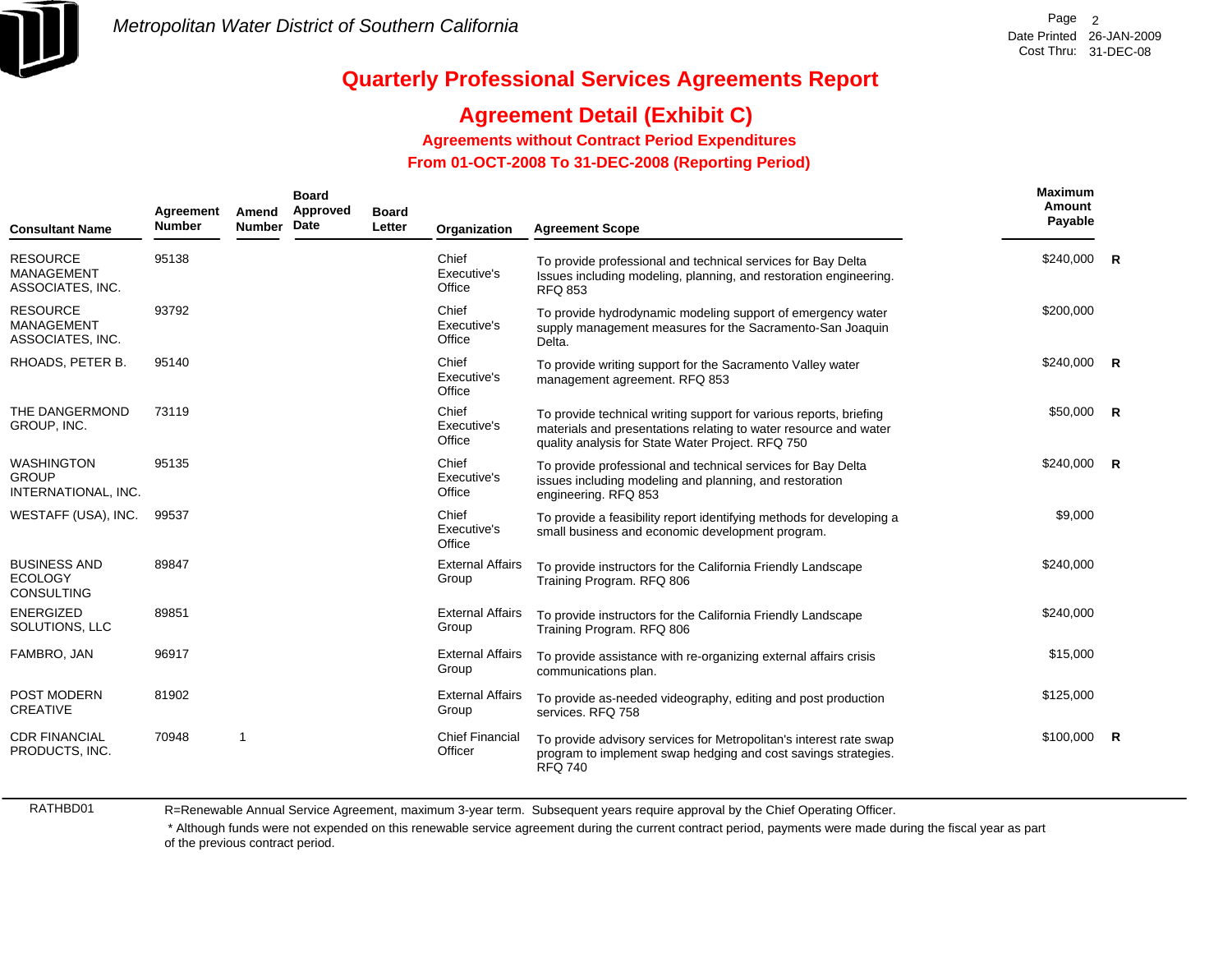

### **Agreement Detail (Exhibit C)**

**Agreements without Contract Period Expenditures**

 **From 01-OCT-2008 To 31-DEC-2008 (Reporting Period)** 

| <b>Consultant Name</b>                            | Agreement<br><b>Number</b> | Amend<br><b>Number</b> | <b>Board</b><br>Approved<br>Date | <b>Board</b><br>Letter | Organization                      | <b>Agreement Scope</b>                                                                                                                                               | Maximum<br>Amount<br>Payable |                |
|---------------------------------------------------|----------------------------|------------------------|----------------------------------|------------------------|-----------------------------------|----------------------------------------------------------------------------------------------------------------------------------------------------------------------|------------------------------|----------------|
| <b>PUBLIC FINANCIAL</b><br>MANAGEMENT, INC.       | 81949                      |                        |                                  |                        | <b>Chief Financial</b><br>Officer | To provide financial advisory services including forecasts on<br>financial market conditions. RFQ 771                                                                | $$100,000$ R                 |                |
| <b>PUBLIC RESOURCES</b><br><b>ADVISORY GROUP</b>  | 81950                      |                        |                                  |                        | <b>Chief Financial</b><br>Officer | To provide financial advisory services including information on<br>current market conditions. Fiscal-YTD: \$139,580* RFQ 771                                         | \$240,000                    | $\overline{R}$ |
| <b>STRATFORD</b><br><b>ADVISORY GROUP</b><br>INC. | 51544                      | 4                      |                                  |                        | <b>Chief Financial</b><br>Officer | To provide investment consulting services and evaluate<br>investment performance.                                                                                    | \$80,000 R                   |                |
| <b>BLACK &amp; VEATCH</b><br><b>CORPORATION</b>   | 99551                      |                        |                                  |                        | Corporate<br>Resources            | To provide conceptual, preliminary and final design services for<br>the Hayfield Groundwater Storage program. RFP 833                                                | \$240,000                    |                |
| BOYLE ENGINEERING<br>CORP.                        | 99430                      |                        |                                  |                        | Corporate<br>Resources            | To provide research data assessing the maximum benefits that<br>can be achieved through various configurations of the second<br>lower cross feeder pipeline. RFQ 833 | \$50,000                     |                |
| <b>BROWN AND</b><br><b>CALDWELL</b>               | 92178                      |                        |                                  |                        | Corporate<br>Resources            | To provide a web-based operation and maintenance manual for<br>Skinner Ozone Treatment Plant. RFP 840                                                                | \$232,000                    |                |
| <b>BULLOCK &amp;</b><br>ASSOCIATES, INC.          | 98200                      |                        |                                  |                        | Corporate<br>Resources            | To provide permitting services for relocation and contruction<br>activities. RFQ 854                                                                                 | \$100,000                    |                |
| <b>CAMP DRESSER &amp;</b><br>MCKEE, INC.          | 97424                      |                        | 13-MAY-08                        | $8 - 2$                | Corporate<br>Resources            | To provide design improvements for the Diemer 66kV electrical<br>power system. RFQ 833                                                                               | \$400,000                    |                |
| CC-OPS INC.                                       | 83499                      |                        |                                  |                        | Corporate<br>Resources            | To provide client desktop and laptop technical services for the PC<br>Replacement Project. Fiscal-YTD: \$87,744* RFQ 572                                             | \$245,000                    | $\overline{R}$ |
| CHAMBERS GROUP,<br>INC.                           | 92662                      |                        |                                  |                        | Corporate<br>Resources            | To provide as-needed technical and regulatory environmental<br>services. RFQ 761                                                                                     | $$100,000$ R                 |                |
| <b>CIBOLA SYSTEMS</b><br><b>CORPORATION</b>       | 96636                      |                        | 08-JUL-08                        | $7 - 1$                | Corporate<br>Resources            | To provide design and implementation service for union station<br>headquarters board and committee rooms technology upgrade.<br><b>RFP 852</b>                       | \$1,710,000                  |                |
| <b>COAST SURVEYING,</b><br>INC.                   | 97268                      |                        |                                  |                        | Corporate<br>Resources            | To provide land surveying and mapping services for the Colorado<br>River Aqueduct real property recordation program. RFQ 862                                         | \$2,000,000                  |                |
|                                                   |                            |                        |                                  |                        |                                   |                                                                                                                                                                      |                              |                |

RATHBD01

R=Renewable Annual Service Agreement, maximum 3-year term. Subsequent years require approval by the Chief Operating Officer.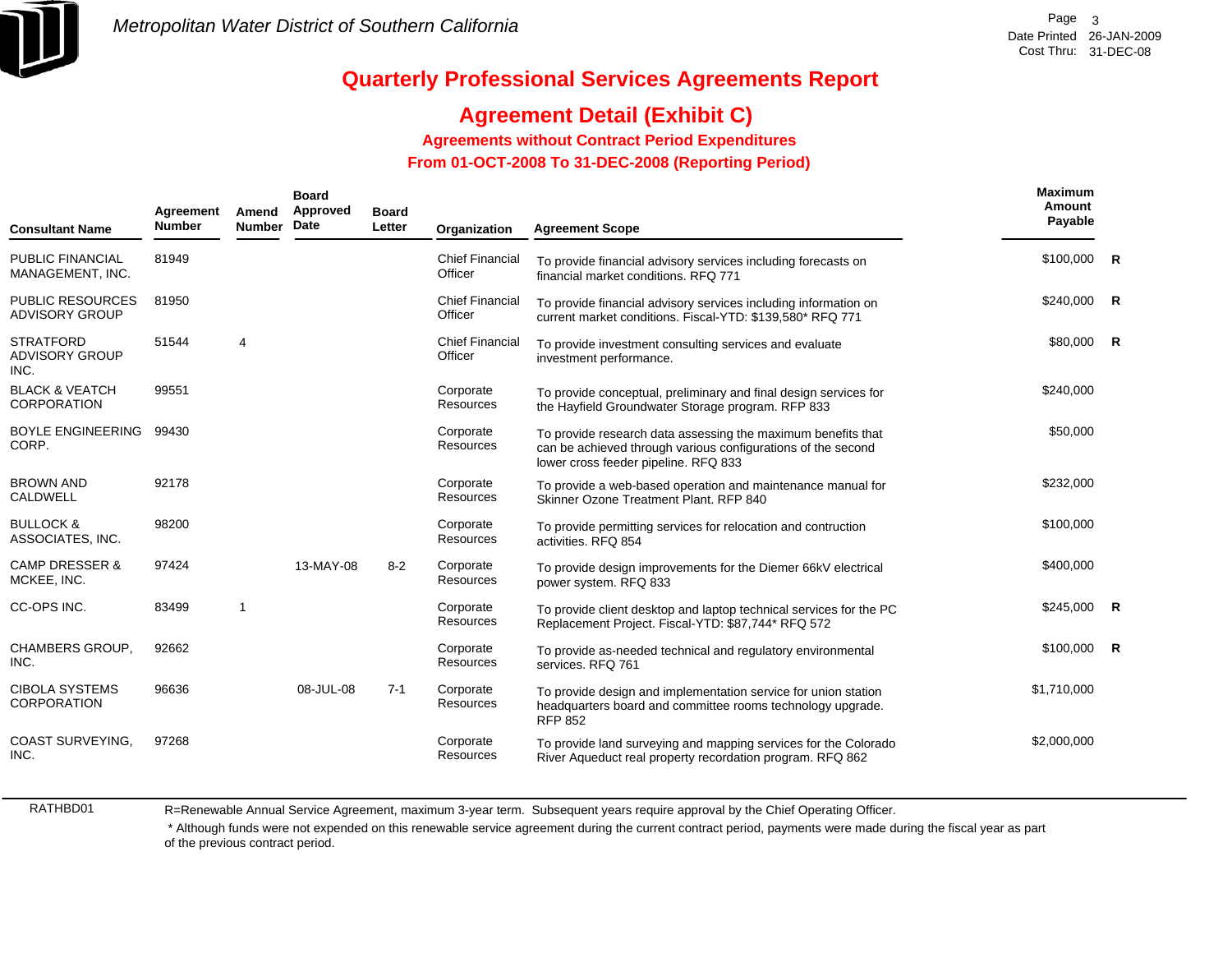

### **Agreement Detail (Exhibit C)**

**Agreements without Contract Period Expenditures**

 **From 01-OCT-2008 To 31-DEC-2008 (Reporting Period)** 

| <b>Consultant Name</b>                                | Agreement<br><b>Number</b> | Amend<br><b>Number</b> | <b>Board</b><br>Approved<br>Date | <b>Board</b><br>Letter | Organization           | <b>Agreement Scope</b>                                                                                                                                                     | <b>Maximum</b><br>Amount<br>Payable |                         |
|-------------------------------------------------------|----------------------------|------------------------|----------------------------------|------------------------|------------------------|----------------------------------------------------------------------------------------------------------------------------------------------------------------------------|-------------------------------------|-------------------------|
| <b>CREATIVE IMAGES</b><br><b>PHOTOGRAPHY</b>          | 87874                      |                        |                                  |                        | Corporate<br>Resources | To provide as-needed photography services. Fiscal-YTD: \$807*<br><b>RFQ 812</b>                                                                                            | $$24,850$ R                         |                         |
| D. WOOLLEY &<br>ASSOCIATES, INC.                      | 97266                      |                        | 19-AUG-08                        | $8 - 8$                | Corporate<br>Resources | To provide land surveying and mapping services for the Colorado<br>River Aqueduct real property recordation program. RFQ 862                                               | \$2,000,000                         |                         |
| <b>DAVID EVANS AND</b><br>ASSOCIATES, INC.            | 97263                      |                        | 19-AUG-08                        | $8 - 8$                | Corporate<br>Resources | To provide land surveying and mapping services for the Colorado<br>River Aqueduct real property recordation program. RFQ 862                                               | \$2,000,000                         |                         |
| DCSE, INC.                                            | 95528                      |                        |                                  |                        | Corporate<br>Resources | To provide technical support to maintain the enterprise<br>geographical information system.                                                                                | \$24,999                            | $\overline{\mathbf{R}}$ |
| ENVIRONMENTAL<br><b>SCIENCE</b><br><b>ASSOCIATES</b>  | 86343                      | $\overline{2}$         | 11-SEP-07                        | $8 - 3$                | Corporate<br>Resources | To provide on-call environmental and technical services for<br>various MWD projects to ensure compliance with CEQA and other<br>related regulations. RFQ 763               | \$670,000                           |                         |
| FLOW SCIENCE, INC.                                    | 94252                      |                        |                                  |                        | Corporate<br>Resources | To provide on-call general hydraulic services for distribution<br>system and treatment plants. RFQ 791                                                                     | \$150,000                           | $\mathsf{R}$            |
| <b>FORTECH</b><br><b>SOFTWARE</b><br>CONSULTING, INC. | 93112                      |                        |                                  |                        | Corporate<br>Resources | To provide software support and maintenance for the energy<br>management system.                                                                                           | \$39,700                            | $\overline{R}$          |
| <b>GEOMATRIX</b><br>CONSULTANTS, INC.                 | 83612                      |                        | 12-DEC-06                        | $8 - 1$                | Corporate<br>Resources | To provide geological, geotechnical, and structural design for Live<br>Oak, Garvey, Skinner, Mathews, and finished water reservoirs at<br>Mills and Jensen plants. RFQ 770 | \$957,000                           |                         |
| GEOPENTECH, INC.                                      | 99548                      |                        |                                  |                        | Corporate<br>Resources | To provide geotechnical analysis, design and construction<br>monitoring services in support of the Hayfield Extraction project.<br><b>RFQ 787</b>                          | \$240,000                           |                         |
| <b>GUIDA SURVEYING</b><br>INC.                        | 97267                      |                        | 19-AUG-08                        | $8 - 8$                | Corporate<br>Resources | To provide land surveying and mapping services for the Colorado<br>River Adqueduct real property recordation program. RFQ 862                                              | \$2,000,000                         |                         |
| <b>HAGER</b><br><b>PHOTOGRAPHY</b>                    | 87879                      |                        |                                  |                        | Corporate<br>Resources | To provide as-need photography services. RFQ 812                                                                                                                           | \$24,850                            | $\overline{R}$          |
| <b>JOHNSON-FRANK &amp;</b><br>ASSOC. INC.             | 97260                      |                        | 01-SEP-08                        | $8 - 8$                | Corporate<br>Resources | To provide land surveying and mapping services for the Colorado<br>River Aqueduct real property recordation program. RFQ 862                                               | \$2,000,000                         |                         |

RATHBD01

R=Renewable Annual Service Agreement, maximum 3-year term. Subsequent years require approval by the Chief Operating Officer.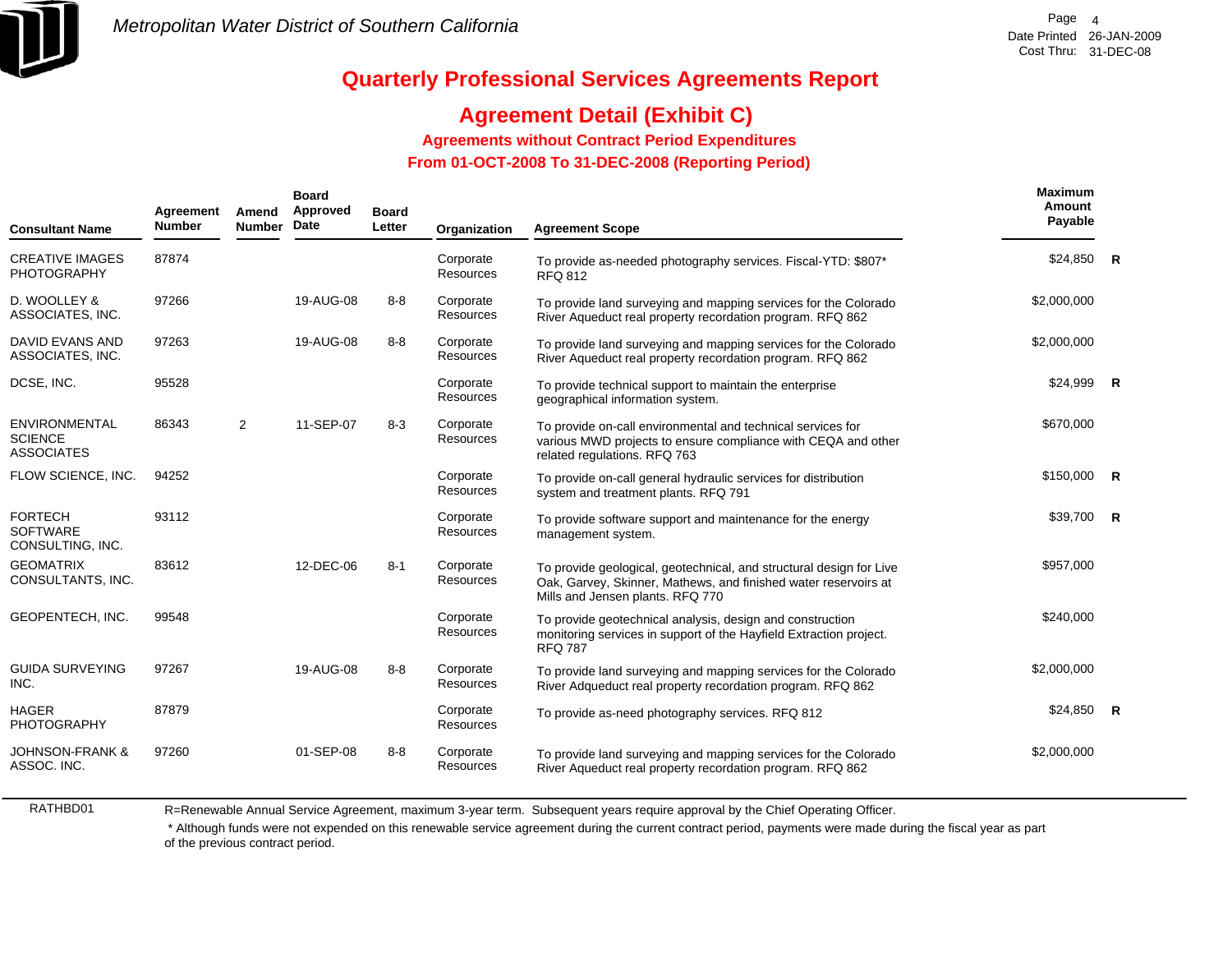

### **Agreement Detail (Exhibit C)**

**Agreements without Contract Period Expenditures**

 **From 01-OCT-2008 To 31-DEC-2008 (Reporting Period)** 

| <b>Consultant Name</b>                                    | Agreement<br><b>Number</b> | Amend<br><b>Number</b> | <b>Board</b><br>Approved<br>Date | <b>Board</b><br>Letter | Organization                  | <b>Agreement Scope</b>                                                                                                                                                              | <b>Maximum</b><br>Amount<br>Payable |  |
|-----------------------------------------------------------|----------------------------|------------------------|----------------------------------|------------------------|-------------------------------|-------------------------------------------------------------------------------------------------------------------------------------------------------------------------------------|-------------------------------------|--|
| <b>KENNEDY/JENKS</b><br>CONSULTANTS, INC.                 | 99549                      |                        |                                  |                        | Corporate<br>Resources        | To provide preliminary and final design services for new facilities<br>and rehabilitation of existing facilities related to the Hayfield<br>Groundwater Extraction Project. RFQ 833 | \$240,000                           |  |
| LAUREL<br><b>HUNGERFORD</b><br><b>PHOTOGRAPHY</b>         | 87875                      |                        |                                  |                        | Corporate<br><b>Resources</b> | To provide as-needed photography services. RFQ 812                                                                                                                                  | $$24,850$ R                         |  |
| LEHRER + GANI<br><b>DESIGN</b>                            | 88333                      |                        |                                  |                        | Corporate<br>Resources        | To provide on-call architectural services including final design<br>documents, code compliance and CAD drafting for various MWD<br>projects. RFQ 780                                | $$225,000$ R                        |  |
| M. ARTHUR GENSLER 86721<br>JR. & ASSOCIATES,<br>INC.      |                            | 1                      |                                  |                        | Corporate<br>Resources        | To provide on-call architectural services including final design<br>documents, code compliance and CAD drafting for various MWD<br>projects. RFQ 780                                | $$225,000$ R                        |  |
| MALCOLM PIRNIE,<br>INC.                                   | 96236                      |                        |                                  |                        | Corporate<br>Resources        | To provide on-call water treatment process engineering including<br>technical support for the Weymouth treatment facilities conceptual<br>design . RFQ 833                          | $$250,000$ R                        |  |
| METCALF & EDDY,<br>INC.                                   | 94250                      |                        |                                  |                        | Corporate<br><b>Resources</b> | To provide general hydraulic engineering on-call services for<br>MWD's distribution system and water treatment plants. RFQ 791                                                      | $$150,000$ R                        |  |
| NINYO & MOORE<br><b>GEOTECHNICAL AND</b>                  | 99897                      |                        | 09-SEP-08                        | $8 - 2$                | Corporate<br>Resources        | To provide environmental testing and analysis services for the<br>Jensen Solid Thickeners Nos. 5 and 6 project. RFQ 846                                                             | \$330,000                           |  |
| <b>NOLTE AND</b><br>ASSOCIATES, INC.                      | 97269                      |                        |                                  |                        | Corporate<br>Resources        | To provide land surveying and mapping services for the Colorado<br>River Aquaduct Real Property recordation Program. RFQ 862                                                        | \$2,000,000                         |  |
| <b>NORTHWEST</b><br><b>HYDRAULIC</b><br>CONSULTANTS, INC. | 94251                      |                        |                                  |                        | Corporate<br><b>Resources</b> | To provide on-call general hydraulic services including water<br>distribution analysis. RFQ 791                                                                                     | $$150,000$ R                        |  |
| <b>NTH GENERATION</b><br>COMPUTING, INC.                  | 73674                      |                        |                                  |                        | Corporate<br>Resources        | To provide technical support as-needed system software for<br>enterprise UNIX and SAN/NAS environments.                                                                             | $$24,999$ R                         |  |
| <b>PROCESS</b><br>APPLICATIONS, INC.                      | 95361                      | 1                      |                                  |                        | Corporate<br><b>Resources</b> | To provide independent oversight of ozone performance testing for<br>MWD.                                                                                                           | \$47,000                            |  |

RATHBD01

R=Renewable Annual Service Agreement, maximum 3-year term. Subsequent years require approval by the Chief Operating Officer.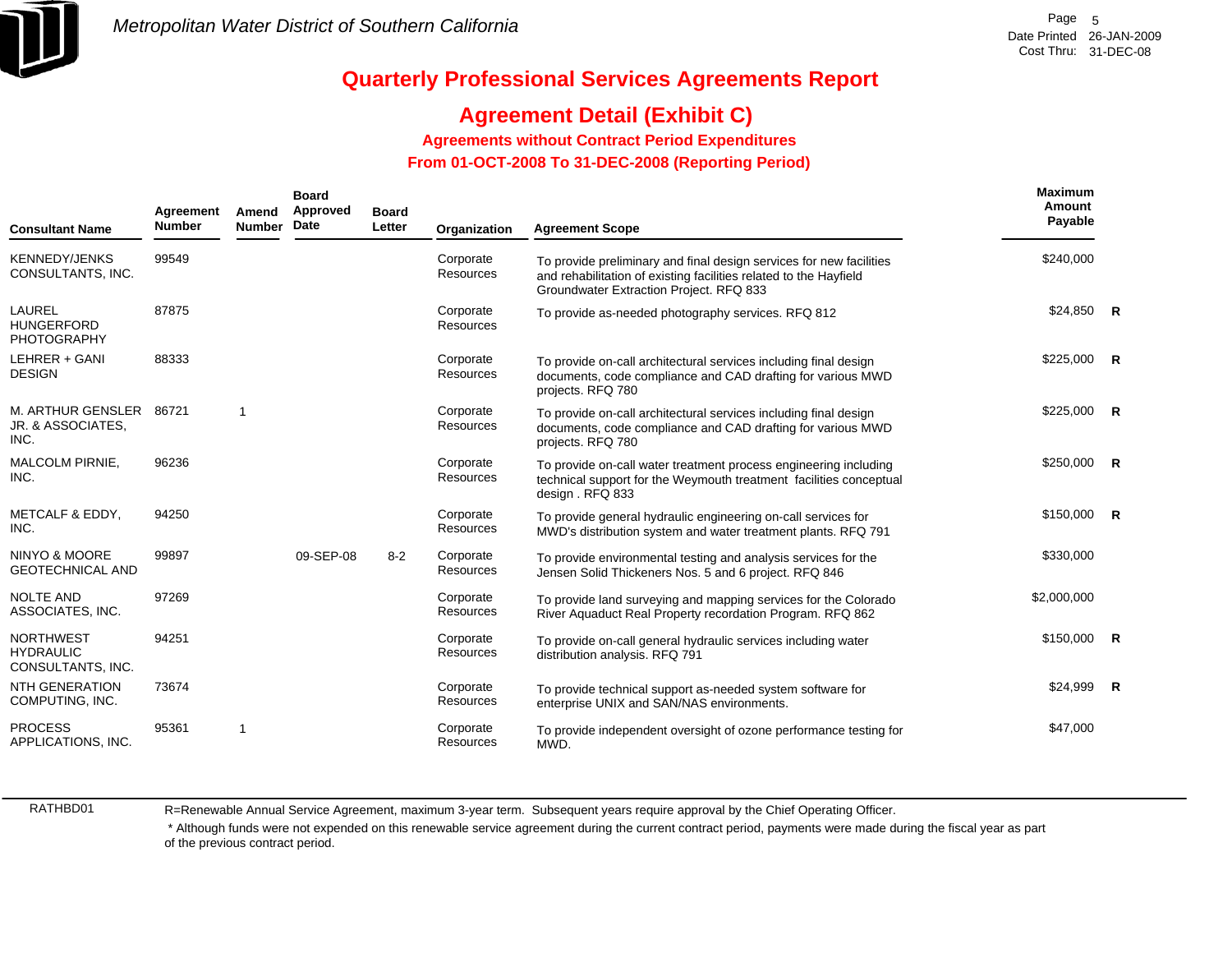

## **Agreement Detail (Exhibit C)**

**Agreements without Contract Period Expenditures**

 **From 01-OCT-2008 To 31-DEC-2008 (Reporting Period)** 

| <b>Consultant Name</b>                                                                       | Agreement<br><b>Number</b> | Amend<br><b>Number</b> | <b>Board</b><br>Approved<br>Date | <b>Board</b><br>Letter | Organization                  | <b>Agreement Scope</b>                                                                                                                                            | Maximum<br>Amount<br>Payable |              |
|----------------------------------------------------------------------------------------------|----------------------------|------------------------|----------------------------------|------------------------|-------------------------------|-------------------------------------------------------------------------------------------------------------------------------------------------------------------|------------------------------|--------------|
| <b>PSOMAS</b>                                                                                | 97264                      |                        | 19-AUG-08                        | $8 - 8$                | Corporate<br><b>Resources</b> | To provide land surveying and mapping services for the Colorado<br>River Aqueduct real property recordation program. RFQ 862                                      | \$2,000,000                  |              |
| <b>RALPH'S</b><br><b>PHOTOGRAPHY</b><br><b>SERVICES</b>                                      | 87876                      | 1                      |                                  |                        | Corporate<br><b>Resources</b> | To provide as-needed digital photography services for MWD<br>functions and events, RFQ 812                                                                        | $$24,850$ R                  |              |
| <b>RBF CONSULTING</b>                                                                        | 97262                      |                        | 19-AUG-08                        | $8 - 8$                | Corporate<br>Resources        | To provide land surveying and mapping services for the Colorado<br>River Aqueduct real property recordation program. RFQ 862                                      | \$2,000,000                  |              |
| <b>RESOURCEXPERTS</b>                                                                        | 89480                      |                        |                                  |                        | Corporate<br><b>Resources</b> | To provide consulting services to assist MWD with its infomation<br>and technology infrastructure upgrade project consolidating<br>window-based services. RFP 572 | $$240,000$ R                 |              |
| <b>RICK ENGINEERING</b><br><b>COMPANY</b>                                                    | 97270                      |                        | 19-AUG-08                        | $8 - 8$                | Corporate<br>Resources        | To provide land surveying and mapping services for the Colorado<br>River Aqueduct real property recordation program. RFQ 862                                      | \$2,000,000                  |              |
| SADA SYSTEMS, INC.                                                                           | 98275                      |                        |                                  |                        | Corporate<br><b>Resources</b> | To provide an analysis and recommendation of various Google<br>applications for increased business efficiency.                                                    | \$10,000                     |              |
| <b>SALLY ARISTEI</b><br>PHOTOGRAPHY                                                          | 87878                      |                        |                                  |                        | Corporate<br>Resources        | To provide as-needed photography services. RFQ 812                                                                                                                | $$24,850$ R                  |              |
| SOLSOURCE ENERGY                                                                             | 89234                      |                        |                                  |                        | Corporate<br>Resources        | To provide techical expertise in support of MWD's district-wide<br>solar energy assessment.                                                                       | \$20,000                     |              |
| <b>STATE OF</b><br><b>CALIFORNIA</b><br><b>DEPARTMENT OF</b><br>PARKS &<br><b>RECREATION</b> | A03842                     | 5                      |                                  |                        | Corporate<br>Resources        | To provide consulting services with regard to historical properties<br>located within Diamond Valley Lake.                                                        | $$120,000$ R                 |              |
| <b>STRATEGIC VALUE</b><br>SOLUTIONS, INC.                                                    | 95465                      |                        |                                  |                        | Corporate<br>Resources        | To provide value engineering/constructability review services for<br>various MWD projects. RFP 805                                                                | \$245,000 R                  |              |
| <b>SYSTEMS</b><br><b>INTEGRATED, LLC</b>                                                     | 38951                      | 4                      |                                  |                        | Corporate<br>Resources        | To provide software support services for SCADA. Fiscal-YTD:<br>\$87,500*                                                                                          | \$230,000                    | $\mathsf{R}$ |

RATHBD01

R=Renewable Annual Service Agreement, maximum 3-year term. Subsequent years require approval by the Chief Operating Officer.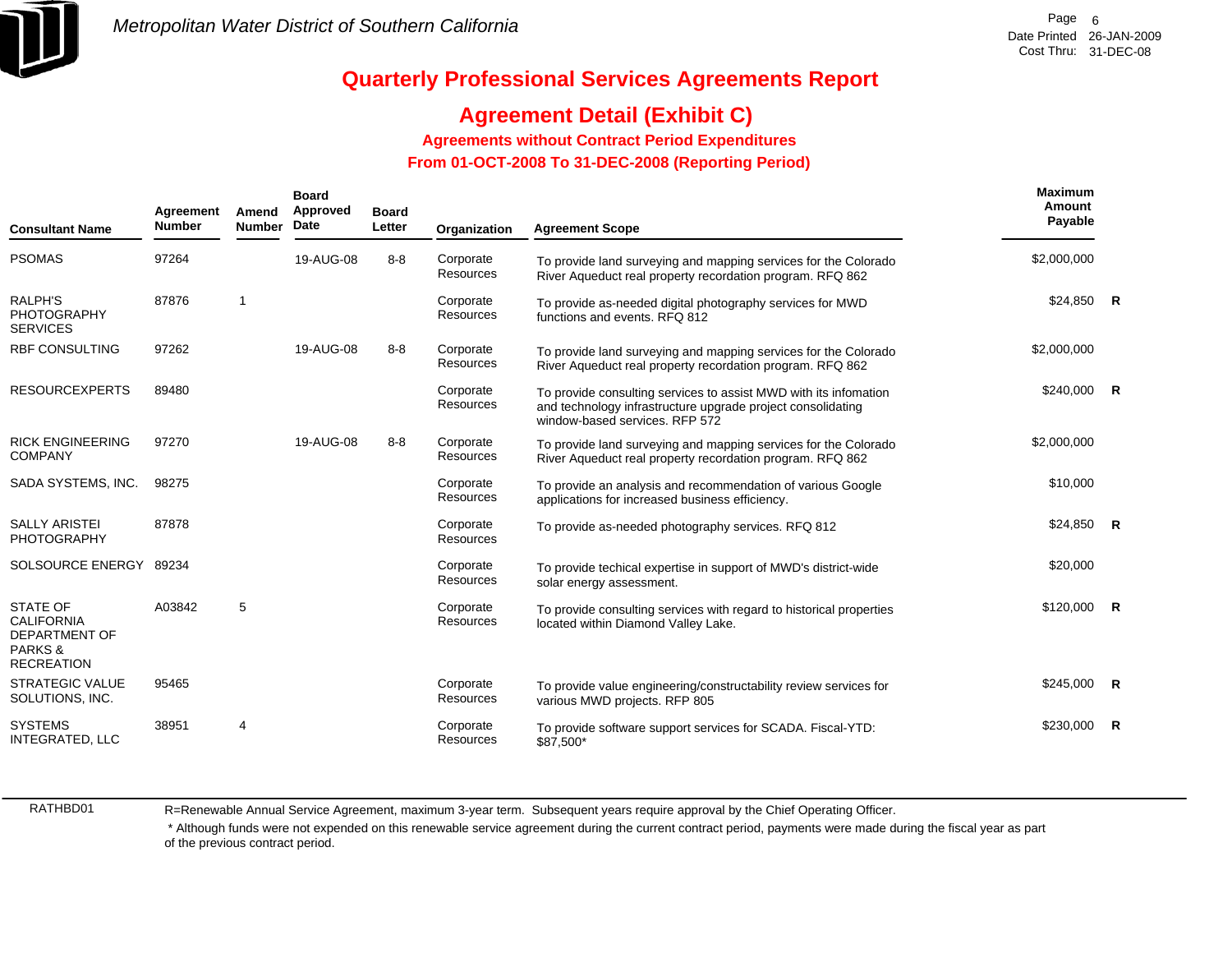

## **Agreement Detail (Exhibit C)**

**Agreements without Contract Period Expenditures**

 **From 01-OCT-2008 To 31-DEC-2008 (Reporting Period)** 

| <b>Consultant Name</b>                                                  | Agreement<br><b>Number</b> | Amend<br><b>Number</b> | <b>Board</b><br>Approved<br>Date | <b>Board</b><br>Letter | Organization                               | <b>Agreement Scope</b>                                                                                                                                                    | Maximum<br>Amount<br>Payable |              |
|-------------------------------------------------------------------------|----------------------------|------------------------|----------------------------------|------------------------|--------------------------------------------|---------------------------------------------------------------------------------------------------------------------------------------------------------------------------|------------------------------|--------------|
| <b>TECHNOLOGY</b><br><b>ASSOCIATES</b><br><b>INTERNATIONAL</b><br>CORP. | 87842                      |                        |                                  |                        | Corporate<br>Resources                     | To provide technical support/upgrades to Metropolitan's employee<br>training system and incident reporting for health and safety.                                         | $$24,500$ R                  |              |
| <b>TECHNOLOGY</b><br><b>INTEGRATION GROUP</b>                           | 73676                      |                        |                                  |                        | Corporate<br>Resources                     | To provide technical support to various information technology<br>environments specifically Microsoft Outlook.                                                            | \$25,000                     | $\mathsf{R}$ |
| <b>TECHNOLOGY</b><br><b>INTEGRATION GROUP</b>                           | 98204                      |                        |                                  |                        | Corporate<br>Resources                     | To provide assistance in determining MWD's business and<br>technical requirements for an exchange 2007 environment. RFP<br>572                                            | \$245,000                    |              |
| <b>TONY HERTZ</b><br><b>PHOTOGRAPHY</b>                                 | 87880                      | $\mathbf{1}$           |                                  |                        | Corporate<br>Resources                     | To provide as-needed digital photography services for MWD<br>functions and events. RFQ 812                                                                                | \$24,850                     | $\mathsf{R}$ |
| TRAVEL STORE, INC.                                                      | 91358                      |                        |                                  |                        | Corporate<br>Resources                     | To provide travel agency services for Metropolitan business travel.<br><b>RFP 829</b>                                                                                     | \$105,000                    |              |
| UNITED INSPECTION<br>& TESTING, INC.                                    | 80190                      |                        |                                  |                        | Corporate<br>Resources                     | To provide as-needed soil and concrete testing/inspection<br>services. RFP 779                                                                                            | \$245,000                    | R            |
| URS CORPORATION<br>AMERICAS                                             | 73193                      |                        | 13-SEP-05                        | $8 - 4$                | Corporate<br>Resources                     | To provide project management support services for the Mills<br>Capacity Upgrade, Perris Valley Pipeline and Orange County<br>Cross Feeder programs. RFQ 661              | \$600,000                    | R            |
| AEI-CASC<br><b>CONSULTING</b>                                           | 97654                      |                        |                                  |                        | <b>Water System</b><br>Operations<br>Group | To provide as-needed environment services for CIP projects.                                                                                                               | \$24,999                     | R            |
| EDAW, INC.                                                              | 98564                      |                        |                                  |                        | Water System<br>Operations<br>Group        | To provide environmental permitting support services in support of<br>the Kern county Agricultural Drainage Treatment project. RFP 761                                    | \$245,000                    |              |
| <b>ESCI</b><br>ENVIROSERVICES,<br>INC.                                  | 85657                      |                        |                                  |                        | <b>Water System</b><br>Operations<br>Group | To review existing oil spill prevention countermeasures and control<br>plans.                                                                                             | \$24,999                     | <b>R</b>     |
| <b>ESCI</b><br>ENVIROSERVICES,<br>INC.                                  | 94015                      |                        |                                  |                        | <b>Water System</b><br>Operations<br>Group | To provide as-needed environmental services related to air quality,<br>waste water and tanks, and hazardous materials, in support of<br>MWD's environmental team. RFQ 835 | \$30,000                     | <b>R</b>     |

RATHBD01

R=Renewable Annual Service Agreement, maximum 3-year term. Subsequent years require approval by the Chief Operating Officer.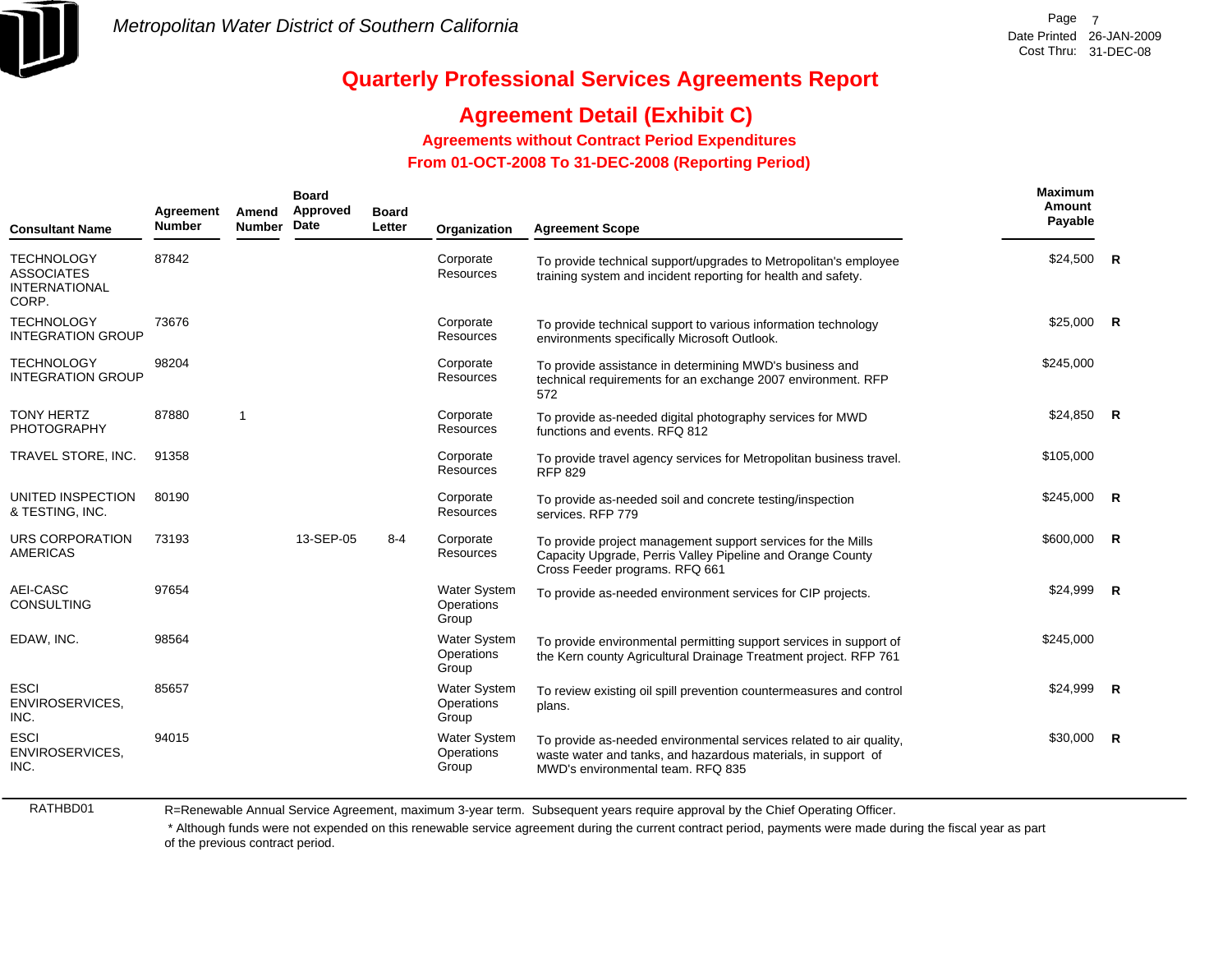

## **Agreement Detail (Exhibit C)**

**Agreements without Contract Period Expenditures**

 **From 01-OCT-2008 To 31-DEC-2008 (Reporting Period)** 

| <b>Consultant Name</b>                                       | <b>Agreement</b><br><b>Number</b> | Amend<br><b>Number</b> | <b>Board</b><br>Approved<br>Date | <b>Board</b><br>Letter | Organization                               | <b>Agreement Scope</b>                                                                                                        | Maximum<br>Amount<br>Payable |                |
|--------------------------------------------------------------|-----------------------------------|------------------------|----------------------------------|------------------------|--------------------------------------------|-------------------------------------------------------------------------------------------------------------------------------|------------------------------|----------------|
| GEOPENTECH, INC.                                             | 58436                             | $\overline{2}$         |                                  |                        | <b>Water System</b><br>Operations<br>Group | To provide remedial measures at Pacific Gas & Electric's Topock<br>facility. Fiscal-YTD: \$12,451*                            | \$215,000 R                  |                |
| <b>LABORATORY DATA</b><br>CONSULTANTS, INC.                  | 80092                             | 1                      |                                  |                        | Water System<br>Operations<br>Group        | To provide performance audit of the Thermo LIMS water quality<br>testing system.                                              | $$24,999$ R                  |                |
| <b>MICHAEL BELL</b><br><b>MANAGEMENT</b><br>CONSULTING, INC. | 98072                             |                        |                                  |                        | <b>Water System</b><br>Operations<br>Group | To provide assistance with developing a comprehensive energy<br>management plan.                                              | \$24,975                     |                |
| <b>NETWORK</b><br><b>ENVIRONMENTAL</b><br>SYSTEMS, INC.      | 94014                             |                        |                                  |                        | <b>Water System</b><br>Operations<br>Group | To provide on-call environmental services for hazardous waste<br>and hazardous materials at various MWD sites. RFQ 835        | \$30,000 R                   |                |
| NINYO & MOORE                                                | 70957                             |                        |                                  |                        | <b>Water System</b><br>Operations<br>Group | To provide environmental site assessments for Metropolitan's<br>distribution system. Fiscal-YTD: \$22,067* RFQ 687            | \$240,000                    | $\overline{R}$ |
| <b>PACIFIC GAS AND</b><br>ELECTRIC CO.                       | 98780                             |                        | 11-JUL-06                        | $8 - 3$                | <b>Water System</b><br>Operations<br>Group | To provide assistance for complicance with DWR procedures for<br>safe clearances and general switching.                       | \$357,000                    |                |
| PINNACLE ONE                                                 | 90146                             | $\mathbf{1}$           |                                  |                        | <b>Water System</b><br>Operations<br>Group | To review existing reporting, documentation and procedures for<br>tracking actual cost related to operation support services. | \$24,750                     |                |
| <b>PRINCE &amp; PHELPS</b><br><b>CONSULTANTS</b>             | 93504                             |                        |                                  |                        | <b>Water System</b><br>Operations<br>Group | To provide as-needed security related assessments.                                                                            | \$24,500                     |                |
| <b>R&amp;S PRODUCTION</b><br>SERVICES, INC.                  | 93481                             |                        |                                  |                        | <b>Water System</b><br>Operations<br>Group | To provide shop design services for maintenance support unit<br>production shops. RFP 845                                     | $$150,000$ R                 |                |
| STATE OF CALIF.<br>DEPT. OF FISH &<br><b>GAME</b>            | 12686                             | 1                      |                                  |                        | <b>Water System</b><br>Operations<br>Group | To provide fishery services for Diamond Valley Recreation.                                                                    | \$250,000                    | <b>R</b>       |

RATHBD01

R=Renewable Annual Service Agreement, maximum 3-year term. Subsequent years require approval by the Chief Operating Officer.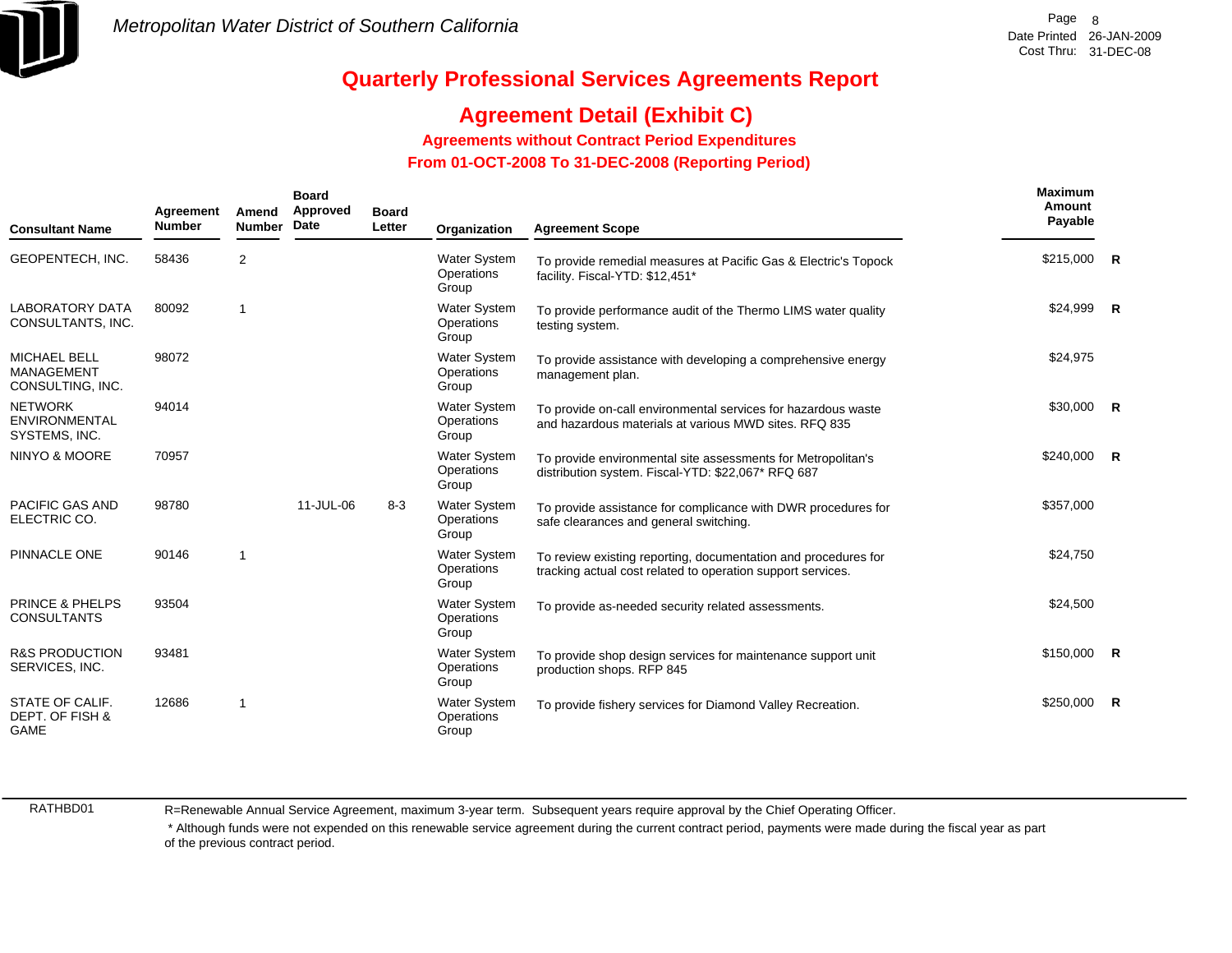

## **Agreement Detail (Exhibit C)**

**Agreements without Contract Period Expenditures**

 **From 01-OCT-2008 To 31-DEC-2008 (Reporting Period)** 

| <b>Consultant Name</b>                          | Agreement<br><b>Number</b> | Amend<br><b>Number</b> | <b>Board</b><br>Approved<br>Date | <b>Board</b><br>Letter | Organization                               | <b>Agreement Scope</b>                                                                                                                                                                            | Maximum<br>Amount<br>Payable |                |
|-------------------------------------------------|----------------------------|------------------------|----------------------------------|------------------------|--------------------------------------------|---------------------------------------------------------------------------------------------------------------------------------------------------------------------------------------------------|------------------------------|----------------|
| TETRA TECH, INC.                                | 96980                      |                        |                                  |                        | <b>Water System</b><br>Operations<br>Group | To provide as-needed environmental site assessments including<br>defining the extent of soil and groundwater contamination of<br>various MWD acquired properties. RFQ 846                         | \$245,000                    | $\overline{R}$ |
| THE TERRAZA<br>DESIGN GROUP, INC.               | 87051                      |                        |                                  |                        | <b>Water System</b><br>Operations<br>Group | To provide review of engineered drawings and sketches and shop<br>detailing evaluation in support of MWD's maintenance support<br>unit. RFP 815                                                   | \$150,000                    | $\overline{R}$ |
| <b>WINEFIELD &amp;</b><br>ASSOCIATES, INC.      | 81903                      |                        |                                  |                        | Water System<br>Operations<br>Group        | To provide services including preparing environmental permits,<br>reports and monitoring investigations. Fiscal-YTD: \$3,610*                                                                     | \$24.999                     | R              |
| <b>WORLEYPARSONS</b><br>KOMEX, INC.             | 96982                      |                        |                                  |                        | <b>Water System</b><br>Operations<br>Group | To provide services for identifying the lateral and vertical extent of<br>soil and groundwater contamination at various MWD sites. RFQ<br>846                                                     | \$245,000                    | $\overline{R}$ |
| <b>A&amp;N TECHNICAL</b><br>SERVICES, INC.      | 94992                      |                        |                                  |                        | Water<br>Resources<br>Management<br>Group  | To provide expertise with water recycling groundwater recovery,<br>seawater desalination and conservation. RFQ 844                                                                                | \$200,000                    |                |
| <b>BLACK &amp; VEATCH</b><br><b>CORPORATION</b> | 94991                      |                        |                                  |                        | Water<br>Resources<br>Management<br>Group  | To provide expertise with water recycling groundwater recovery,<br>seawater desalination, and conservation. RFQ 844                                                                               | \$200,000                    |                |
| <b>BYRON BUCK AND</b><br><b>ASSOCIATES</b>      | 73084                      |                        |                                  |                        | Water<br>Resources<br>Management<br>Group  | To provide technical writing support for various reports, briefing<br>materials and presentations relating to water resource and water<br>quality analyses for SWP. Fiscal-YTD: \$27,586* RFQ 750 | $$100,000$ R                 |                |
| <b>CAMP DRESSER &amp;</b><br>MCKEE, INC.        | 84968                      |                        |                                  |                        | Water<br>Resources<br>Management<br>Group  | To provide economic, statistical and resource analysis related to<br>water resource modeling, planning and various issues. RFQ 799                                                                | \$40,000                     |                |
| CH2M HILL, INC.                                 | 84971                      | 1                      |                                  |                        | Water<br>Resources<br>Management<br>Group  | To provide economic, statistical and resource analysis related to<br>water resource modeling, planning and various issues. RFQ 799                                                                | \$70,000                     |                |

RATHBD01

R=Renewable Annual Service Agreement, maximum 3-year term. Subsequent years require approval by the Chief Operating Officer.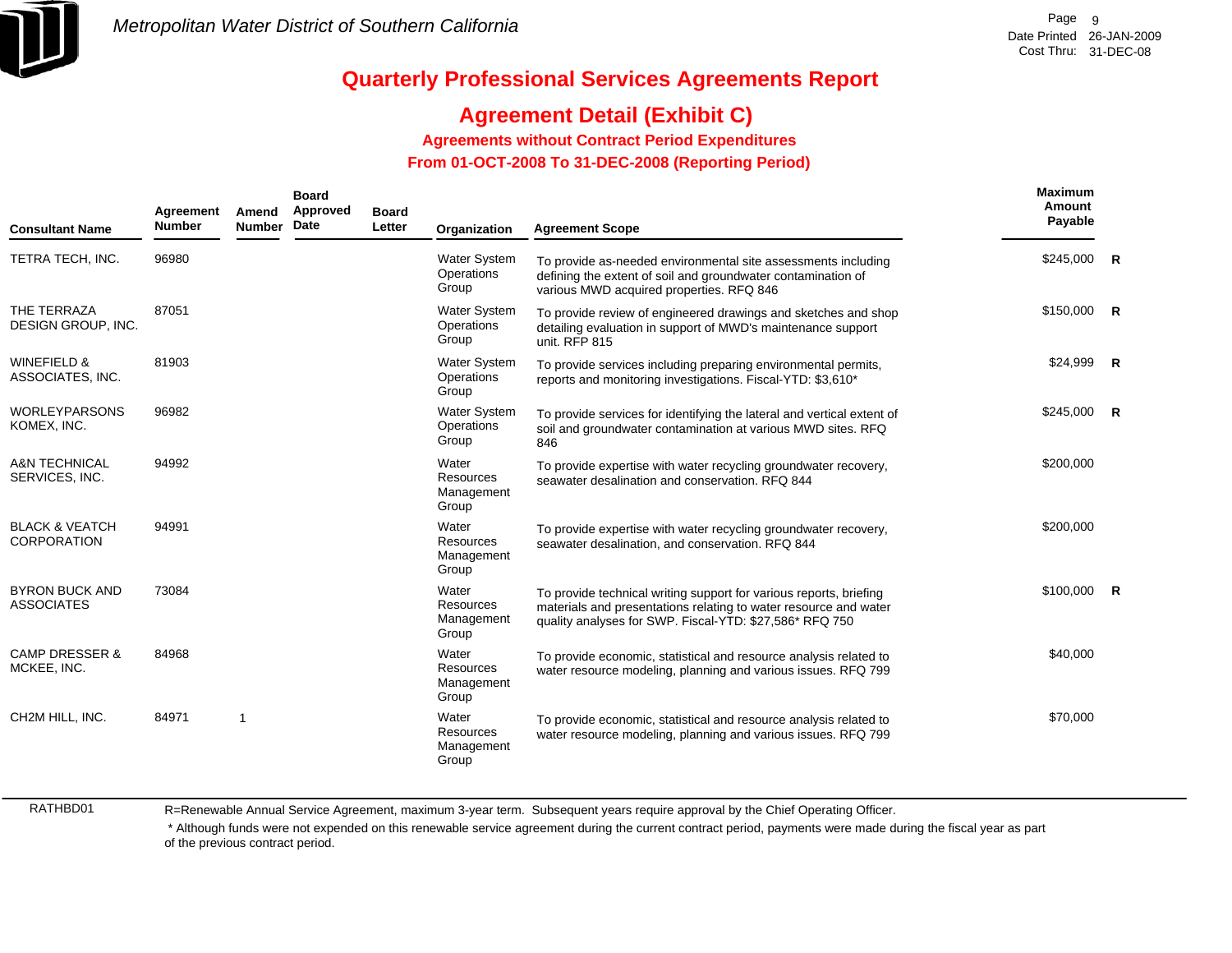

### **Agreement Detail (Exhibit C)**

**Agreements without Contract Period Expenditures**

 **From 01-OCT-2008 To 31-DEC-2008 (Reporting Period)** 

| <b>Consultant Name</b>                    | Agreement<br><b>Number</b> | Amend<br><b>Number</b> | <b>Board</b><br>Approved<br>Date | <b>Board</b><br>Letter | Organization                                     | <b>Agreement Scope</b>                                                                                                                                                      | Maximum<br>Amount<br>Payable |                |
|-------------------------------------------|----------------------------|------------------------|----------------------------------|------------------------|--------------------------------------------------|-----------------------------------------------------------------------------------------------------------------------------------------------------------------------------|------------------------------|----------------|
| DCSE, INC.                                | 84972                      |                        |                                  |                        | Water<br><b>Resources</b><br>Management<br>Group | To provide economic, statistical and resource analysis related to<br>water resource modeling, planning and various issues. RFQ 799                                          | \$40,000                     |                |
| E2 ENVIRONMENTAL,<br>INC.                 | 68867                      | 3                      |                                  |                        | Water<br>Resources<br>Management<br>Group        | To provide technical review and evaluation of project applications<br>for the Industrial Process Improvement Program. RFQ 734                                               | $$20,000$ R                  |                |
| FLOW SCIENCE, INC.                        | 68832                      | $\mathbf{1}$           |                                  |                        | Water<br><b>Resources</b><br>Management<br>Group | To provide surface water flow and mass transport and modeling<br>for the SWP and Metropolitan's water facilities. RFQ 683                                                   | \$70,000 R                   |                |
| <b>HDR/SWRI</b>                           | 73085                      | $\mathbf 1$            |                                  |                        | Water<br>Resources<br>Management<br>Group        | To provide technical support for various reports, briefing materials<br>and presentations related to water resource and quality analysis<br>for SWP. RFQ 750                | \$50,000                     | $\overline{R}$ |
| INTERA, INC.                              | 86449                      |                        |                                  |                        | Water<br>Resources<br>Management<br>Group        | To provide technical services for the evaluation of crop, land and<br>irrigation management practices. RFQ 756                                                              | \$200,000                    | $\mathbf{R}$   |
| <b>JAMES RAGAN</b><br><b>ASSOCIATES</b>   | 73117                      |                        |                                  |                        | Water<br><b>Resources</b><br>Management<br>Group | To provide technical writing support for various reports, briefing<br>materials and presentations relating to water resource and water<br>quality analyses for SWP. RFQ 750 | \$40,000 R                   |                |
| <b>KENNEDY/JENKS</b><br>CONSULTANTS, INC. | 71730                      | 1                      |                                  |                        | Water<br><b>Resources</b><br>Management<br>Group | To provide technical review and evaluation of project applications<br>for the Industrial Process Improvement Program. RFQ 734                                               | $$20,000$ R                  |                |
| LANCE SOLL &<br>LUNGHARD, LLP             | 96517                      |                        |                                  |                        | Water<br><b>Resources</b><br>Management<br>Group | To provide audit services in support of the CRP and Conservation<br>Projects. RFP 821                                                                                       | \$200,000                    |                |

RATHBD01

R=Renewable Annual Service Agreement, maximum 3-year term. Subsequent years require approval by the Chief Operating Officer.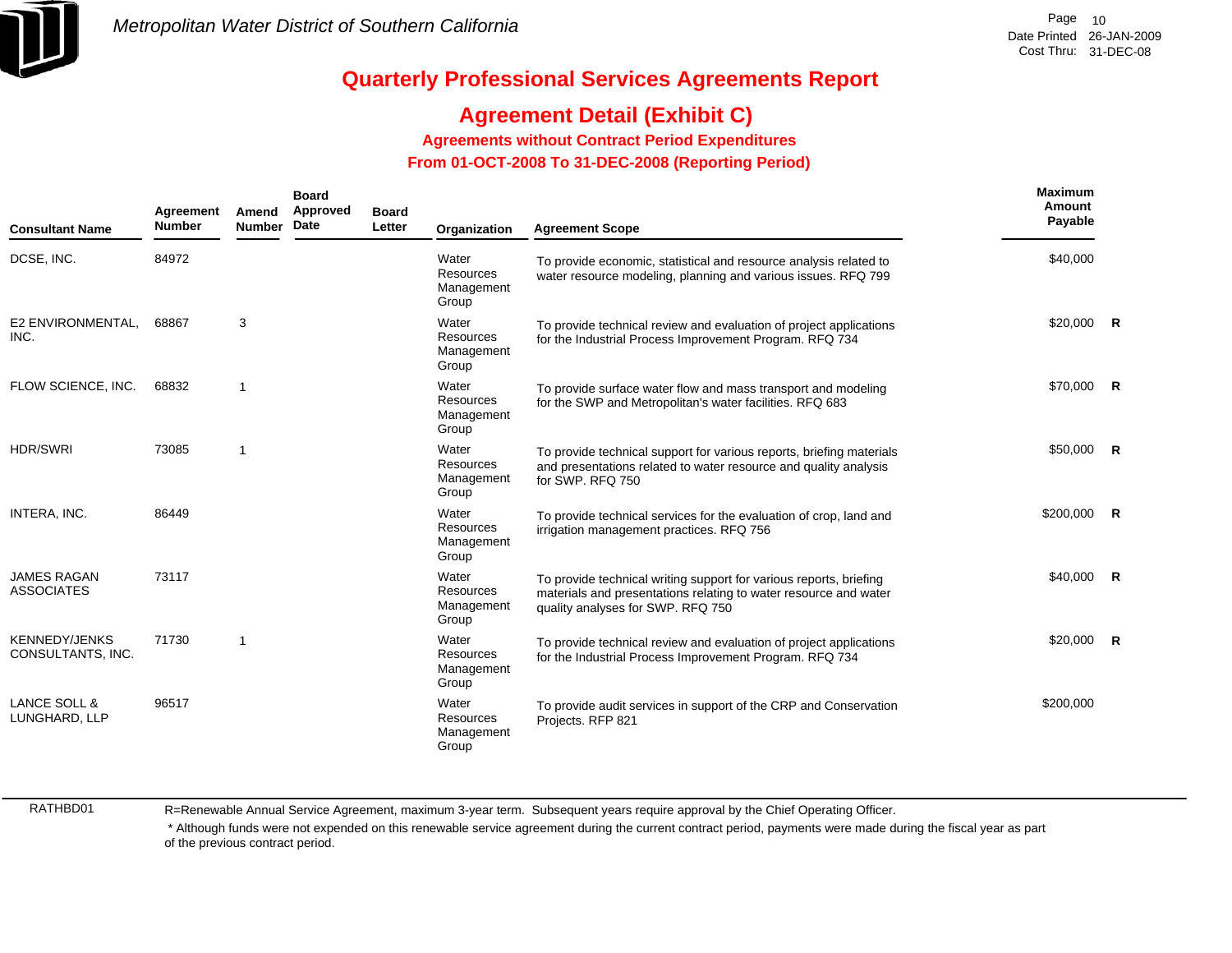

## **Agreement Detail (Exhibit C)**

**Agreements without Contract Period Expenditures**

 **From 01-OCT-2008 To 31-DEC-2008 (Reporting Period)** 

| <b>Consultant Name</b>                                                     | Agreement<br><b>Number</b> | Amend<br><b>Number</b> | <b>Board</b><br>Approved<br>Date | <b>Board</b><br>Letter | Organization                                        | <b>Agreement Scope</b>                                                                                                                                  | <b>Maximum</b><br>Amount<br>Payable |  |
|----------------------------------------------------------------------------|----------------------------|------------------------|----------------------------------|------------------------|-----------------------------------------------------|---------------------------------------------------------------------------------------------------------------------------------------------------------|-------------------------------------|--|
| LEAMER, EDWARD E.                                                          | 96416                      |                        |                                  |                        | Water<br><b>Resources</b><br>Management<br>Group    | To provide a methodology for evaluating the impact of water<br>shortages in Southern California.                                                        | \$24,999                            |  |
| MACIAS, GINI, &<br>O'CONNELL, LLP                                          | 96516                      |                        |                                  |                        | Water<br>Resources<br>Management<br>Group           | To provide compliance review audits for Metropolitan's local<br>resource and Conservation programs. RFP 821                                             | \$200,000                           |  |
| <b>MAPVISION</b><br>TECHNOLOGIES, INC.                                     | 74370                      |                        |                                  |                        | Water<br>Resources<br>Management<br>Group           | To provide expert advice on Metropolitan's risk in short-, mid- and<br>long-term power resource issues. RFQ 729                                         | \$220,000                           |  |
| <b>NATIONAL</b><br><b>ECONOMIC</b><br><b>RESEARCH</b><br><b>ASSOCIATES</b> | 84967                      |                        |                                  |                        | Water<br><b>Resources</b><br>Management<br>Group    | To provide economic, statistical and resource analysis related to<br>water resource modeling, planning and various issues. RFQ 799                      | \$40,000                            |  |
| <b>PARSONS WATER</b><br>AND<br>INFRASTRUCTURE,<br>INC.                     | 73115                      |                        |                                  |                        | Water<br>Resources<br>Management<br>Group           | To provide technical writing support for various reports, briefing<br>materials and presentations related to the State Water Project.<br><b>RFQ 750</b> | $$100,000$ R                        |  |
| VAN DYKE<br>LANDSCAPE<br><b>ARCHITECTS</b>                                 | 89080                      |                        |                                  |                        | Water<br>Resources<br>Management<br>Group           | To provide landscape technical advisory and irrigation system<br>retrofit evaluation services. RFP 824                                                  | $$200,000$ R                        |  |
| VASQUEZ &<br>COMPANY, LLP                                                  | 96515                      |                        |                                  |                        | Water<br>Resources<br>Management<br>Group           | To provide compliance review audits for Metropolitan's local<br>resource and conservation programs. RFP 821                                             | \$200,000                           |  |
| <b>BRIGGS FIELD</b><br>SERVICES, INC.                                      | 71724                      |                        |                                  |                        | <b>Real Property</b><br>Development &<br>Management | To provide real estate support services including acquiring rights<br>of way and expert testimony in condemnation trials. RFQ 685                       | \$249,000                           |  |

RATHBD01

R=Renewable Annual Service Agreement, maximum 3-year term. Subsequent years require approval by the Chief Operating Officer.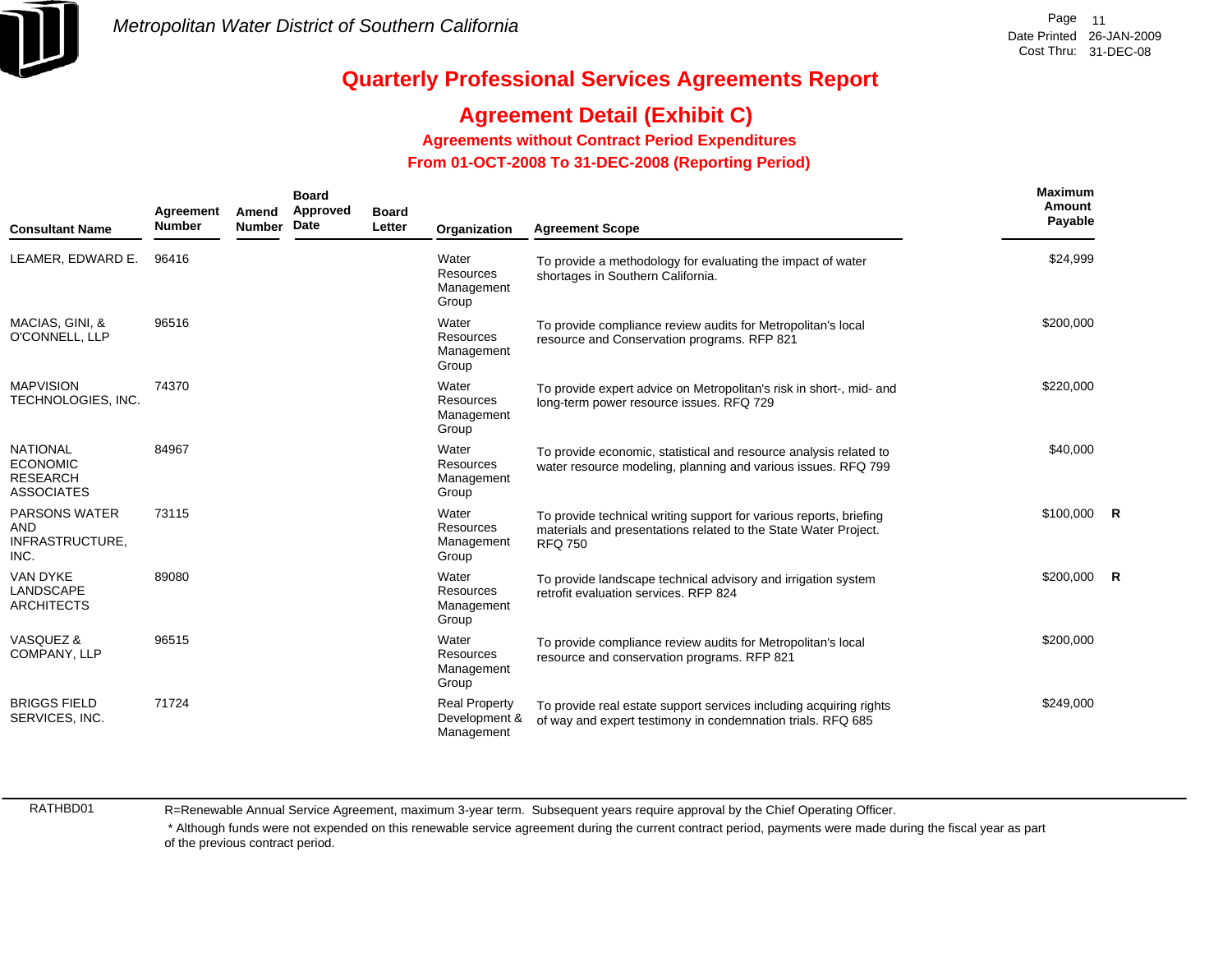

## **Agreement Detail (Exhibit C)**

**Agreements without Contract Period Expenditures**

 **From 01-OCT-2008 To 31-DEC-2008 (Reporting Period)** 

| <b>Consultant Name</b>                                                             | Agreement<br><b>Number</b> | Amend<br><b>Number</b> | <b>Board</b><br>Approved<br>Date | <b>Board</b><br>Letter | Organization                                        | <b>Agreement Scope</b>                                                                                                                                                      | Maximum<br>Amount<br>Payable |                |
|------------------------------------------------------------------------------------|----------------------------|------------------------|----------------------------------|------------------------|-----------------------------------------------------|-----------------------------------------------------------------------------------------------------------------------------------------------------------------------------|------------------------------|----------------|
| <b>DEL RICHARDSON &amp;</b><br>ASSOCIATES, INC.                                    | 73242                      |                        |                                  |                        | <b>Real Property</b><br>Development &<br>Management | To provide real estate support services including acquiring rights<br>of way, entry permits, and easements. RFQ 685                                                         | $$249,000$ R                 |                |
| <b>EP BUSINESS</b><br><b>DEVELOPMENT</b><br><b>CORPORATION</b>                     | 73364                      |                        |                                  |                        | <b>Real Property</b><br>Development &<br>Management | To provide real estate related support services including<br>negotiating & acquiring rights of way, and expert testimony on<br>condemnation matters. RFQ 685                | \$249,000                    | $\overline{R}$ |
| <b>FIRST AMERICAN</b><br><b>COMMERCIAL REAL</b><br>ESTATE, SERVICES,<br><b>INC</b> | 82389                      |                        |                                  |                        | <b>Real Property</b><br>Development &<br>Management | To appraise, acquire, and manage real property including<br>appraisal of easements, corridors and other rights of way. RFQ<br>789                                           | \$225,000                    | R              |
| <b>GEORGE HAMILTON</b><br>JONES, INC.                                              | 83178                      |                        |                                  |                        | <b>Real Property</b><br>Development &<br>Management | To appraise, acquire and manage real property including appraisal<br>of easements, corridors and other rights-of-way. RFQ 789                                               | \$225,000                    | $\mathsf{R}$   |
| <b>HENRY NUNEZ</b><br><b>COORDINATED LAND</b><br><b>SERVICES</b>                   | 73363                      |                        |                                  |                        | <b>Real Property</b><br>Development &<br>Management | To provide real estate support services including negotiationg and<br>acquiring rights of way, easements and expert testimony for<br>condemnation of real property. RFQ 685 | \$249,000                    | R              |
| LEA ASSOCIATES,<br>INC.                                                            | 83179                      |                        |                                  |                        | <b>Real Property</b><br>Development &<br>Management | To appraise, acquire, and manage real property including<br>appraisal of easements, corridors, and other rights of way. RFQ<br>789                                          | \$225,000                    | $\mathbf R$    |
| <b>PARKCENTER</b><br><b>REALTY ADVISORS</b>                                        | 83177                      |                        |                                  |                        | <b>Real Property</b><br>Development &<br>Management | To appraise, acquire and manage real property including appraisal<br>of easements, corridors and other rights of way. RFQ 789                                               | \$225,000                    | R              |
| RIGGS & RIGGS, INC.                                                                | 82390                      |                        |                                  |                        | <b>Real Property</b><br>Development &<br>Management | To appraise, acquire and manage real property including appraisal<br>of easements, corridors and other rights of way. Fiscal-YTD:<br>\$18.438* RFQ 789                      | \$225,000                    | $\overline{R}$ |
| ARNERICH MASSENA<br>& ASSOC, INC                                                   | 96313                      |                        |                                  |                        | Human<br>Resources<br>Group                         | To provide auditing services related to MWD's Deferred<br>Compenstaion program.                                                                                             | \$20,000                     |                |
| <b>PEOPLEFILTER</b><br>TECHNOLOGY, LLC                                             | 81651                      | $\overline{2}$         |                                  |                        | Human<br>Resources<br>Group                         | To provide HR short-term recruitment and talent acquisition.<br>Fiscal-YTD: \$58,000*                                                                                       | \$75,000                     | R              |

RATHBD01

R=Renewable Annual Service Agreement, maximum 3-year term. Subsequent years require approval by the Chief Operating Officer.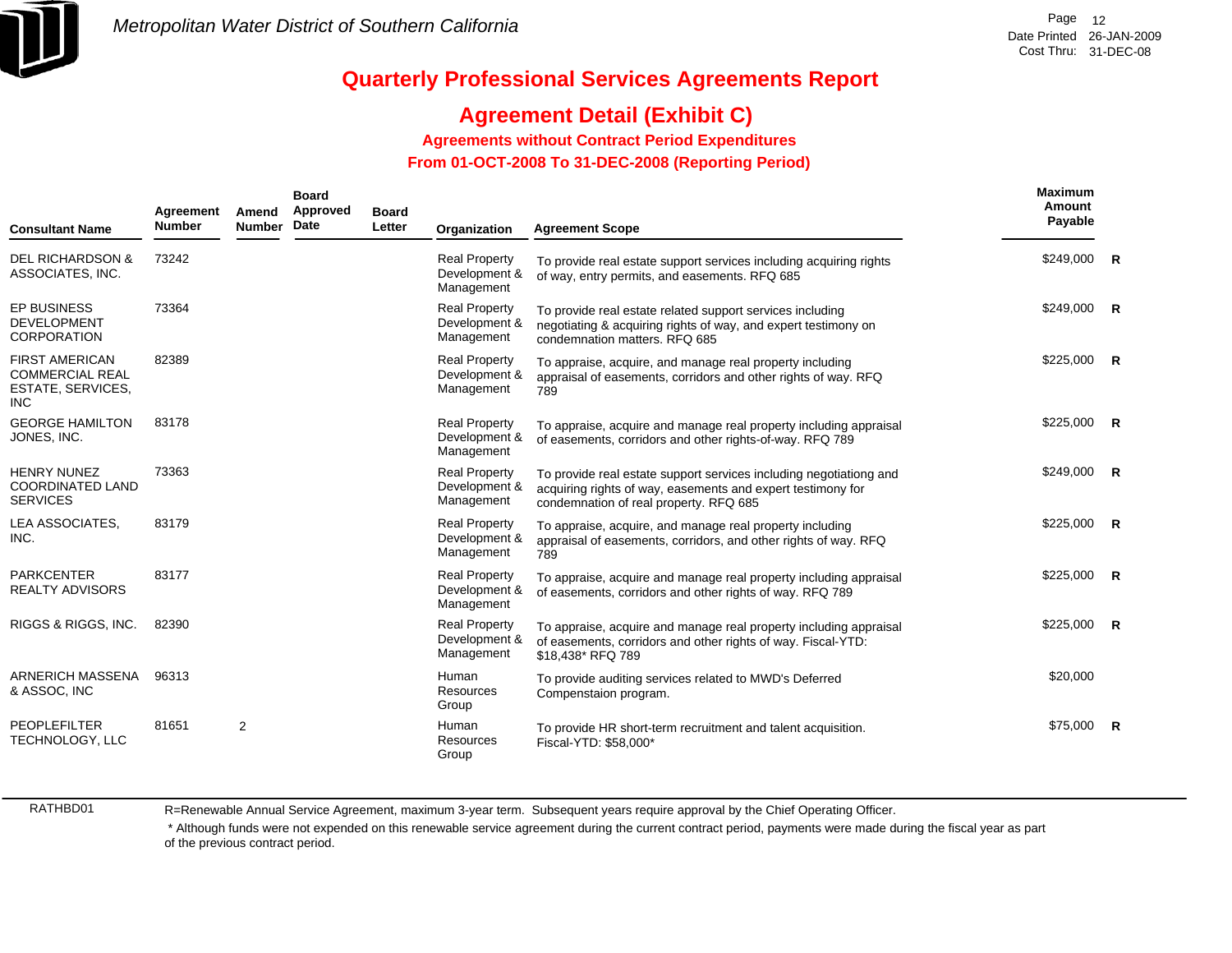

# **Agreement Detail (Exhibit C)**

**Agreements without Contract Period Expenditures**

 **From 01-OCT-2008 To 31-DEC-2008 (Reporting Period)** 

| <b>Consultant Name</b>                                  | Agreement<br><b>Number</b>        | Amend<br>Number | <b>Board</b><br><b>Approved</b><br>Date | Board<br>Letter | Organization                | <b>Agreement Scope</b>                                                                                            |        | <b>Maximum</b><br>Amount<br>Payable |  |
|---------------------------------------------------------|-----------------------------------|-----------------|-----------------------------------------|-----------------|-----------------------------|-------------------------------------------------------------------------------------------------------------------|--------|-------------------------------------|--|
| PERSONNEL<br><b>DECISIONS</b><br>INTERNATIONAL<br>CORP. | 96970                             |                 |                                         |                 | Human<br>Resources<br>Group | To provide management and leadership coaching for Shane<br>Chapman.                                               |        | \$11,000                            |  |
| PLUS DELTA<br>CONSULTING                                | 92290                             |                 |                                         |                 | Human<br>Resources<br>Group | To provide analysis and promote effectiveness of organizational<br>change by focusing on the impact on employees. |        | \$24,000                            |  |
| PRINCE & PHELPS<br>CONSULTANTS                          | 91364                             |                 |                                         |                 | Human<br>Resources<br>Group | To provide threat-assessment services and intervention regarding<br>workplace violence and conflict.              |        | $$24,900$ R                         |  |
| THE GOLDVARG<br>CONSULTING GROUP                        | 98567                             |                 |                                         |                 | Human<br>Resources<br>Group | To provide manager and employee training programs including<br>leadership and communication.                      |        | \$24,999                            |  |
|                                                         | <b>Total Number of Agreements</b> |                 | 127                                     |                 |                             |                                                                                                                   | Totals | \$37,635,418                        |  |
|                                                         |                                   |                 |                                         |                 |                             |                                                                                                                   |        |                                     |  |

**\* \* \* End of Report \* \* \***

RATHBD01

R=Renewable Annual Service Agreement, maximum 3-year term. Subsequent years require approval by the Chief Operating Officer.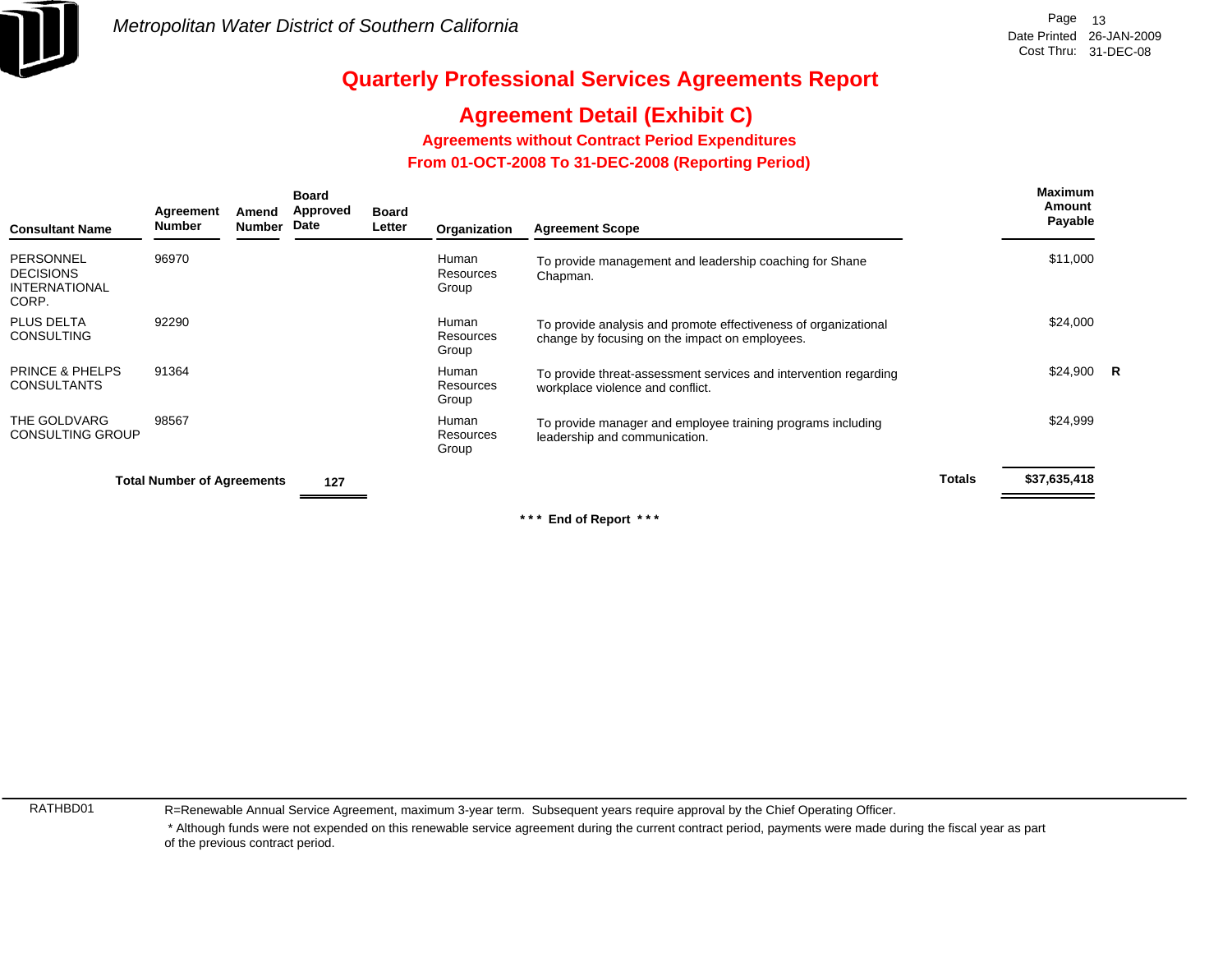

### **Agreement Detail (Exhibit D)**

**Grants**

#### **From 01-OCT-2008 To 31-DEC-2008 (Reporting Period)**

| <b>Consultant Name</b>                                      | Agreement<br><b>Number</b> | Amend<br><b>Number</b> | <b>Board</b><br>Approved<br>Date | <b>Board</b><br>Letter | Organization                               | <b>Agreement Scope</b>                                                                                                                                                   | <b>Maximum</b><br>Amount<br>Payable | Reporting<br>Period<br><b>Expenditure</b> |
|-------------------------------------------------------------|----------------------------|------------------------|----------------------------------|------------------------|--------------------------------------------|--------------------------------------------------------------------------------------------------------------------------------------------------------------------------|-------------------------------------|-------------------------------------------|
| <b>REGENTS OF THE</b><br>UNIVERSITY OF<br><b>CALIFORNIA</b> | 52378                      |                        |                                  |                        | Corporate<br>Resources                     | <b>GRANT: "Desalination Research and</b><br>Innovation Partnership - EPA II." (Project<br>#701673)                                                                       | \$243,000                           | \$225,426                                 |
| <b>ARIZONA STATE</b><br>UNIVERSITY                          | 68217                      | 1                      |                                  |                        | Water System<br>Operations<br>Group        | GRANT: To provide research for "Occurrence"<br>and Formation of Nitrogenous Disinfection By-<br>Products."                                                               | \$96,000                            | \$86,178                                  |
| HYDROQUAL, INC.                                             | 76598                      |                        |                                  |                        | Water System<br>Operations<br>Group        | AWARF GRANT: "Challenge Organisms for<br>Inactivation of Viruses by Ultraviolet<br>Treatment." To provide research in using UV<br>light for drinking water disinfection. | \$30,000                            | \$15,904                                  |
| <b>ORANGE COUNTY</b><br><b>WATER DISTRICT</b>               | 90771                      |                        |                                  |                        | Water System<br>Operations<br>Group        | NWRI GRANT: "Source, Fate and Transport of<br>Endocrine Disruptors, Pharmaceuticals, and<br>Personal Care Products in Drinking Water<br>Sources in California."          | \$40,000                            | \$0                                       |
| PURDUE UNIVERSITY                                           | 58434                      |                        |                                  |                        | <b>Water System</b><br>Operations<br>Group | GRANT: DWR - "Safe Drinking Water, Clean<br>Water, Watershed Protection and Flood<br>Protection Act." (Project #10288)                                                   | \$200,179                           | \$192,791                                 |
| PURDUE UNIVERSITY                                           | 76602                      |                        |                                  |                        | <b>Water System</b><br>Operations<br>Group | AWWARF GRANT "Challenge Organisms for<br>Inactivation of Viruses by Ultraviolet<br>Treatment."                                                                           | \$150,978                           | \$131,836                                 |
| <b>REGENTS OF THE</b><br>UNIV OF CALIF<br><b>RIVERSIDE</b>  | 58445                      | $\mathbf 1$            |                                  |                        | Water System<br>Operations<br>Group        | <b>GRANT: EPA - "Desalination Research &amp;</b><br>Innovative Partnership - EPA<br>III."(Project#701674)                                                                | \$200,000                           | \$178,653                                 |
| <b>REGENTS OF THE</b><br>UNIVERSITY OF CALIF                | 88922                      |                        |                                  |                        | <b>Water System</b><br>Operations<br>Group | <b>GRANT: "Desalination Research and</b><br>Innovation Partnership - EPA II." (Project<br>#701740)                                                                       | \$433,700                           | \$0                                       |
| REGENTS OF THE<br>UNIVERSITY OF<br><b>CALIFORNIA</b>        | 46863                      | 3                      |                                  |                        | <b>Water System</b><br>Operations<br>Group | GRANT: Watershed protection in regards to<br>the Flood Protection Act. (Project #701676)                                                                                 | \$236,667                           | \$210,267                                 |
| <b>REGENTS OF THE</b><br>UNIVERSITY OF<br><b>CALIFORNIA</b> | 41809                      | $\overline{2}$         |                                  |                        | <b>Water System</b><br>Operations<br>Group | GRANT: Watershed protection in regards to<br>the Flood Protection Act. (Project #701676)                                                                                 | \$332,245                           | \$0                                       |

RATHBD01

Reporting Period Expenditure - For renewable annual service agreements only, expenditures incurred in the current contract year are included.

For all other contracts, expenditures from contract execution through the end of the reporting period are included.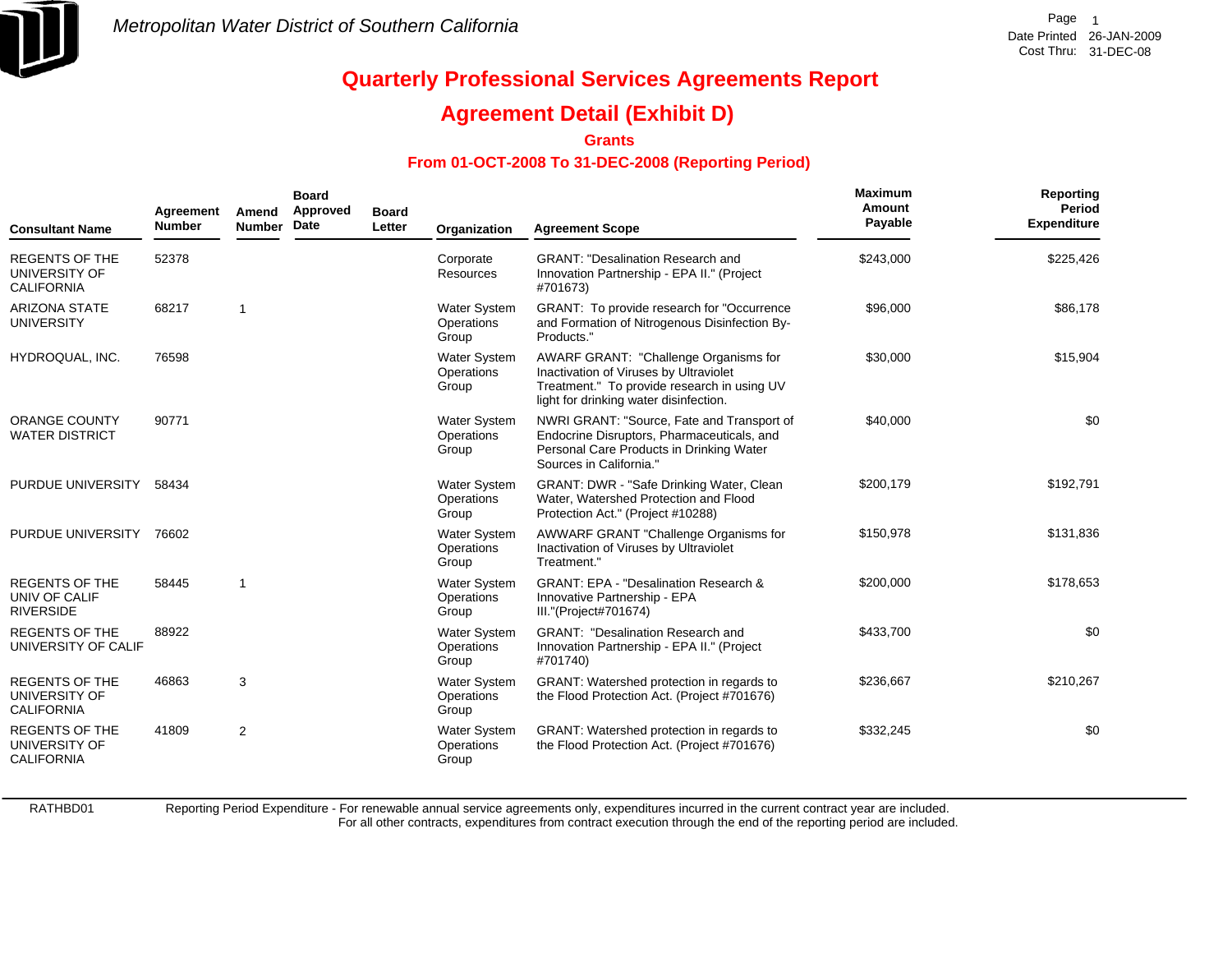

### **Agreement Detail (Exhibit D)**

**Grants**

#### **From 01-OCT-2008 To 31-DEC-2008 (Reporting Period)**

| <b>Consultant Name</b>                                                    | Agreement<br><b>Number</b>        | Amend<br><b>Number</b> | <b>Board</b><br>Approved<br>Date | <b>Board</b><br>Letter | Organization                               | <b>Agreement Scope</b>                                                                                                                                  | Maximum<br>Amount<br>Payable | Reporting<br><b>Period</b><br><b>Expenditure</b> |
|---------------------------------------------------------------------------|-----------------------------------|------------------------|----------------------------------|------------------------|--------------------------------------------|---------------------------------------------------------------------------------------------------------------------------------------------------------|------------------------------|--------------------------------------------------|
| <b>REGENTS OF THE</b><br>UNIVERSITY OF<br>CALIFORNIA,<br><b>RIVERSIDE</b> | 41810                             |                        |                                  |                        | Water System<br>Operations<br>Group        | GRANT: "Safe Drinking Water, Clean Water,<br>Watershed Protection and Flood Protection<br>Act."                                                         | \$345,000                    | \$146,574                                        |
| <b>SAN DIEGO COUNTY</b><br><b>WATER AUTHORITY</b>                         | 41811                             | 3                      |                                  |                        | Water System<br>Operations<br>Group        | GRANT: DWR - "Safe Drinking Water, Clean<br>Water, Watershed Protection and Flood<br>Protection Act." (Project#701676)                                  | \$1,049,000                  | \$514,184                                        |
| <b>SANTA CLARA</b><br><b>VALLEY WATER</b><br><b>DISTRICT</b>              | 41808                             |                        |                                  |                        | <b>Water System</b><br>Operations<br>Group | GRANT: "Safe Drinking Water, Clean Water,<br>Watershed Protection and Flood Protection<br>Act." (Project 701676)                                        | \$557,000                    | \$0                                              |
| <b>TEXAS AGRILIFE</b><br><b>RESEARCH</b>                                  | 63649                             | 2                      |                                  |                        | <b>Water System</b><br>Operations<br>Group | <b>GRANT: "Detection of Infectious</b><br>Cryptosporidium in Filtered Drinking Water."                                                                  | \$246,697                    | \$186,600                                        |
| UNIVERSITY OF<br>CALIFORNIA, LOS<br><b>ANGELES</b>                        | 87888                             |                        |                                  |                        | <b>Water System</b><br>Operations<br>Group | U.S. EPA Grant: "Desalination Research and<br>Innovation Partnership - EPA III"                                                                         | \$270,500                    | \$0                                              |
| <b>WATER QUALITY &amp;</b><br><b>TREATMENT</b><br>SOLUTIONS, INC.         | 80365                             | $\overline{2}$         |                                  |                        | Water System<br>Operations<br>Group        | GRANT: EPA - To research issues related to<br>the application of hydrogen based biological<br>treatment for removal of perchlorate from<br>groundwater. | \$496.000                    | \$417,705                                        |
| <b>WEST BASIN</b><br><b>MUNICIPAL WATER</b><br><b>DISTRICT</b>            | 41807                             |                        |                                  |                        | <b>Water System</b><br>Operations<br>Group | GRANT: Safe Drinking Water, Clean Water,<br>Watershed Protection and Flood Protection<br>Act. (Project #701676)                                         | \$564,580                    | \$0                                              |
| <b>WEST BASIN</b><br><b>MUNICIPAL WATER</b><br><b>DISTRICT</b>            | 52372                             | 1                      |                                  |                        | <b>Water System</b><br>Operations<br>Group | <b>GRANT: "Desalination Research and</b><br>Innovation Partnership - EPA II."<br>(Project#701673)                                                       | \$98,000                     | \$0                                              |
|                                                                           | <b>Total Number of Agreements</b> |                        | 18                               |                        |                                            | <b>Totals</b>                                                                                                                                           | \$5,589,546                  | \$2,306,118                                      |
|                                                                           |                                   |                        |                                  |                        |                                            |                                                                                                                                                         |                              |                                                  |

**\* \* \* End of Report \* \* \***

RATHBD01

Reporting Period Expenditure - For renewable annual service agreements only, expenditures incurred in the current contract year are included.

For all other contracts, expenditures from contract execution through the end of the reporting period are included.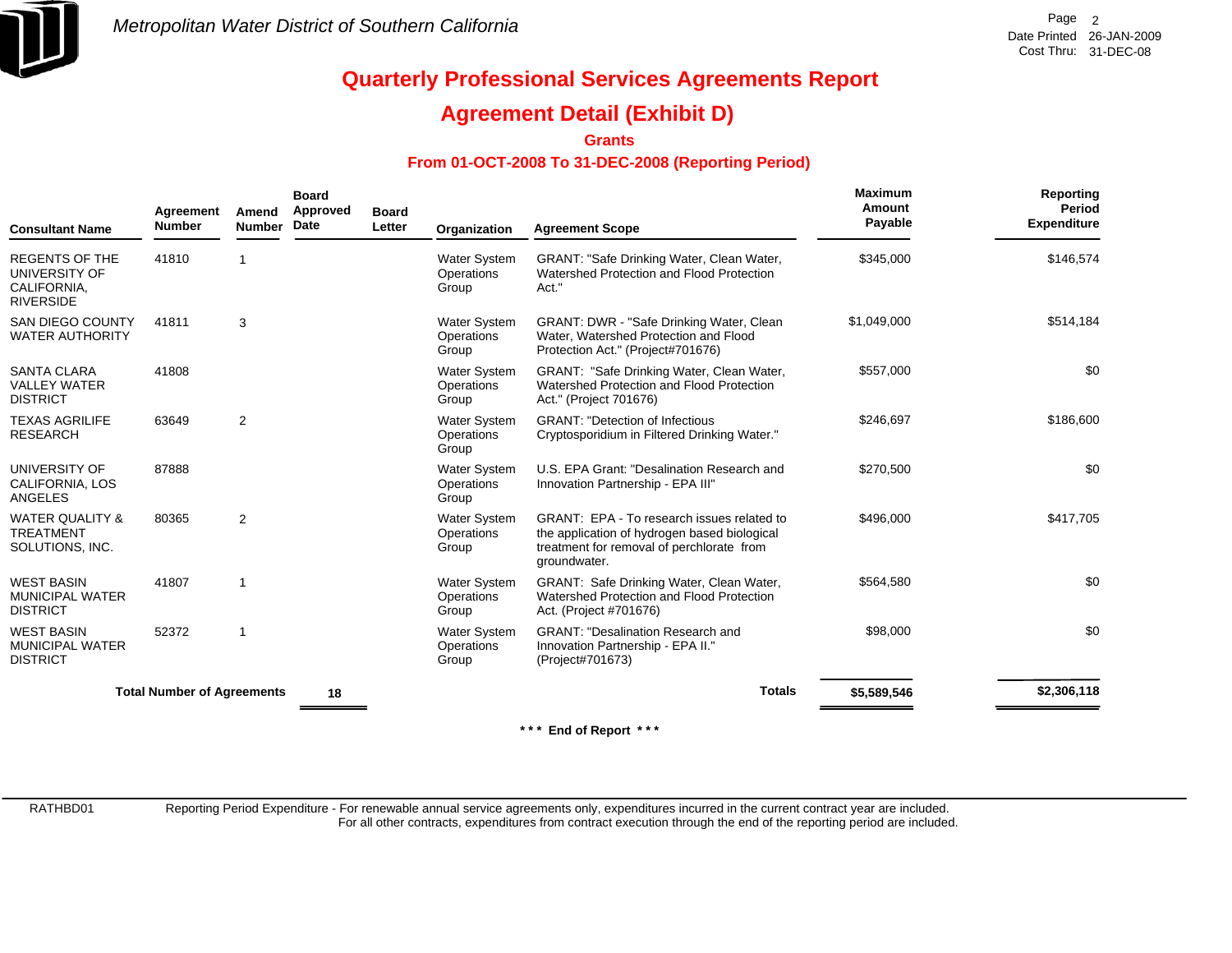

### **Agreement Detail (Exhibit E)**

#### **All Terminated Agreements**

#### **From 01-OCT-2008 To 31-DEC-2008 (Reporting Period)**

| <b>Consultant Name</b>                                        | Agreement<br><b>Number</b> | Amend<br><b>Number</b> | <b>Board</b><br>Approved<br>Date | <b>Board</b><br>Letter | Organization                      | <b>Agreement Scope</b>                                                                                                                                    | Maximum<br>Amount<br>Payable | Reporting<br>Period<br><b>Expenditure</b> | <b>Value Received</b>                                                                                                                                                                                                     |
|---------------------------------------------------------------|----------------------------|------------------------|----------------------------------|------------------------|-----------------------------------|-----------------------------------------------------------------------------------------------------------------------------------------------------------|------------------------------|-------------------------------------------|---------------------------------------------------------------------------------------------------------------------------------------------------------------------------------------------------------------------------|
| <b>DELTA COMPUTER</b><br>SOLUTIONS, INC.                      | 91370                      |                        |                                  |                        | Chief<br>Executive's<br>Office    | To provide compact disk authoring and<br>logo animation services for business<br>outreach e-book. (Closed 10/10/08)                                       | \$3,599                      | \$3,599                                   | Provided business communties<br>with vital information needed to do<br>business with Metropolitan<br>particulary the SBE program, e.g.,<br>information regarding certification,<br>incentives, participation levels.      |
| <b>HERITAGE GLOBAL</b><br>SOLUTIONS, INC.                     | 94271                      |                        |                                  |                        | Chief<br>Executive's<br>Office    | To provide a business process study<br>of the Busines Outreach Program and<br>make recommendations for data<br>reporting. (Closed 11/25/08)               | \$5,000                      | \$5,000                                   | Was instrumental on development<br>of the core processes that have<br>helped design and launch the first<br>ever contract compliance and<br>monitoring software.                                                          |
| LIEBERT, CASSIDY &<br><b>WHITMORE</b>                         | 60452                      | $\overline{2}$         | 16-MAY-06                        | $7 - 8$                | Chief<br>Executive's<br>Office    | To provide Metropolitan with<br>negotiation services to reach an<br>agreement with the employee<br>bargaining units. (Closed 11/25/08)                    | \$349,000                    | \$302,517                                 | Negotiated successor Memoranda<br>of Understanding with AFSCME,<br>MAPA and the Supervisors<br>Association in 2005-06. The firm<br>continues to provide labor law<br>consultation, via a separate<br>contract with Legal. |
| MIKE ROOS AND<br><b>COMPANY</b>                               | 78832                      | $\overline{1}$         |                                  |                        | Chief<br>Executive's<br>Office    | To provide analysis of federal and<br>state legislation and assess impact on<br>Metropolitan. (Closed 12/5/08)                                            | \$204,000                    | \$190,000                                 | Provided key strategic advise to<br>the District with respect to<br>obtaining support among business<br>and community leaders on<br>Metropolitan's legislative agenda.                                                    |
| NOSSAMAN,<br><b>GUTHNER, KNOX &amp;</b><br><b>ELLIOTT LLP</b> | 79317                      |                        |                                  |                        | Chief<br>Executive's<br>Office    | To assist with services related to the<br>recruitment of a new General Counsel<br>for Metropolitan. (Closed 10/13/08)                                     | \$40,000                     | \$25,400                                  | Assisted with the recruitment of a<br>General Counsel for Metropolitan.                                                                                                                                                   |
| SDC & ASSOCIATES,<br>INC.                                     | 83908                      |                        |                                  |                        | Chief<br>Executive's<br>Office    | To provide on-site training sessions on<br>construction management and<br>administration through MWD's<br>Business Outreach Program. (Closed<br>10/13/08) | \$8,000                      |                                           | \$4,000 Contractors graduated from the<br>PM certification program provided<br>by the consultant.                                                                                                                         |
| GARDNER,<br>UNDERWOOD &<br><b>BACON LLC</b>                   | 53629                      |                        |                                  |                        | <b>Chief Financial</b><br>Officer | To provide financial advisory services.<br>(Closed 12/5/08) RFP 598                                                                                       | \$100,000 R                  | \$0                                       | Provided general financial<br>advisory services including a bond<br>pricing and closing.                                                                                                                                  |

RATHBD02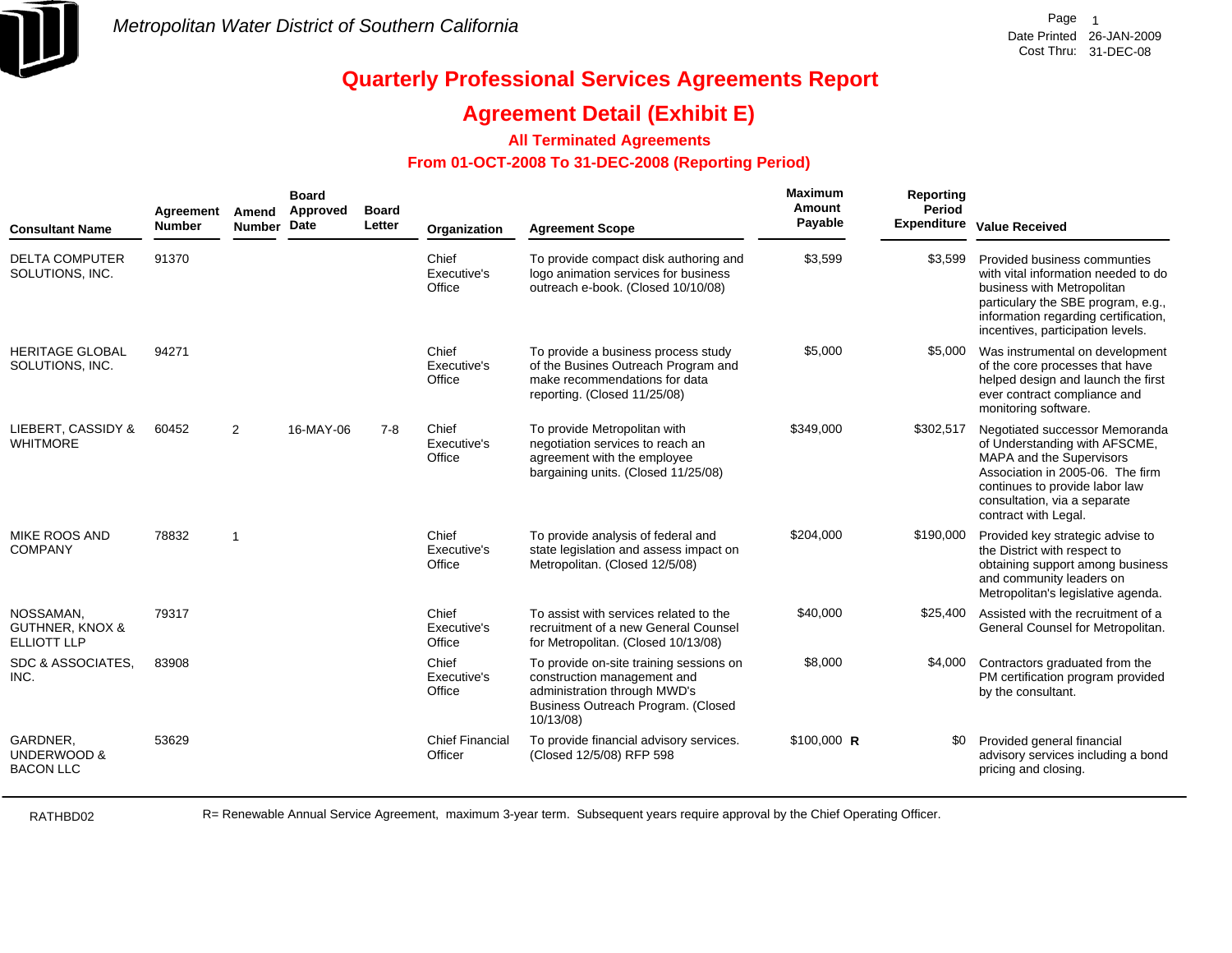

### **Agreement Detail (Exhibit E)**

#### **All Terminated Agreements**

#### **From 01-OCT-2008 To 31-DEC-2008 (Reporting Period)**

| <b>Consultant Name</b>                                           | Agreement<br><b>Number</b> | Amend<br><b>Number</b> | <b>Board</b><br>Approved<br>Date | <b>Board</b><br>Letter | Organization                  | <b>Agreement Scope</b>                                                                                                                                   | Maximum<br><b>Amount</b><br>Payable | Reporting<br>Period | Expenditure Value Received                                                                                                                                                                                    |
|------------------------------------------------------------------|----------------------------|------------------------|----------------------------------|------------------------|-------------------------------|----------------------------------------------------------------------------------------------------------------------------------------------------------|-------------------------------------|---------------------|---------------------------------------------------------------------------------------------------------------------------------------------------------------------------------------------------------------|
| <b>BUTIER</b><br><b>CONSTRUCTION</b><br><b>MANAGER</b>           | 62422                      | $\overline{2}$         | 12-OCT-04                        | $9 - 3$                | Corporate<br><b>Resources</b> | To provide construction management<br>and inspection services for San Diego<br>Pipeline No. 6. (Closed 10/13/08) RFP<br>550                              | \$5,000,000                         | \$3,219,081         | Provided construction<br>management and inspection<br>services for the San Diego<br>Pipeline No. 6, North Reach<br>contract.                                                                                  |
| CH2M HILL, INC.                                                  | 57627                      |                        | 09-SEP-03                        | $8 - 2$                | Corporate<br>Resources        | To provide on-call process engineering<br>services for treatment plant<br>automation study. (Closed 12/5/08)<br><b>RFQ 578</b>                           | $$500,000$ R                        | \$0                 | Completed treatment process<br>assessment and chemical<br>systems study, cost comparison of<br>sodium hydroxide and lime for ph<br>adjustment, and control of Quagg<br>Mussels Study.                         |
| <b>ENVIRONMENTAL</b><br><b>SYSTEMS RESEARCH</b>                  | 76933                      |                        |                                  |                        | Corporate<br>Resources        | To provide on-call GIS technical<br>assistance including system upgrade,<br>configuration, and integration services.<br>(Closed 10/13/08)                | \$24,999                            | \$4,446             | Provided GIS services to help<br>upgrade ESRI GIS software and<br>develop automated models/scripts<br>to help maintain MWD GIS data<br>with fewer disruption of Enterprise<br>GIS web based mapping services. |
| KORBIN, GREGG E.                                                 | A03997                     | 8                      |                                  |                        | Corporate<br><b>Resources</b> | To provide geological and<br>geotechnical services for the Inland<br>Feeder Project. (Closed 11/25/08)                                                   | $$240,000$ R                        | \$0                 | Provided technical review of<br>geotechnical and tunnel design<br>work performed by MWD and<br>other consultants.                                                                                             |
| MWH AMERICAS, INC.                                               | 55224                      | 4                      | 10-JUN-03                        | $8 - 2$                | Corporate<br>Resources        | To provide on-call plant engineering<br>services for final design of Solid<br>Thickeners and Chemical Tank Farm<br>projects. (Closed 12/5/08) RFQ 578    | \$2,000,000 R                       | \$116,462           | Provided engineering consulting<br>services to complete numerous<br>Capital projects.                                                                                                                         |
| PHILLIPS MINING.<br><b>GEOTECHNICAL &amp;</b><br><b>GROUTING</b> | 35300                      | $\overline{4}$         |                                  |                        | Corporate<br>Resources        | To participate on Metropolitan's Inland<br>Feeder Project Technical Edit and<br>Review Committee for the Arrowhead<br>Tunnels Project. (Closed 10/03/08) | $$249,999$ R                        | \$0                 | Provided design review as it<br>related to underground, high<br>volume, high pressure<br>groundwater grouting for the<br>Arrowhead Tunnels Projects on<br>the Inland Feeder Program.                          |

RATHBD02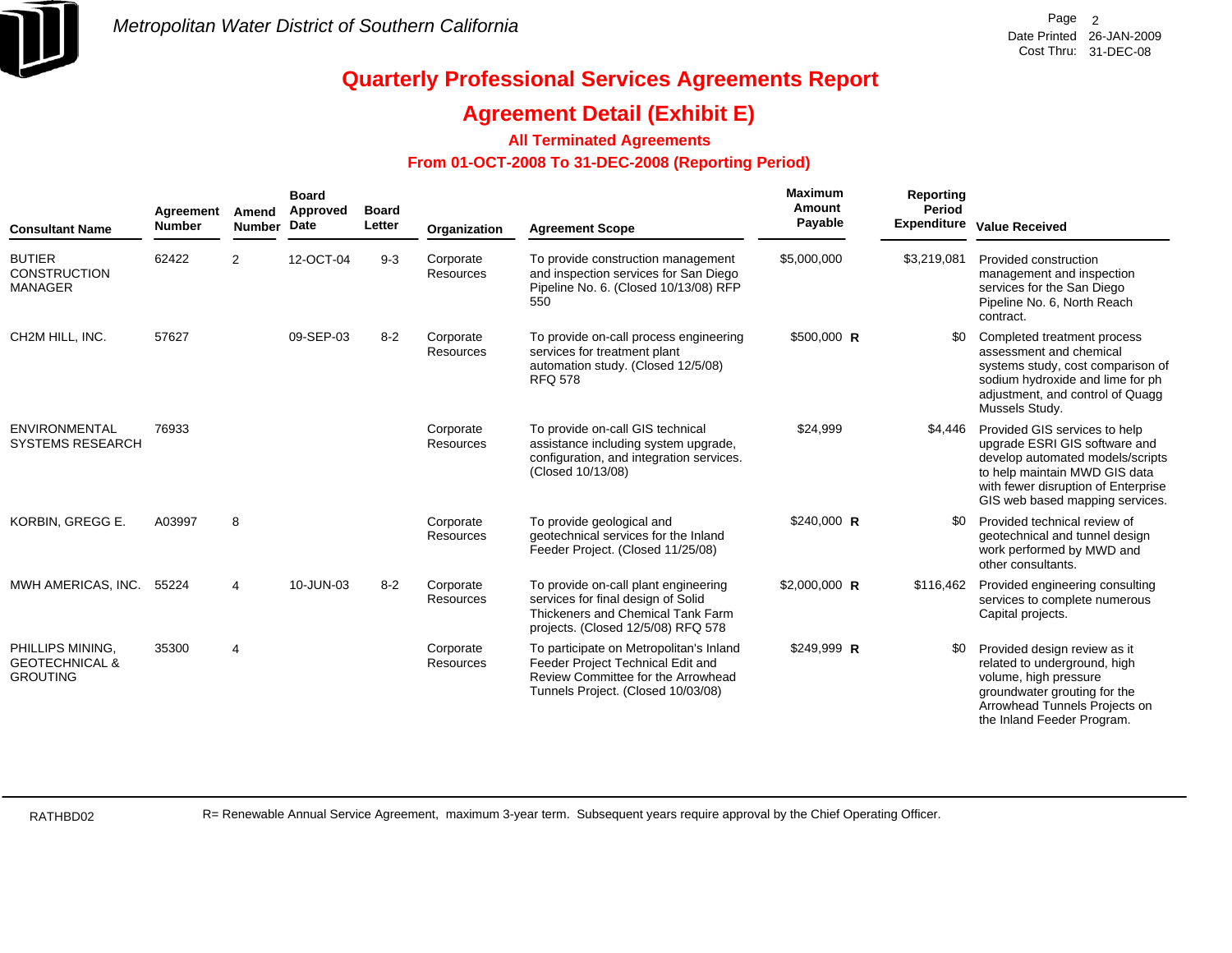

### **Agreement Detail (Exhibit E)**

#### **All Terminated Agreements**

#### **From 01-OCT-2008 To 31-DEC-2008 (Reporting Period)**

| <b>Consultant Name</b>                                        | Agreement<br><b>Number</b> | Amend<br>Number | <b>Board</b><br>Approved<br>Date | <b>Board</b><br>Letter | Organization                               | <b>Agreement Scope</b>                                                                                                                                                                              | <b>Maximum</b><br>Amount<br>Payable | Reporting<br>Period<br><b>Expenditure</b> | <b>Value Received</b>                                                                                                                                                                                                                  |
|---------------------------------------------------------------|----------------------------|-----------------|----------------------------------|------------------------|--------------------------------------------|-----------------------------------------------------------------------------------------------------------------------------------------------------------------------------------------------------|-------------------------------------|-------------------------------------------|----------------------------------------------------------------------------------------------------------------------------------------------------------------------------------------------------------------------------------------|
| <b>PRESSURE PIPE</b><br>INSPECTION CO.                        | 60464                      |                 | 14-SEP-04                        | $8-6$                  | Corporate<br><b>Resources</b>              | To provide electromagnetic inspection<br>and testing of pre-stressed concrete<br>cylinder pipelines. (Closed 11/25/08)<br>RFP 670                                                                   | \$1,300,000                         | \$1,280,905                               | Provided electromagnetic<br>inspection for Metropolitan's<br>prestressed concrete cylinder<br>pipelines. These inspections<br>identified distressed pipe<br>segments and generated the<br>repairs to several critcal pipelines.        |
| <b>QWEST</b><br><b>COMMUNICATIONS</b><br><b>INTERNATIONAL</b> | 62410                      | 2               |                                  |                        | Corporate<br>Resources                     | To provide access to the Internet (via<br>high speed lines) for Union Station and<br>Lake Mathews. Also provide<br>redundant network connectivity to<br>Gene facility. (Closed 10/13/08) RFP<br>650 | $$195,000$ R                        | \$0                                       | To provide high speed Internet<br>access at Headquarters, Lake<br>Mathews and Gene.                                                                                                                                                    |
| SPERRY, P. E.                                                 | 35299                      | 3               | 16-JUN-00                        |                        | Corporate<br><b>Resources</b>              | To provide technical review services<br>for the Inland Feeder Project. (Closed<br>10/03/08)                                                                                                         | $$240,000$ R                        | \$0                                       | Provided design/contract<br>document review for the<br>Arrowhead Tunnels on the Inland<br>Feeder Program.                                                                                                                              |
| <b>TOTAL RESOURCE</b><br>MANAGEMENT, INC.                     | 95313                      |                 |                                  |                        | Corporate<br><b>Resources</b>              | To provide technical support services<br>for Maximo software maintenance and<br>upgrade. (Closed 10/13/08)                                                                                          | $$24,999$ R                         | \$0                                       | Contract was not used.                                                                                                                                                                                                                 |
| CH2M HILL, INC.                                               | 80230                      |                 |                                  |                        | <b>Water System</b><br>Operations<br>Group | To provide advisory services on the<br>study "Development of Long Term<br>Water Quality and Treatment<br>Strategies." (Closed 10/27/08)                                                             | \$15,000                            | \$13,987                                  | Provided technical advisory<br>services for the development of<br>long-term strategies for water<br>quality and treatment, resulting in<br>a Final Report that will be utilized<br>by Metropolitan for future<br>treatment strategies. |
| E2 ENVIRONMENTAL.<br>INC.                                     | 70950                      | $\overline{1}$  |                                  |                        | <b>Water System</b><br>Operations<br>Group | To provide as-needed environmental<br>services. (Closed 11/25/08) RFQ 700                                                                                                                           | $$240,000$ R                        | \$3,148                                   | Provided as-needed<br>environmental services for<br>Metropolitan at various<br>facilities/locations.                                                                                                                                   |

RATHBD02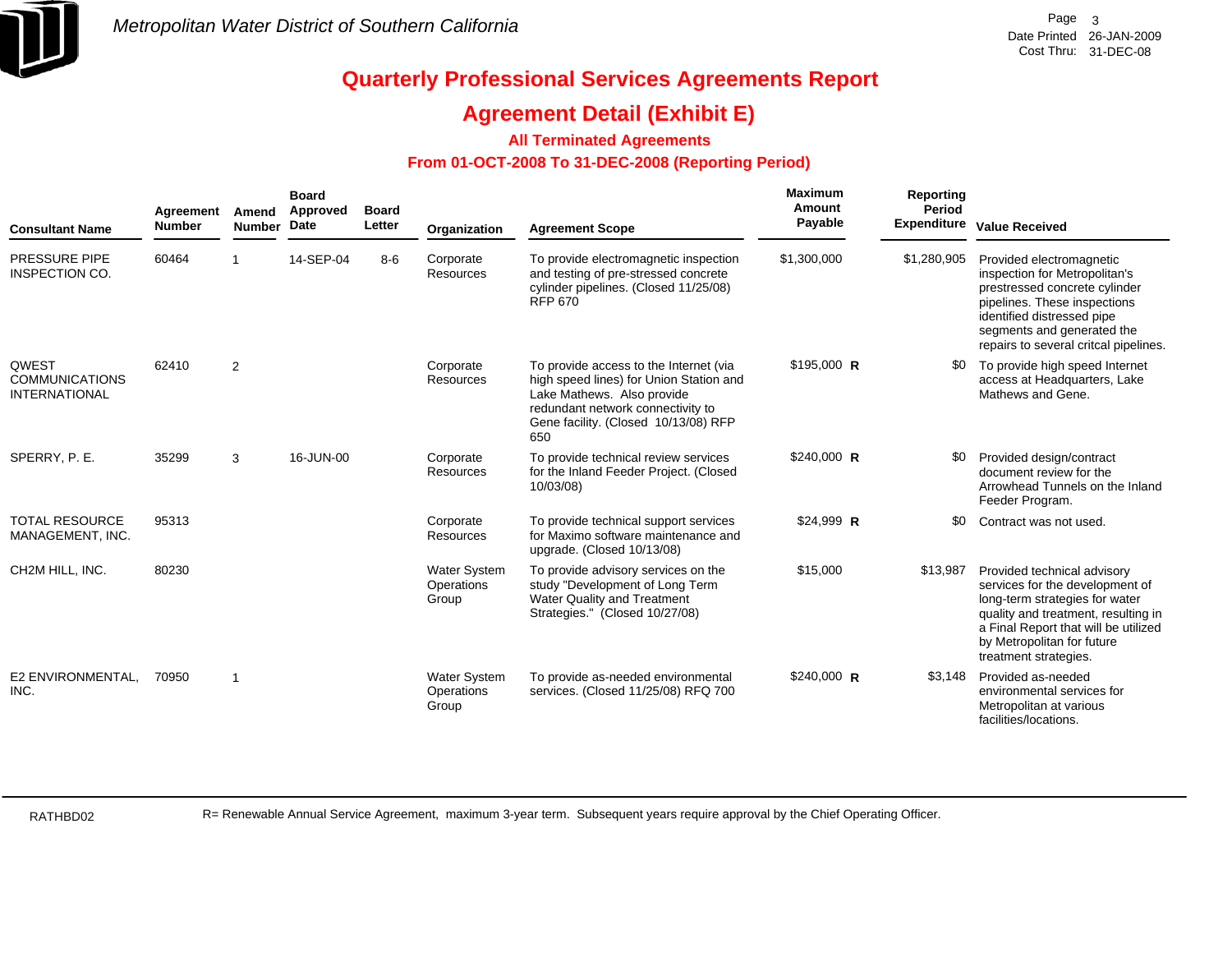

### **Agreement Detail (Exhibit E)**

**All Terminated Agreements**

#### **From 01-OCT-2008 To 31-DEC-2008 (Reporting Period)**

| <b>Consultant Name</b>            | Agreement<br><b>Number</b> | Amend<br><b>Number</b>  | <b>Board</b><br>Approved<br>Date | <b>Board</b><br>Letter | Organization                               | <b>Agreement Scope</b>                                                                                                                                                             | Maximum<br>Amount<br>Payable | Reporting<br><b>Period</b><br><b>Expenditure</b> | <b>Value Received</b>                                                                                                                                                                                                                                   |
|-----------------------------------|----------------------------|-------------------------|----------------------------------|------------------------|--------------------------------------------|------------------------------------------------------------------------------------------------------------------------------------------------------------------------------------|------------------------------|--------------------------------------------------|---------------------------------------------------------------------------------------------------------------------------------------------------------------------------------------------------------------------------------------------------------|
| <b>FRANK C. MCGINNIS</b>          | 85860                      |                         | 11-JUL-06                        | $8-3$                  | <b>Water System</b><br>Operations<br>Group | To provide advisory services related to<br>underwater diving procedures (SWP).<br>(Closed 11/25/08)                                                                                | \$24,999                     | \$6,841                                          | Provided advisory services to<br>DWR for underwater diving. Final<br>report submitted to DWR.<br>(Reimbursable)                                                                                                                                         |
| <b>JAMES R. STEWART</b>           | 85898                      |                         | 11-JUL-06                        | $8 - 3$                | <b>Water System</b><br>Operations<br>Group | To provide advisory services related to<br>underwater diving procedures (SWP).<br>(Closed 11/25/08)                                                                                | \$24,999                     | \$13,129                                         | Provided advisory services to<br>DWR for underwater diving. Final<br>report submitted to DWR.<br>(Reimbursable)                                                                                                                                         |
| LIFE CYCLE<br>ENGINEERING, INC.   | 82644                      |                         |                                  |                        | <b>Water System</b><br>Operations<br>Group | To provide review and assessment of<br>WSO's maintenance practices.<br>(Closed 12/8/08) RFQ 810                                                                                    | $$247,000$ R                 | \$0                                              | Provided maintenance<br>management consulting services<br>including: assessment of MWD<br>maintenance practices at Jensen<br>WTP, prepared report with<br>recommendations and assisted in<br>development of WSO initial<br>maintenance management plan. |
| MALCOLM PIRNIE,<br>INC.           | 85714                      | $\overline{\mathbf{1}}$ |                                  |                        | <b>Water System</b><br>Operations<br>Group | To develop long-term water quality and<br>treatment strategies. (Closed<br>10/27/08)                                                                                               | \$60,000                     | \$55,149                                         | Provided technical advisory<br>services for the development of<br>long-term strategies for water<br>quality and treatment, resulting in<br>a Final Report that will be utilized<br>by Metropolitan for future<br>treatment strategies.                  |
| MT. SAN ANTONIO<br><b>COLLEGE</b> | 85429                      |                         |                                  |                        | <b>Water System</b><br>Operations<br>Group | To work in collaboration with<br>Metropolitan to provide training<br>programs for the maintenance<br>mechanic and maintenance electrician<br>apprentice programs. (Closed 10/6/08) | \$37,840                     | \$37,840                                         | Provided equipment, materials,<br>required training and instruction in<br>welding and machine shop<br>practices to the mechanical<br>apprentices and a group of<br>journey level employees for skills<br>enhancement.                                   |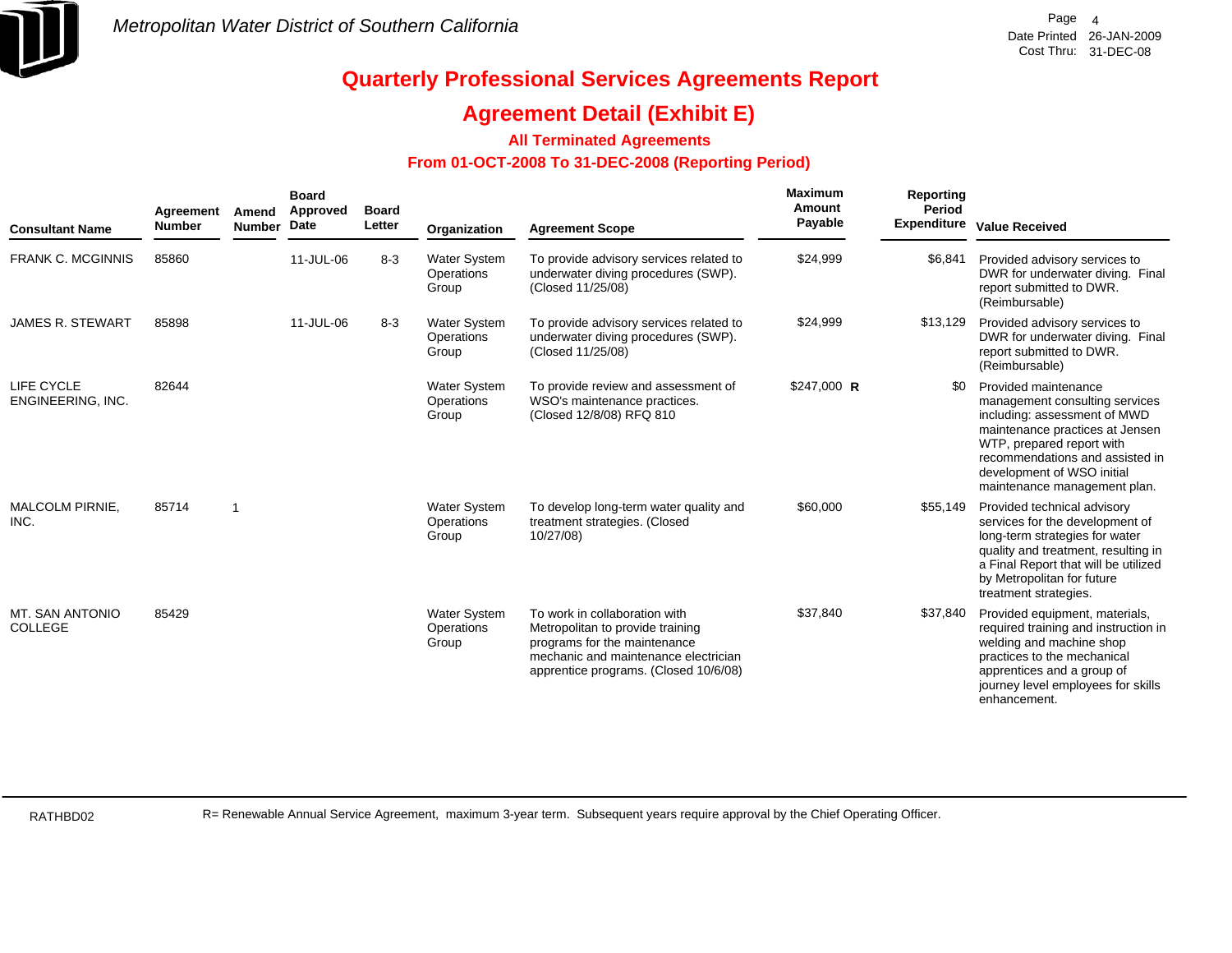

### **Agreement Detail (Exhibit E)**

#### **All Terminated Agreements**

#### **From 01-OCT-2008 To 31-DEC-2008 (Reporting Period)**

| <b>Consultant Name</b>                                   | Agreement<br><b>Number</b> | Amend<br><b>Number</b> | <b>Board</b><br>Approved<br>Date | <b>Board</b><br>Letter | Organization                               | <b>Agreement Scope</b>                                                                                                                                          | Maximum<br>Amount<br>Payable | Reporting<br><b>Period</b> | Expenditure Value Received                                                                                                                                                                                                                        |
|----------------------------------------------------------|----------------------------|------------------------|----------------------------------|------------------------|--------------------------------------------|-----------------------------------------------------------------------------------------------------------------------------------------------------------------|------------------------------|----------------------------|---------------------------------------------------------------------------------------------------------------------------------------------------------------------------------------------------------------------------------------------------|
| PIRNIE, INC.,<br><b>MALCOLM</b>                          | 57399                      | 3                      |                                  |                        | <b>Water System</b><br>Operations<br>Group | <b>GRANT: "Contribution of Wastewater</b><br>to DBP Formation." (Project #701632)<br>(Closed 12/5/08)                                                           | \$164,316                    | \$164,316                  | Served as Co-Principal<br>Investigator to Metropolitan on<br>AWWARF grant, and was<br>instrumental in helping set up<br>many of the participating utilities.<br>Also responsible for the<br>cost/benefit analysis portion of the<br>study.        |
| <b>SKILSET</b><br>COMMUNICATIONS,<br>INC.                | 89338                      |                        |                                  |                        | <b>Water System</b><br>Operations<br>Group | To provide greater visibility and<br>awareness of MWD's illness and injury<br>prevention program. (Closed 10/03/08)                                             | \$11,500                     | \$11,500                   | Provided strategic counsel and a<br>plan in the revised Injury, Illness<br>and Prevention program rollout.                                                                                                                                        |
| TETRA TECH, INC.                                         | 70958                      |                        |                                  |                        | Water System<br>Operations<br>Group        | To provide as-needed environmental<br>site assessments for Metropolitan's<br>distribution system. (Closed 11/25/08)<br><b>RFQ 687</b>                           | $$240,000$ R                 | \$0                        | Provided as-needed<br>environmental services for<br>Metropolitan at various<br>facilities/locations.                                                                                                                                              |
| <b>WASHINGTON</b><br><b>GROUP</b><br>INTERNATIONAL, INC. | 80986                      | -1                     |                                  |                        | <b>Water System</b><br>Operations<br>Group | To evaluate the feasibility of upgrading<br>DWR's existing RTU control system.<br>(Closed 11/25/08)                                                             | \$150,000                    | \$150,000                  | Evalued the feasibility of<br>upgrading DWR's existing RTU<br>control system. Final reports have<br>been submitted to DWR.<br>(Reimbursable)                                                                                                      |
| BOLAND, JOHN                                             | 80349                      | $\overline{1}$         |                                  |                        | Water<br>Resources<br>Management<br>Group  | To provide services related to the<br>technical review of retail demand<br>forecasts and peaking factors for the<br>Integrated Area Study. (Closed<br>11/25/08) | \$65,000                     | \$27,000                   | Provided technical assistance for<br>the Integrated Area Study<br>including, review of methodology<br>and assumptions for the retail and<br>M&I demand forcast, review of<br>peaking factors, and development<br>scenarios for facility planning. |
| GEOPENTECH, INC.                                         | 36093                      | 2                      |                                  |                        | Water<br>Resources<br>Management<br>Group  | To provide technical review for<br>groundwater conjunctive use<br>programs. (Closed 12/5/08)                                                                    | \$210,000                    | \$151,172                  | Provided technical analysis of<br>groundwater storage in the<br>Hayfield and Chuckwalla basins<br>and tasks related to Metropolitan's<br>Groundwater Assessment Study<br>Report 2007.                                                             |

RATHBD02